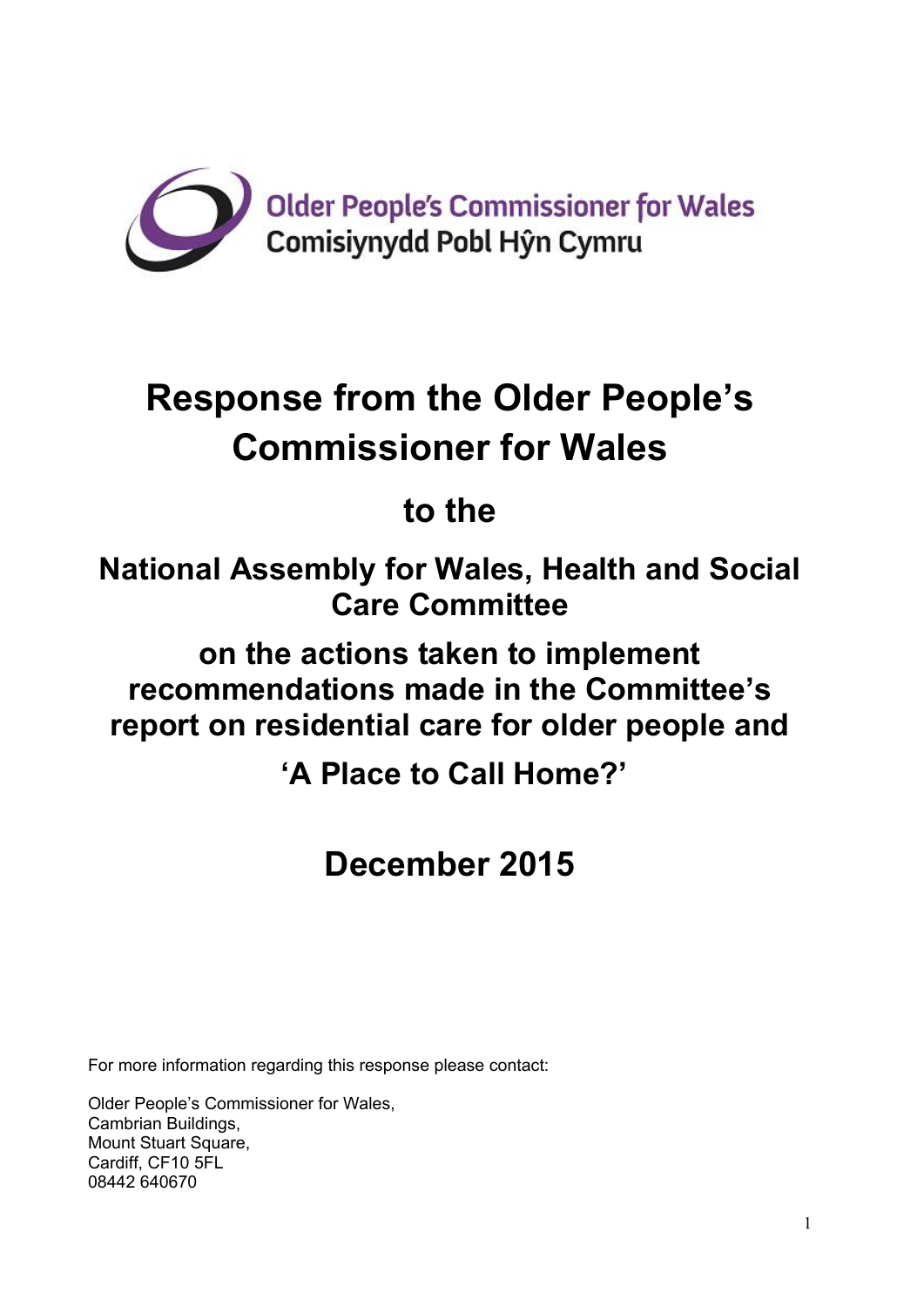# **About the Commissioner**

The Older People's Commissioner for Wales is an independent voice and champion for older people across Wales, standing up and speaking out on their behalf. She works to ensure that those who are vulnerable and at risk are kept safe and ensures that all older people have a voice that is heard, that they have choice and control, that they don't feel isolated or discriminated against and that they receive the support and services they need. The Commissioner's work is driven by what older people say matters most to them and their voices are at the heart of all that she does. The Commissioner works to make Wales a good place to grow older - not just for some but for everyone.

The Older People's Commissioner:

- Promotes awareness of the rights and interests of older people in Wales.
- Challenges discrimination against older people in Wales.
- Encourages best practice in the treatment of older people in Wales.
- Reviews the law affecting the interests of older people in Wales.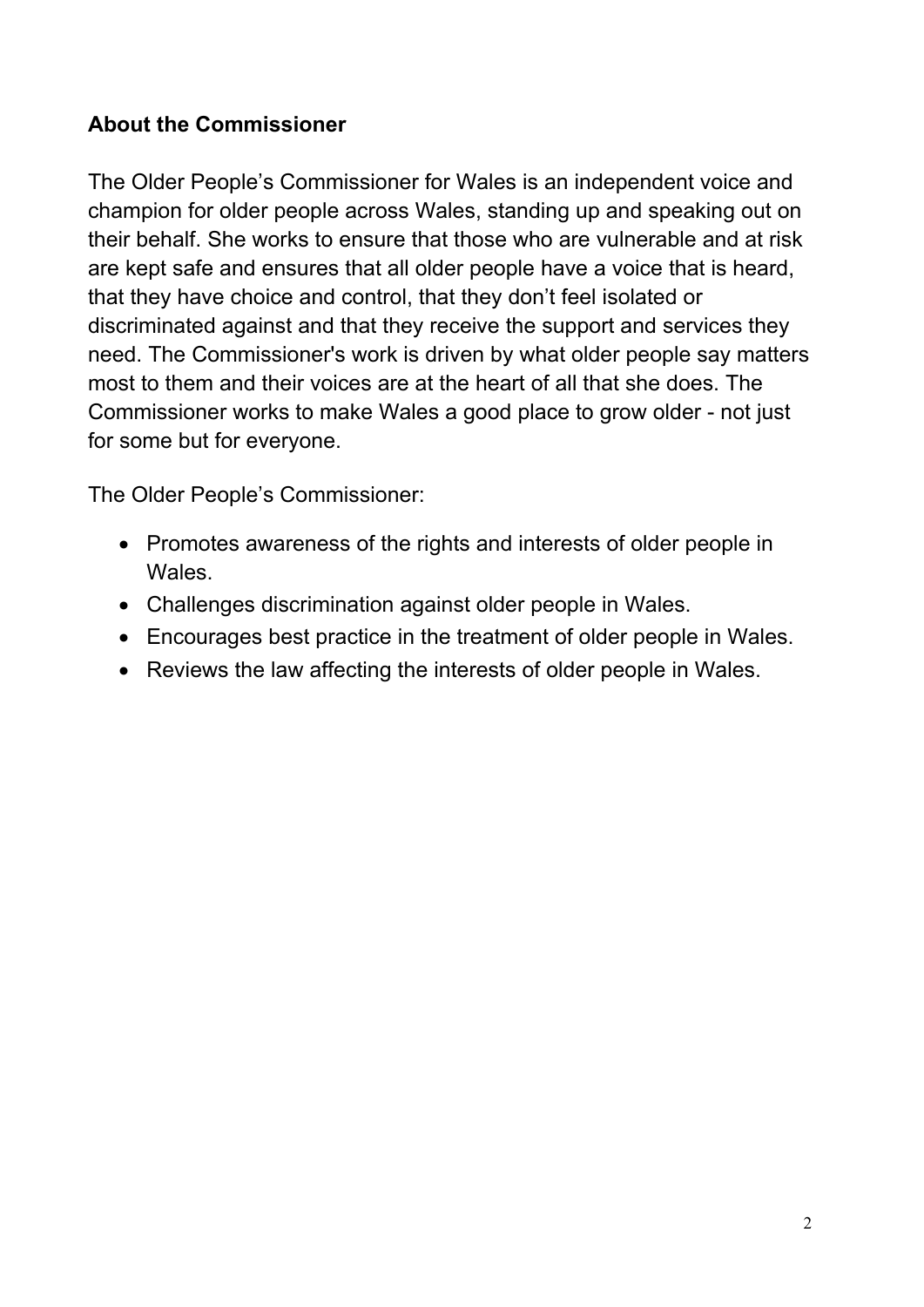# **Residential Care in Wales: where we are now**

Welsh Government policy and recent legislation, such as the Social Services and Wellbeing (Wales) Act 2014, has increasingly focused on supporting older people to remain living independently in their own homes for as long as possible. This is to be welcomed as the focus on reablement, prevention and wellbeing outcomes has the potential to be truly life changing for the individuals concerned. However, it is also essential not to lose focus on ensuring that the 23,000 older people living in the 674 care homes across Wales have the best possible quality of life.

That is why I conducted my Care Home Review<sup>1</sup>, which built upon the National Assembly for Wales's, Health and Social Care Committee's Inquiry into Residential Care for Older People in Wales.

As you will be aware, there are many similarities in what we found: a lack of sensitivity to the needs of people living with dementia and their carers, a failure to recognise the importance of meaningful activities and purpose in older people's lived experience, low levels of access to independent advocacy for potential and current residents of care homes, an inequality of access to NHS healthcare, wide variations in commissioning practices across Wales and a failure to recognise the care home sector as one of national strategic importance. These themes have also been recognised more recently in the Flynn Review, John Kennedy's Care Home Inquiry, the Commission On Residential Care, and ongoing work conducted by the Joseph Rowntree Foundation to enable older people to live better lives in long term care.

A fundamental shift in thinking and action is now taking place, which increasingly recognises the quality of life of older people living in care homes.. However, the level of cultural change required will not happen until it is recognised that the interactions and relationships between older people and the care home workforce are not only defined by care home managers and providers, but also by commissioners, inspectors and regulators, who are contribute and influence the culture of care through

<sup>1</sup> Older People's Commissioner for Wales 'A Place to Call Home? A Review into the Quality of Life and Care of Older People living in Care Homes in Wales, 2014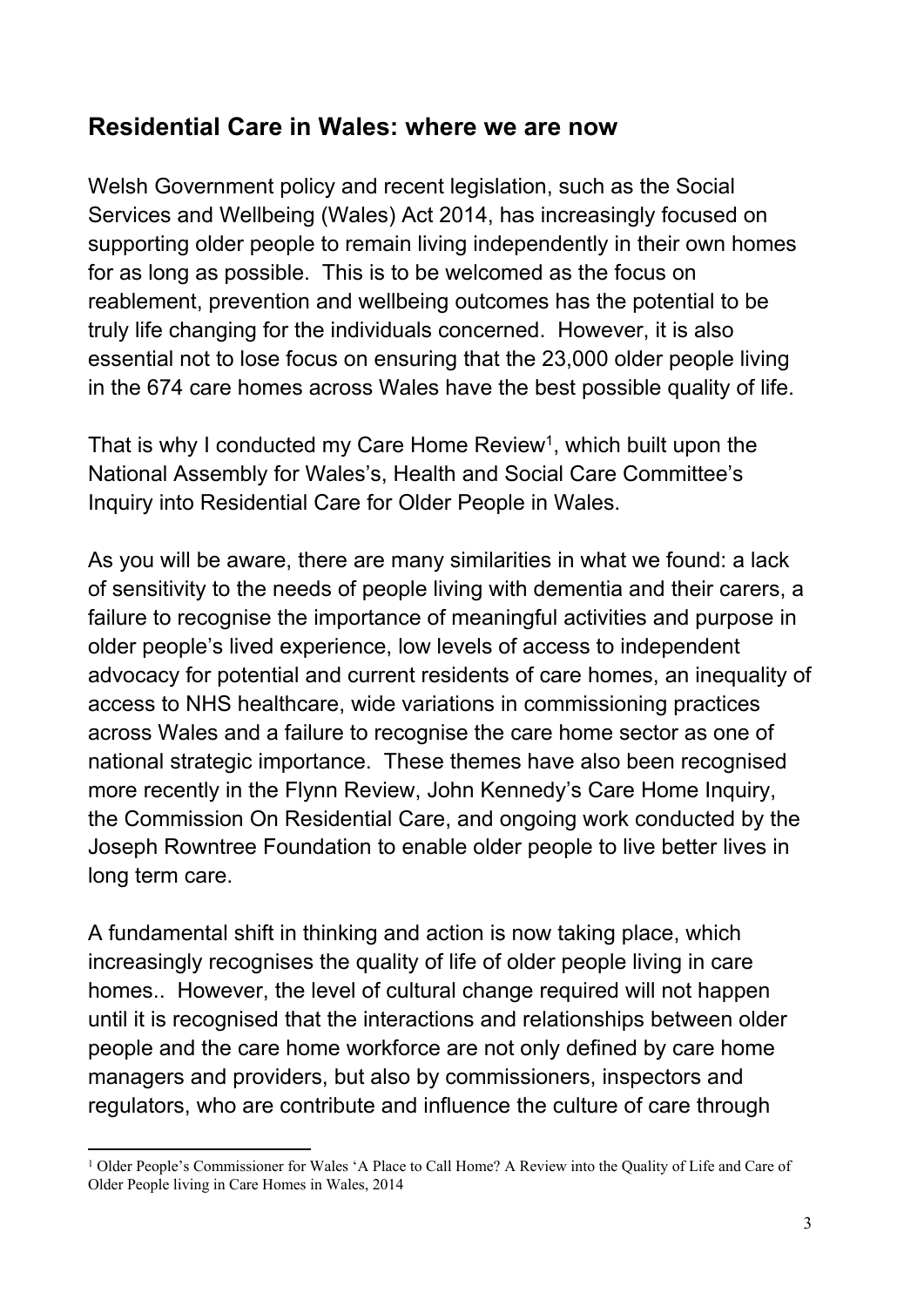their actions and who will have duties to reinforce the new standards for care homes under the Regulation and Inspection of Social Care (Wales) Act 2016. A whole system approach aligned around quality of life is required in which all elements of the system understand their impact upon outcomes and have in place effective mechanisms and approaches to deliver the outcomes that older people have a right to.

It is for these reasons that I welcome the strong cross-sector endorsement of my Review and Requirements for Action, as well as the establishment of the Welsh Government's Care Home Steering Group to provide leadership and ensure action is taken to address the issues identified by my Review and the reviews/research highlighted above.

# **Implementing the Quality of Life Model**

As outlined in my Framework for Action 2013-17, which sets out my priorities as Commissioner, I have a wide interest in the quality of health and social care and the impact that this has on the quality of life of older people.

Through extensive engagement with older people while developing the Framework, I developed my Quality of Life Model, which makes clear that older people have a good quality of life when they:

- Feel safe and listened to, valued and respected
- Can get the help they need
- Can do the things that matter to them
- Live in a place that suits them and their needs

When all of these things are achieved, older people feel that they have a voice, as well as choice and control over their lives, and that their lives have value, meaning and purpose.

Having the best possible quality of life is hugely important to everyone and it is essential that this is formally recognised and sits at the heart of the residential and nursing care sector in Wales.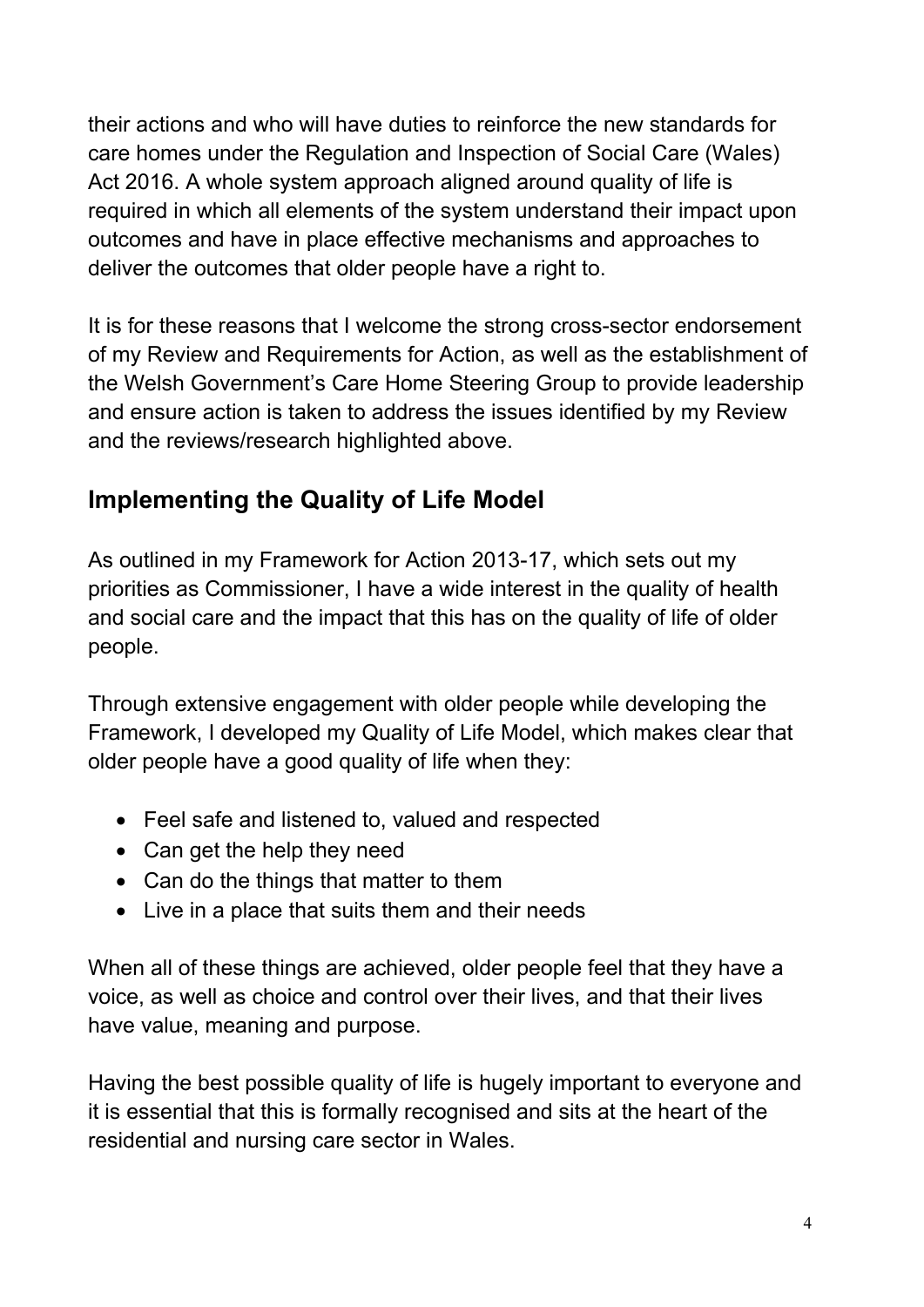I have therefore structured this response around my Quality of Life Model, indicating the extent to which I consider each outcome has the potential to, or will, impact upon the Quality of Life of care home residents, both now and in the future.

# **What do we know about older people living in care homes?**

As people are living longer, the average age of admission to a care home has risen and the care home workforce are supporting increasingly emotionally and physically frail individuals who are often living with multiple coexisting health conditions. It is important to note that more than 70 per cent of all care home residents aged over 65 have a form of dementia, 1 in 3 people over the age of 85 are living with sight loss and 71.1 per cent of those over the age of 70 are living with hearing loss. People with advanced dementia will also often have sensory loss as a result of age-related eye conditions and/or damage to the brain caused by the disease. By 2030, the proportion of the UK aged over 85 is expected to double and, as a result, there will be a significant increase in the number of people living with dementia and sensory loss in care homes in Wales.

Evidence from my Care Home Review and other research/reports, as well as the work of the regulator and inspector, is clear that the care home system is not yet equipped to meet the increasingly complex needs of older people. This is brought sharply into focus by the inappropriate use of antipsychotics within residential and nursing care homes to control the behavioural and psychological symptoms of people living with dementia, the impact of which is made clear by the quote below

Evidence that the care home system in Wales is not yet equipped to meet the increasingly complex needs of older people is most sharply brought into focus through:

*'When she was at the Home she was sedated all day and every day. It was explained that since there were not enough staff it made handling and*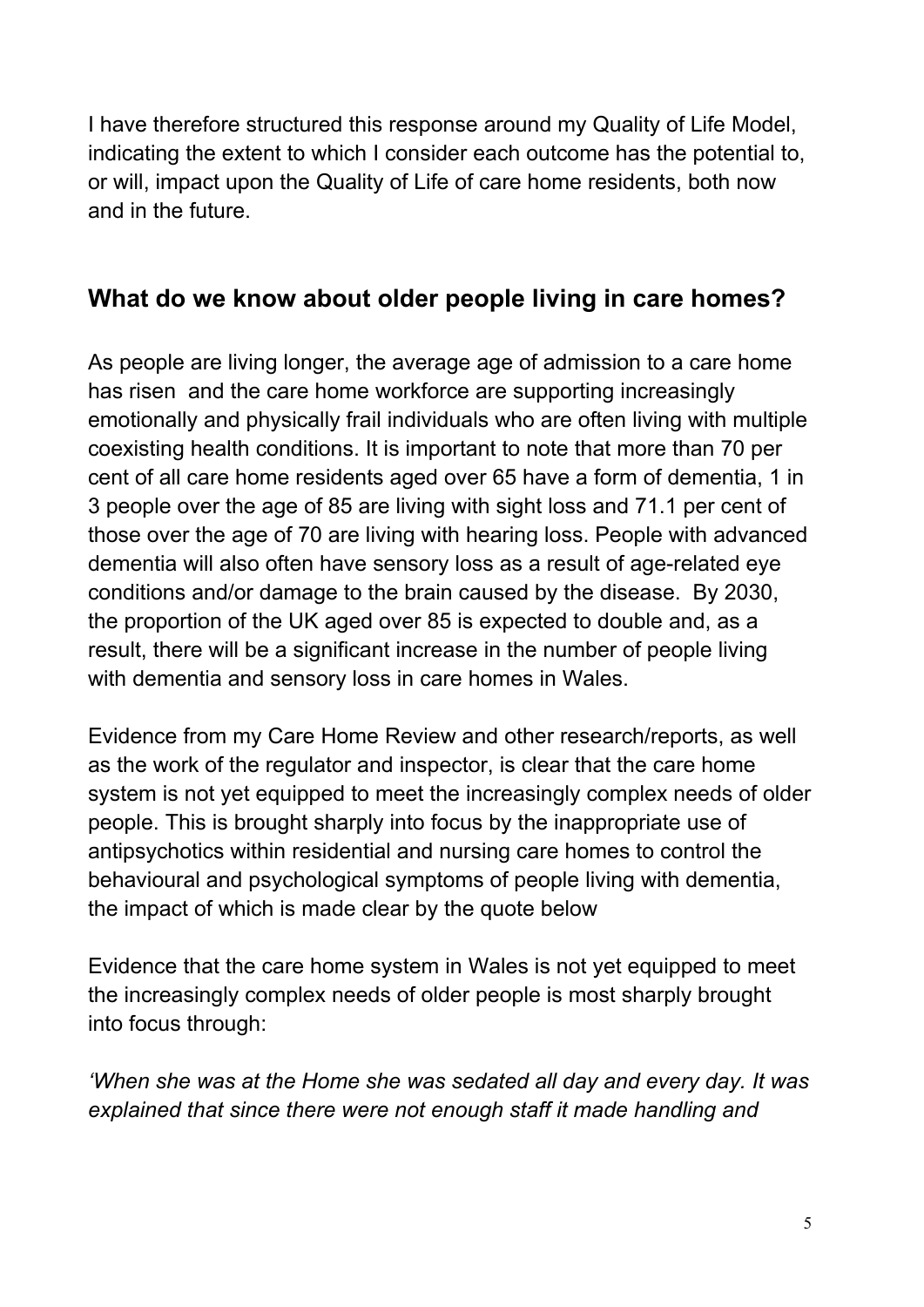*managing her easier. We didn't want this. It appeared that they were treating her as though she was without significance, without a history…'<sup>2</sup>*

Whilst this quote, which was included in my Care Home Review report, is from a family member talking about events that happened some time ago, the issues are still as relevant today. This is one of many reasons that embedding quality of life and a rights-based approach to care delivery is so vital.

The impact of failing to deliver Wales's intent to put quality of life at the heart of our care home system remains significant for too many older people. The test of the very significant actions now underway must therefore be the impact upon the quality of life of older people living in care homes in Wales.

# **A rights based approach**

One of the opportunities I do not believe we have yet sufficiently understood or begun to use as a mechanism is the use of a rights based approach in residential care (see section under Outcome 3: I can do the things that matter to me). In 2014, the Welsh Government launched 'A Declaration of Rights for Older People', and while this has no legal status, it is evidence that the creation of a Wales where older people can enjoy their rights, and live free of abuse, neglect, ageism and discrimination, continues to be of significant importance. Additionally, the Senedd is the first legislature in the UK to place the UN Principles for Older People on the face of legislation, a beginning for Wales to build upon, but not sufficient.. On Human Rights Day this year, I therefore called for a single piece of legislation to be created that would bring together a number of internationally recognised instruments designed to protect older people's rights and address any gaps that are identified. This legislation would create specific duties for public bodies and ensure that they adopt a rights based approach to service delivery.

To take this work forward, I have brought together a group of experts from across the public, legal and third sectors, as well as older people, to support my work to determine what could be included within the proposed

<sup>2</sup> Flynn, In search of [accountability](http://gov.wales/topics/health/publications/socialcare/reports/accountability/?lang=en)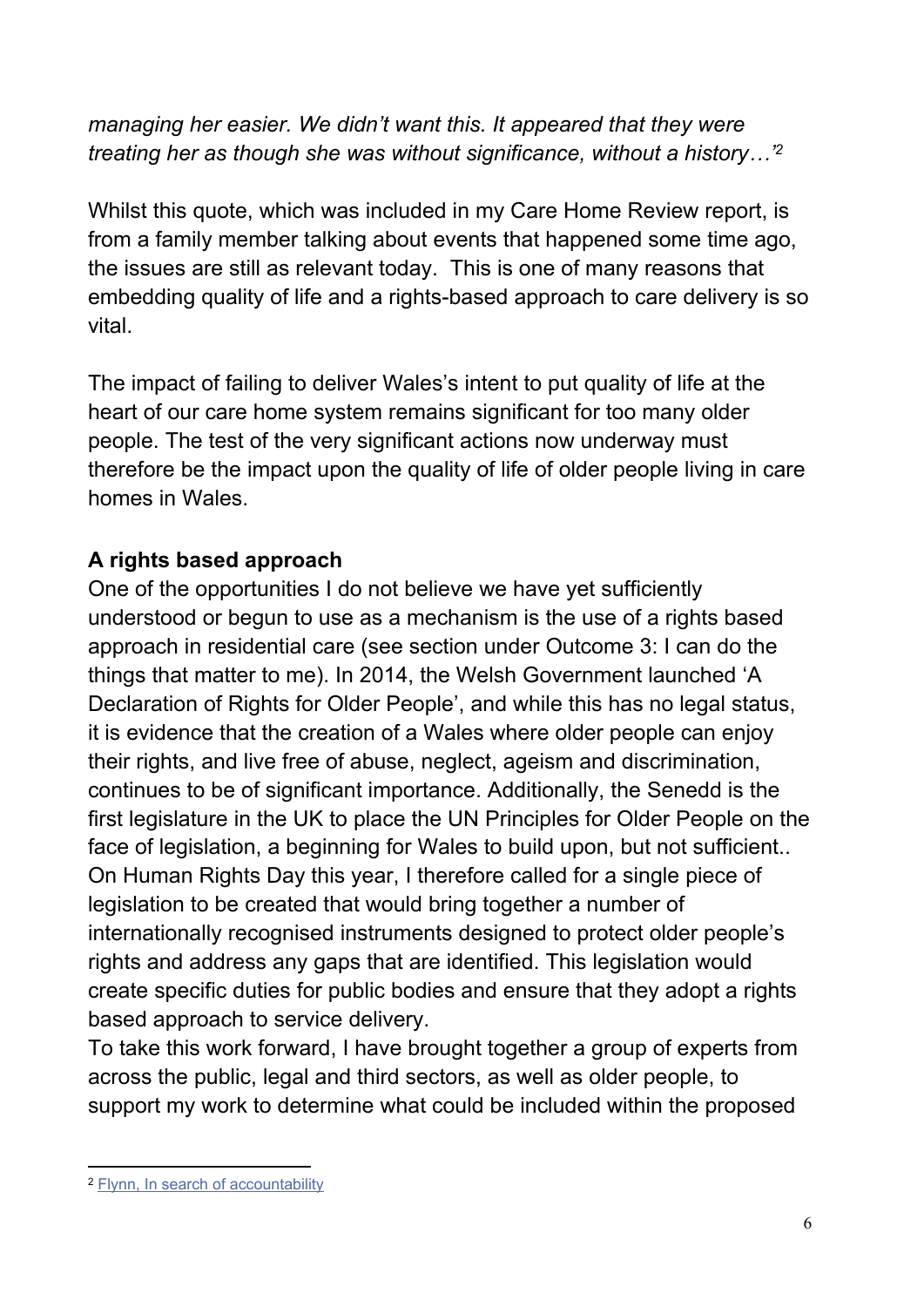legislation and how it would work in practice. The findings of the expert group will be presented to the new Welsh Government in 2016.

Embedding rights-based duties and empowering older people to claim their rights is a powerful tool to drive out unacceptable care and embed good practice so it becomes standard practice.

# **Outcome 1: I feel safe, listen to, valued and respected**

There has rightly been much focus on adult safeguarding within the care home sector and this is something to be welcomed. Whilst this is a positive step forward, older people tell me that action is still not always taken quickly enough to remedy poor care, that poor care is tolerated that and no-one seems to be held to account when things go wrong. I am therefore particularly encouraged by three areas of work, which aim to protect older people from abuse and neglect more effectively:

#### **Fitness to own a service**

A key aim of the Regulation & Inspection of Social Care Bill is to ensure a more robust approach to accountability for poor care. In addition to those working within a service, accountability must also extend to owners of care homes. The inclusion of a 'fit and proper person'<sup>3</sup> test on the face of the Bill is intended to ensure that those who provide services that have closed because of significant poor care are prevented from providing services in the future. Whilst proposed amendments to ensure that the 'fit and proper person' test would be applied to anyone who has authority to give orders within services were not included within this Bill. I have been assured that this test will also apply to the owners of services, in addition to the Registered Individual.

# **Registration of the social care workforce**

Requirement for Action 5.7 in my Care Home Review called for the registration of residential care workers to bring parity to the way in which we safeguard vulnerable people. Workforce registration, through its link to mandatory training, is vital to ensure that people working within the sector

<sup>3</sup> Section 9, Regulation & Inspection of Social Care Bill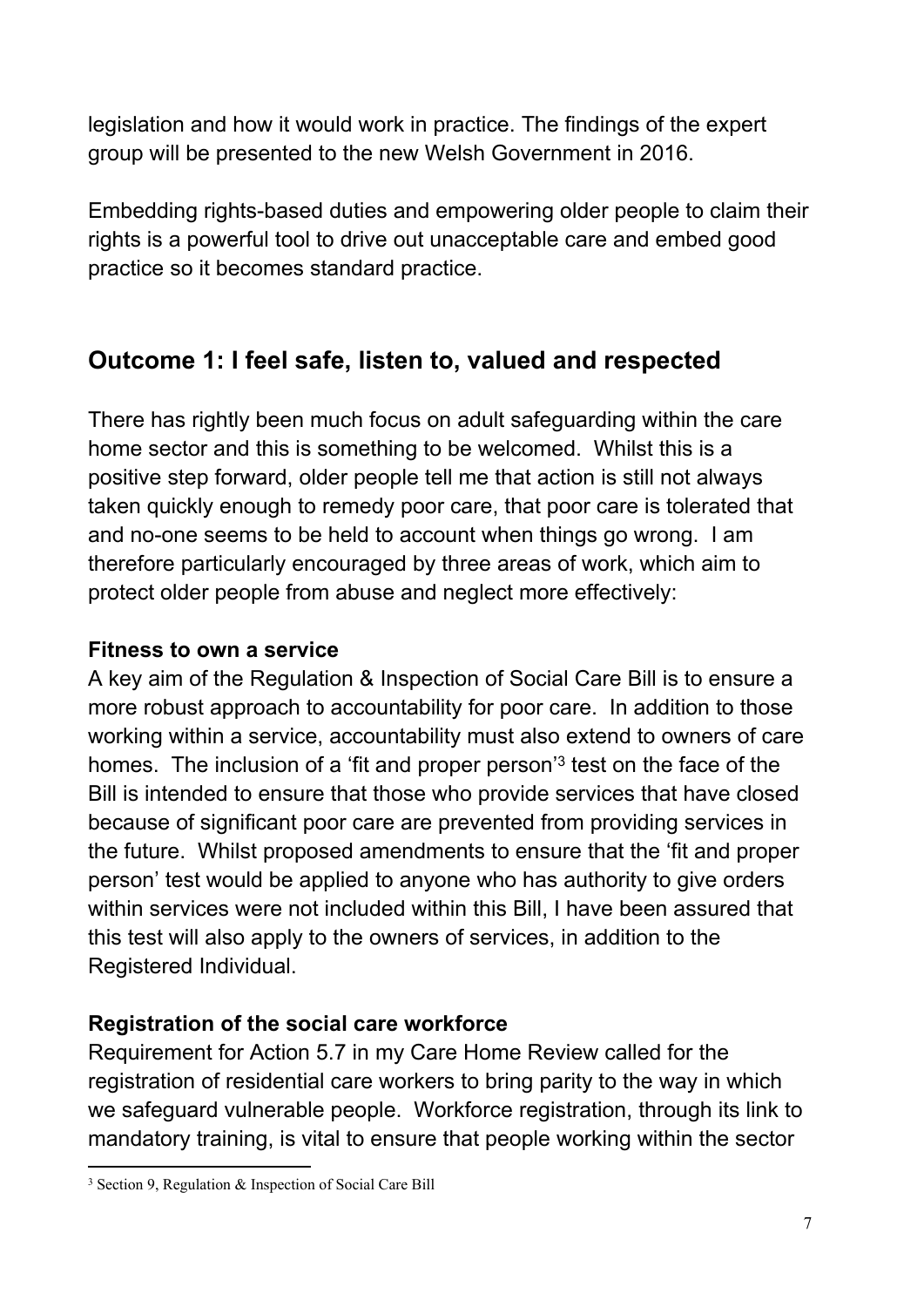have the right skills and know what is expected of them, and that those providing poor care are excluded from working within the system. I therefore welcomed the Minister's statement to extend workforce registration for adult care workers from 2020 onwards and I look forward to receiving information on the detail of plans to upskill and drive up standards within the unregulated workforce in the short term to provide me with further assurance (see workforce training).

#### **New safeguarding legislation**

The placing of adult safeguarding on a statutory footing in the Social Service and Wellbeing (Wales) Act 2014 was a significant and important step forward, notwithstanding the concerns I have expressed about the definition of safeguarding within the act.

However, in order for its potential to be realised, it is crucial that the underpinning regulations and associated action fully understand the nature of abuse faced by older people living in care homes, in particular fully understanding the scale and impact of emotional neglect, with this recognised as a form of abuse. It is also crucial, as highlighted by the Flynn Review and within my own casework as Commissioner, to recognise that behind many safeguarding and serious case review issues is an individual living with dementia, an individual often unable to make their voices heard, This highlights the key role of independent advocacy and the importance of rights based duties, both of which will strengthen safeguarding in Wales. As with any policy or legislation, the ultimate measure of its success will be the extent to which it keeps people safe and protects them from abuse and neglect. I will therefore continue to pay close attention to the impact of these areas of work, in particular the publication of the Statutory Guidance under Part 7 of the Social Services and Wellbeing (Wales) Act 2014, and will work to ensure that the revised Escalating Concerns Guidance is embedded within secondary legislation under the Regulation and Inspection of Social Care Bill.

#### **Access to independent advocacy**

The Social Services & Wellbeing (Wales) Act 2014 gives an explicit commitment to enable people to make their own decisions and control their own lives, and to provide help to ensure people's voices are strong, clear, listened to and acted upon. This is reflected in the National Outcomes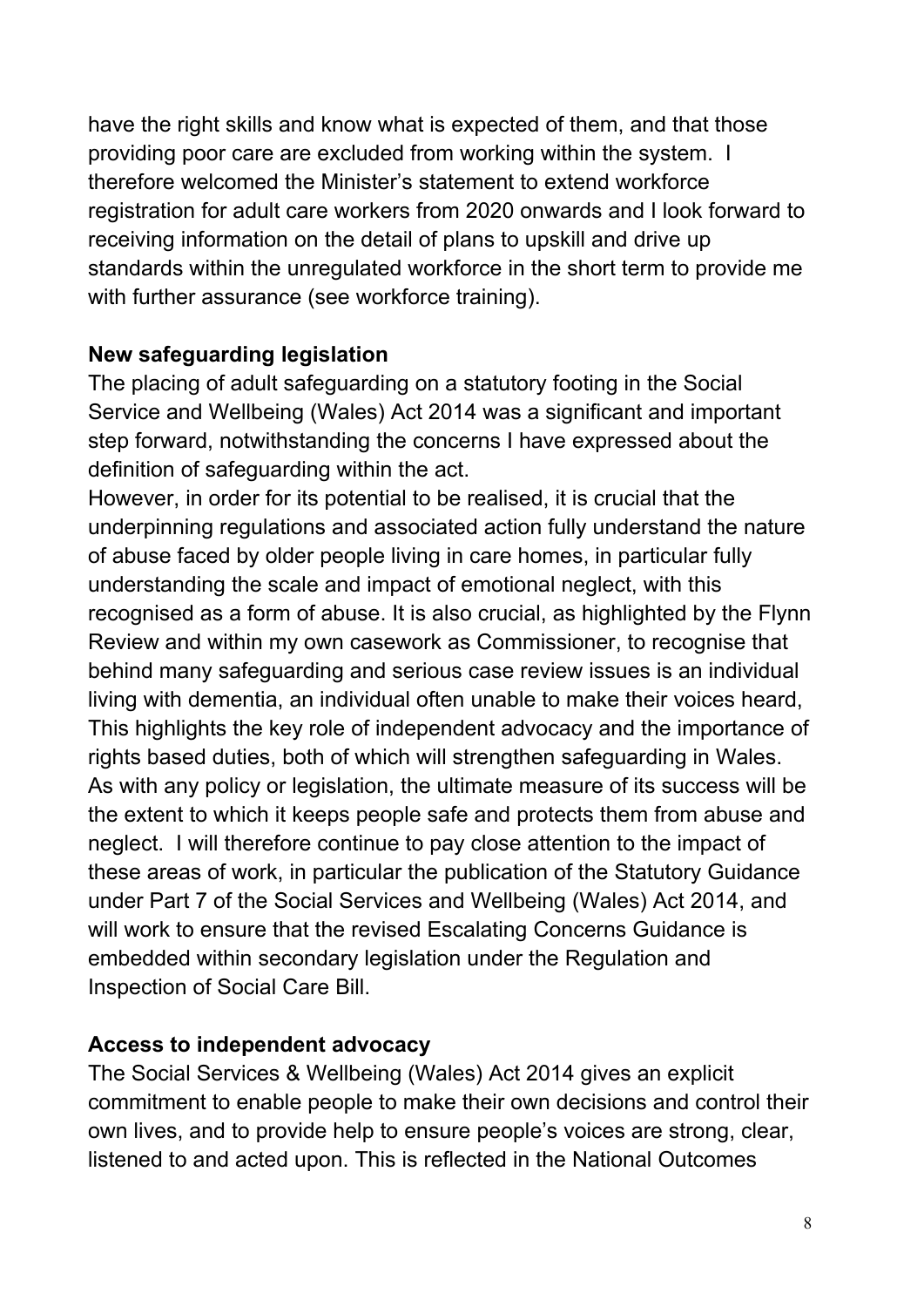Framework that is now being implemented. As part of the Welsh Government's response to this aim, the Act brings in a statutory entitlement to independent advocacy. Notwithstanding my strong welcome for the National Outcomes Framework, I have significant concerns that the Code of Practice on Advocacy<sup>4</sup> places significant hurdles in the way of some individuals – for whom advocacy is essential if they are to be safeguarded and have choice and control over their lives – to access independent advocacy and achieve the outcomes they have a right to. I am particularly concerned that older people should have a right to be offered independent advocacy when a care home is closing, when a person is moving from hospital into a care home, and when a person is at risk of abuse and neglect.

Alongside the issue of 'the offer' to older people, I also have concerns regarding the availability of independent advocacy. Responses to my Review from Local Authorities and providers highlighted that there is currently a lack of consistency in the availability of independent advocacy. Whilst I was pleased that Local Authorities showed a commitment to delivering my Requirement for Action, a number of Local Authorities and providers highlighted their inability to access independent advocacy as a significant barrier.

Whilst responses to my Review showed that independent advocacy seems to be offered in relation to safeguarding, it is not always offered in relation to care home closure and transition from hospital. Additionally, responses indicated that there is a lack of understanding in relation to the benefits of independent advocacy amongst some providers: a number of Care Home Managers stated that they are best placed to provide independent advocacy on behalf of their residents.

Reviewing access to and use of independent advocacy will remain a key area of interest in my work.

<sup>4</sup> Social Services and Wellbeing (Wales) Act 2014, Code of Practice on Advocacy (Part 10 and related areas)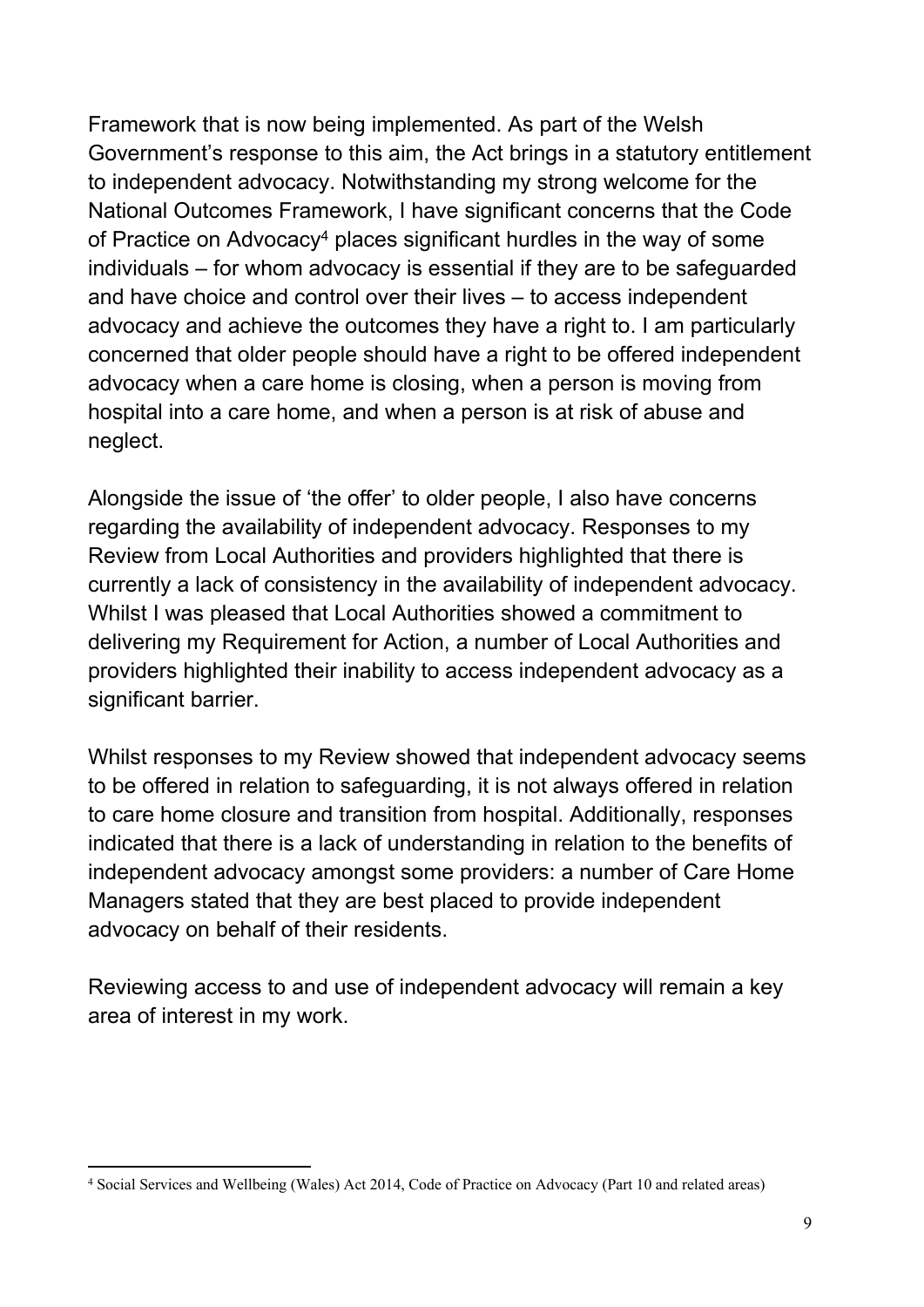# **Outcome 2: I can get the help I need when I need it in the way that I want it**

The primary focus of my Care Home Review was on quality of life, including how the standard of care and access to services impacts upon this. During my Review, older people told me that staff often lacked the skills needed to meet their needs and that the importance of *how* things are done was overlooked all too often. Too many older people living in care homes are unable to access basic services and support.

# **Mandatory staff training**

Whilst workforce registration makes provision for mandatory training, which will be extended to the currently unregistered workforce from 2020 onwards, it is important to also address the variable levels of training that exist for the current unregulated workforce. Present basic mandatory training for care staff, which consists only of manual handling, fire safety and health and safety training, does not sufficiently prepare individuals to understand the needs of older people and provide the appropriate support. Furthermore, as highlighted by my Care Home Review, a significant number of care staff (estimated to be 40% of the workforce<sup>5</sup>) are delivering care without even this most basic of training.

In response to this, a number of my Requirements for Action in my Care Home Review related to staff training. The Welsh Government's updated response to my Care Home Review stated that, rather than developing interim new training provision, they intend to map the training that already exists and also consider existing research. The intent is to address variations in the quality of and access to training by setting out a framework using evidence based approaches and enables signposting to appropriate training provision. I welcome this as it will help to ensure that providers know where to source good training that will be aligned to a new Framework being developed by the Care Council for Wales.

Additionally, the Welsh Government stated that they will work with the Care Council and Care Forum Wales to determine whether there could be agreed outcomes for training the workforce that would standardise

<sup>5</sup> Care Council for Wales Evidence to A Place to Call Home?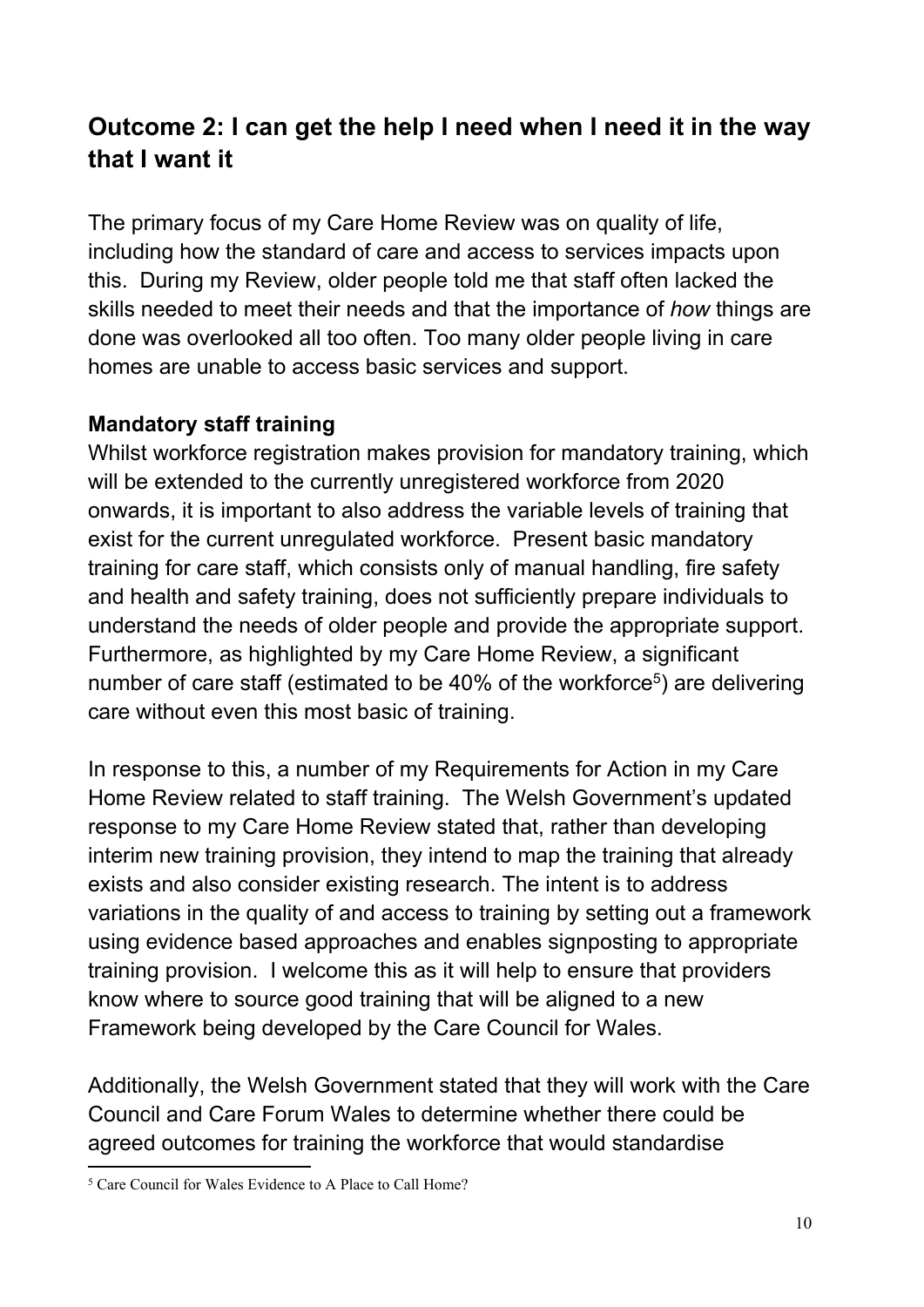qualifications in relation to dementia training, in response to Requirement for Action 3.1.

However, achieving the outcome of all care home staff understanding the physical and emotional needs of older people living with dementia will only be met through ensuring that Requirement for Action 3.2, which called for mandatory dementia training for all care home staff on induction and for care home managers to receive additional training, is fully implemented. I was therefore reassured to note that many providers were proactively responding to the areas specifically in relation to dementia training and dementia champions, as set out in Requirements for Action 3.2. and 5.5 respectively.

#### **Dementia and frailty**

Currently, the social care workforce is ill-equipped to understand the impact of dementia felt by people living with the condition and their families. As a consequence, older people do not receive the care and support that they need to sustain their physical, emotional and mental wellbeing. This is not to negate the steps that public bodies, the third sector and independent providers have taken in response to my Requirements for Action to ensure that the vital role of the care home workforce is recognised and valued, that all staff working in care homes understand the physical and emotional needs of older people living with dementia and that assumptions about capacity are no longer made.

Requirement for Action 3.1 called for a national training programme to enable staff to better understand the needs of people living with dementia. I therefore welcome the positive examples of this work, which include the development of a '*Learning and Development Framework'* by the Care Council for Wales to support the workforce to support people living with dementia, as well as a DVD and learning resources that clearly demonstrate the importance of the Welsh language to individuals living with dementia and the impact of positive and negative experiences of care. Additionally, I welcome the development of a similar framework for use within healthcare settings and I have received assurances that this work is being taken forward collaboratively with the outcome of a single framework.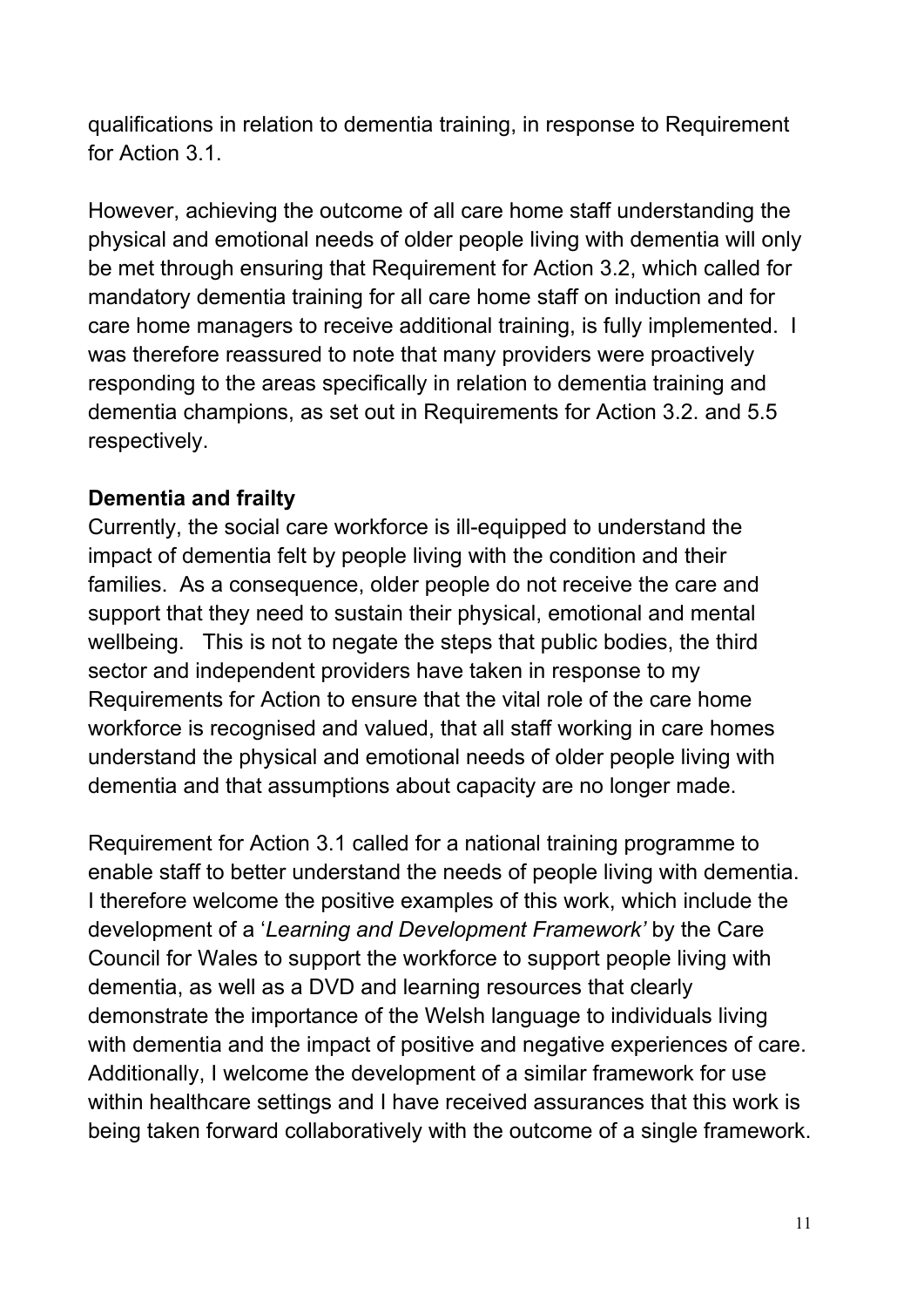# **Physical Health**

My Review found that many older people are not having their basic physical health needs met. I identified significant issues in relation to oral health, sensory loss, and preventative care, for example in relation to falls. All of these impact significantly upon the quality of life of older people living in care homes.

1 in 3 older people, for example, are affected by malnutrition upon entry into residential care and if their diets are not properly managed, the clinical consequences can include impaired immune response, reduced muscle strength, impaired wound healing, impaired psycho-social functioning and impaired recovery from surgery. Recent publications6,7,8 have also shown that care home residents are five times more likely to be dehydrated than individuals living in the community with this risk increasing for individuals living with dementia.

I welcome the Welsh Government's intention to ensure a sustained focus and improvement in relation to the physical health and mental well-being of older people living in care homes, and I look forward to receiving updates about progress being made in the following areas: the national plan for primary care, the review of enhanced GP services and the new holistic admissions assessment of residents' mental and physical health that will be provided within 28 days of admission into a care home.

Additionally, I also welcome the Ministerial commitment to include standards of care for integrated and co-ordinated physical care, including sensory deficits, oral health, dietary wellbeing, physical exercise, mental health, social interaction and preventative care, within the new regulations that will underpin the Regulation and Inspection of Social Care Bill.

<sup>&</sup>lt;sup>6</sup> Wilson (2014) **[Hydration](http://www.scie.org.uk/publications/guides/guide15/files/hydration-and-older-people-in-the-uk.pdf) and Older People in the UK: Addressing the Problem, Understanding the** Solutions, on behalf of the Parliamentary Hydration Forum

<sup>7</sup> <http://www.bbc.co.uk/news/health-30312621>

<sup>8</sup> [http://www.newsguardian.co.uk/news/health/study-finds-care-home-residents-more-likely-to-be](http://www.newsguardian.co.uk/news/health/study-finds-care-home-residents-more-likely-to-be-dehydrated-1-7056394)[dehydrated-1-7056394](http://www.newsguardian.co.uk/news/health/study-finds-care-home-residents-more-likely-to-be-dehydrated-1-7056394)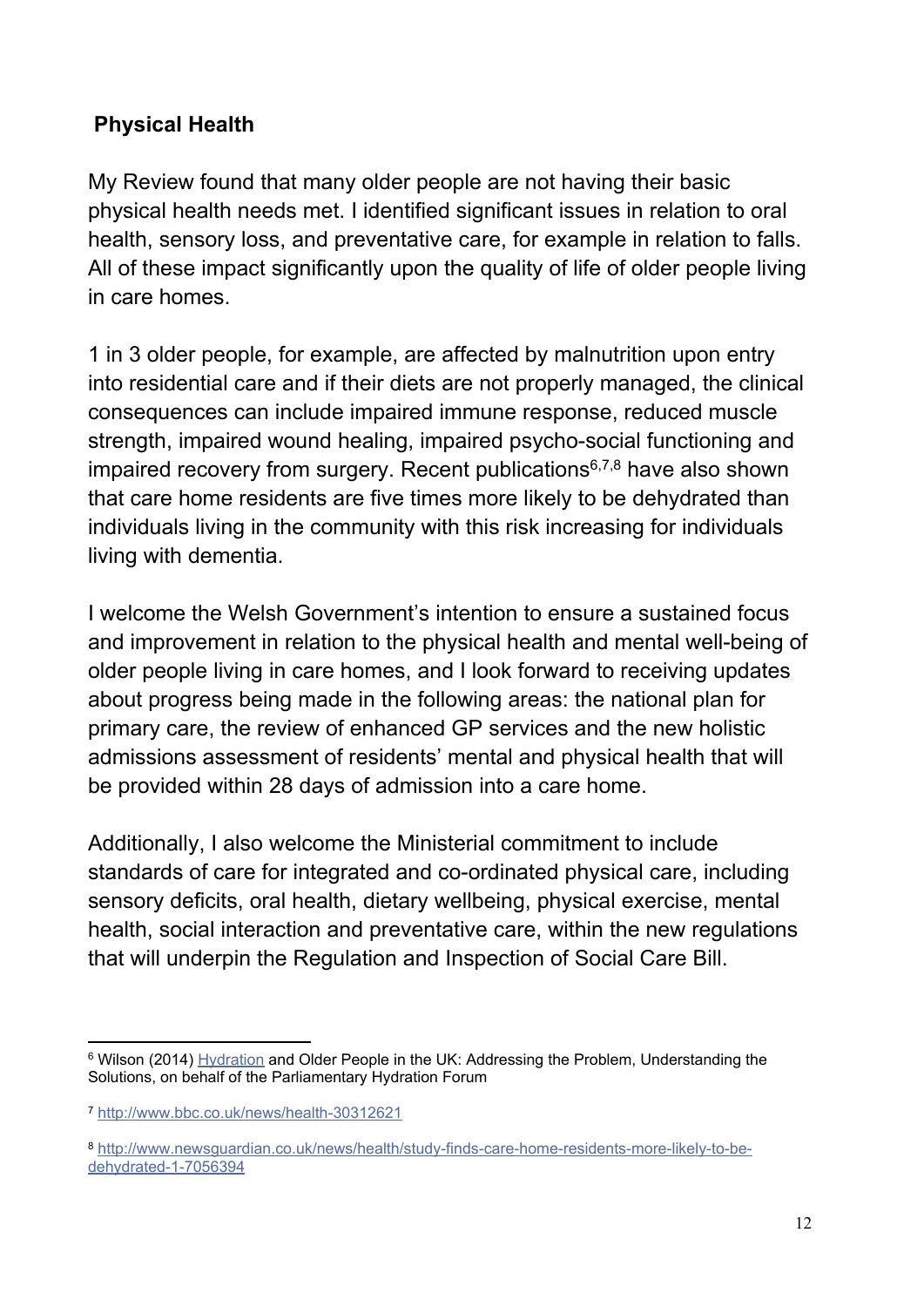Another concern highlighted by both my Review Care Home Review and the Flynn Review was the inappropriate use of antipsychotics to control the behavioural and psychological symptoms of people living with dementia, a direct breach of NICE Guidance. I therefore welcome the fact that all health boards have agreed to publish information on the use of antipsychotics in care homes in Wales in response to my Requirements for Action 3.5. This will provide a previously unavailable data source that will make clear the extent of antipsychotic use within care homes, essential to support the delivery of change to improve the lives of older people.

#### **Access to healthcare**

My Care Home Review stated that in terms of access to the most basic of health care, such as GPs, dental care, dieticians, access to sensory loss screening and reablement services to sustain and improve an individual's physical, emotional and mental wellbeing, a move to a care home should be treated as nothing more than a change of address. However, a fundamental inequality in access to healthcare exists for a significant number of care home residents, which has a profound impact upon their quality of life.

I included a number of Requirements for Action in relation to this and I particularly welcome the Welsh Government's commitment to develop a 'National Statement of Entitlement' to be included in care homes in response to Requirement for Action 4.1. This will give providers, family members and older people a clear means to challenge inequalities in service delivery, as well as confirmation that the National Health Service is still required to meet their needs irrespective of the place they call home. The 'National Statement of Entitlement' will be included as part of the Welcome Pack provided to new residents by each care home (Requirement for Action 1.2 sets out the need for all care homes to provide a Welcome Pack to residents).

I am pleased that Health Boards, in their responses to my Care Home Review, provided real assurances that Requirement for Action 3.4, which called for in-reach multidisciplinary specialist mental health and wellbeing support to be made available for all older people in care homes, will be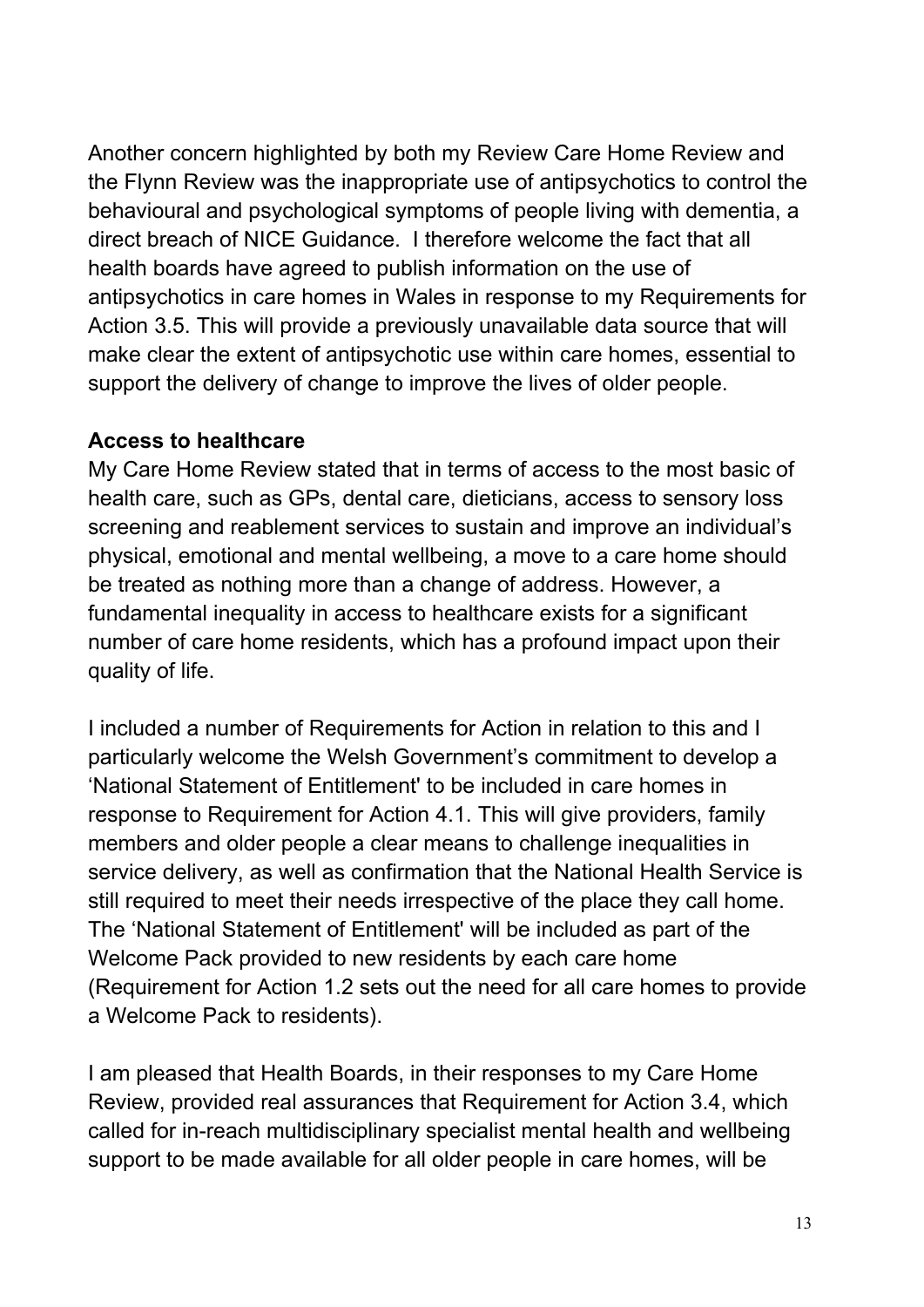met. The examples below clearly demonstrate the seriousness with which all Health Boards took this Requirement for Action:

- Cwm Taf University Health Board have committed to publishing an annual report from the recently established Mental Health Support Team (which has been designed to support and build the knowledge and skills of care home staff). This report will include information on the service's progress, future development needs, and case studies, as well as information about the quality of these services for individuals living with dementia in care homes.
- Abertawe Bro Morgannwg University Health Board has committed to work with GPs to review the numbers of patients prescribed antipsychotic drugs.
- Aneurin Bevan University Health Board has a dedicated care home pharmacist and has committed to review its in-reach mental health services and take action to enhance services if that is deemed necessary.

# **Outcome 3: I can do the things that matter to me**

A simple concept needs to be reclaimed across residential care: it is not just about being safe or having physical needs met, essential as these are, it is also about having the best quality of life, in whatever way that is defined by an individual older person. Being able to do the things that matter to them, being treated in a way that encompasses compassion, friendship and kindness needs to sit at the heart of and as rights within our new emerging system.

# **A rights based approach**

I have repeatedly stated throughout pre-legislative scrutiny that the Regulation and Inspection of Social Services Bill must be about people and it is therefore important that information is available on how the rights of older people are upheld. Public bodies, and individuals acting on their behalf, are key to ensuring that people's rights are made real. I welcome the fact that CSSIW are developing a **human rights based** framework to sit alongside their inspection framework, which will embed a human rights based approach within their work, setting a bench mark for unacceptable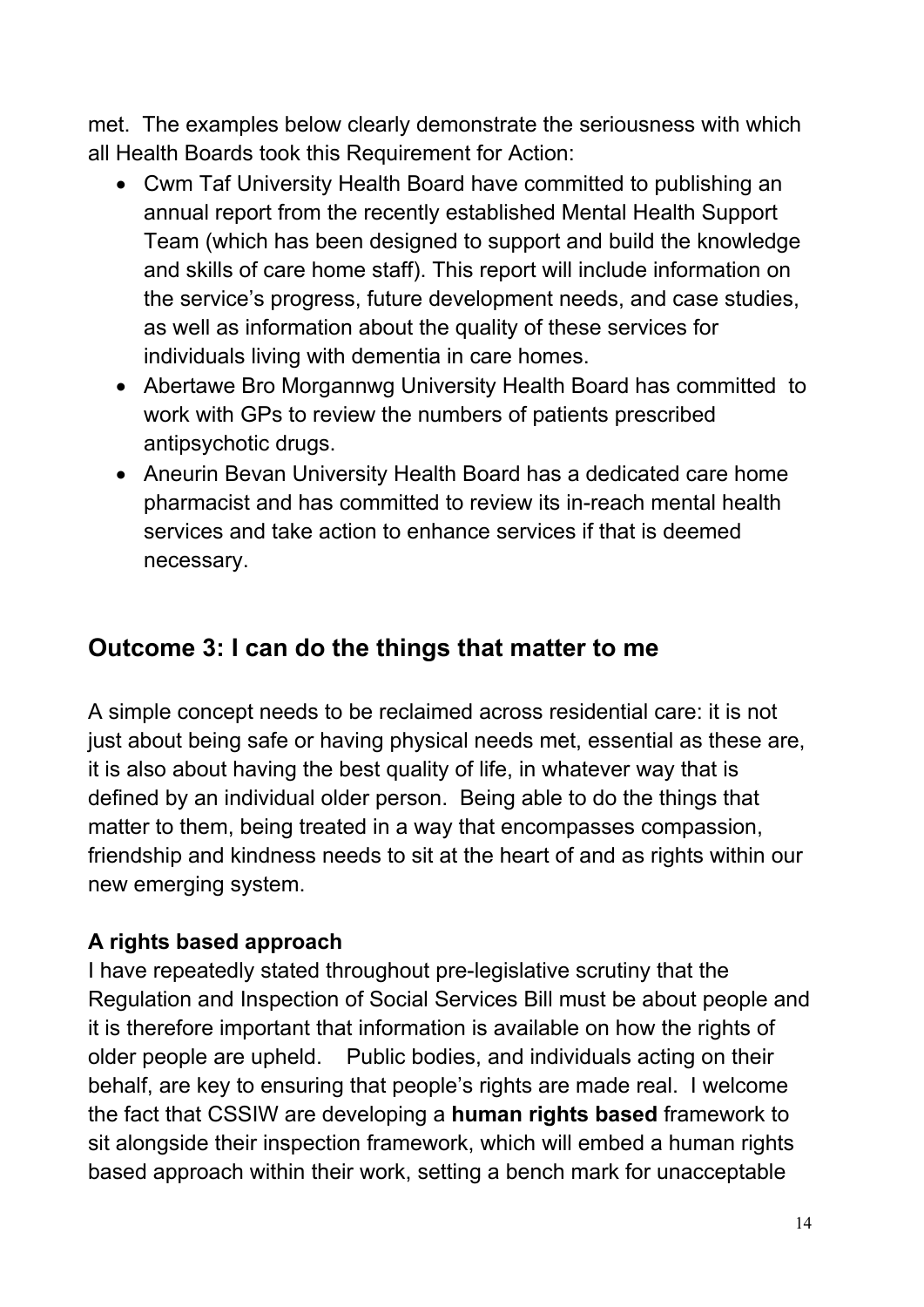care. Additionally, I welcome the duty to on CSSIW report against the UN Principles for Older Persons under Section 42 of the Regulation and Inspection of Social Care Bill.

#### **New regulatory standards**

The importance of responding to emotional frailty, supporting individual identity and ensuring that high-quality, dignified and respectful care and support is consistently delivered in care homes must sit at the heart of the new regulatory standards for independent providers if we are to make a difference to the lives of older people living in residential care.

I have maintained that the definition of care contained within the Regulation and Inspection of Social Care Bill is old-fashioned and focuses on a taskbased approach. However, I have been assured that the **Definition of Care** under Section 3 of the Bill serves to provide a parameter to ensure that services do not unintentionally fall within the regulatory regime, rather than refer to the standard of care. Instead, the regulations under Section 27 of the Bill will set out the quality of life and standard of care, as well as prescribing service specifications.

It is vital that the **Regulations on Regulated Services** embed quality of life as the standard that services are required to meet in addition to quality of care. The regulations must set out clear quality standards that CSSIW can inspect against, to ensure that care homes are places of belonging and significance, and that the risks of institutionalisation, often characterised by an inappropriate use of antipsychotics and a failure to recognise the emotional neglect of older people, are eradicated. These regulations are central to this Bill and I have expressed concern that they are yet unseen. I look forward to working with the Welsh Government to inform the development of these regulations.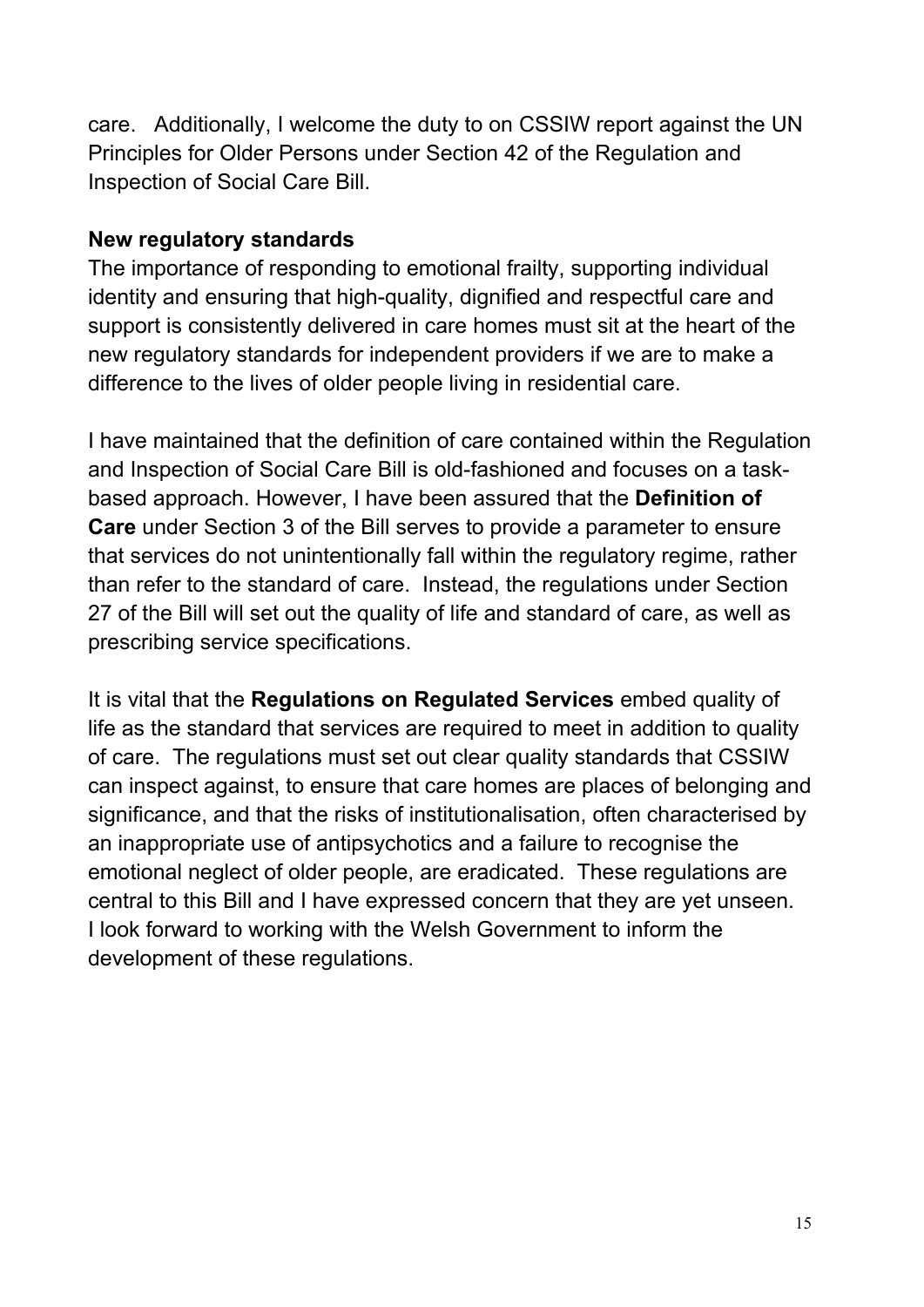# **Outcome 4: I live in a place that suits me and my life**

One size does not fit all, even across good care homes. A home that might suit one individual's life might not suit another.

It is very difficult for older people to judge the quality of care and support received or planned because of a lack of meaningful, accessible and understandable information and they place their trust in the system that wherever they choose, they will be safe and well cared for. It can often feel like navigating through a maze of different reports that can be opaque and inconsistent, which makes it difficult for individuals to make decisions that are appropriate for them and to raise concerns and complaints.

#### **Ensuring a robust inspection process**

I recognise from my conversations with older people and the case support that I provide, that many negative experiences with health services are fundamentally down to a need for a more **integrated health and social care** system. Requirement for Action 6.4 called for an integrated system of health and social care inspection to provide effective scrutiny in respect of the quality of life and healthcare of older people in residential and nursing homes. I will therefore continue to follow the progress of the NHS Quality Green Paper as it develops to ensure that the inspection process, irrespective of the structures of regulatory bodies, ensures that all aspects of care homes are fit for purpose.

I welcome the fact that CSSIW are developing a **human rights based** framework to sit alongside their inspection framework, which will embed a human rights based approach within their work and set a bench mark for unacceptable care. Requirement for Action 1.5 of my Care Home Review called for an explicit list of 'never events' to be developed to clearly outline the practice that must stop immediately. I am therefore pleased that CSSIW will be taking this forward by ensuing that human rights will be a fundamental element of their future inspection regime and that where unacceptable care is identified, "enforcement action will be triggered"<sup>9</sup>.

Requirement for Action 6.3 of my Care Home Review called **for lay assessors** to be used on an ongoing basis, as a formal and significant part

<sup>9</sup> CSSIW Evidence to A Place to Call Home?, Please see Annex C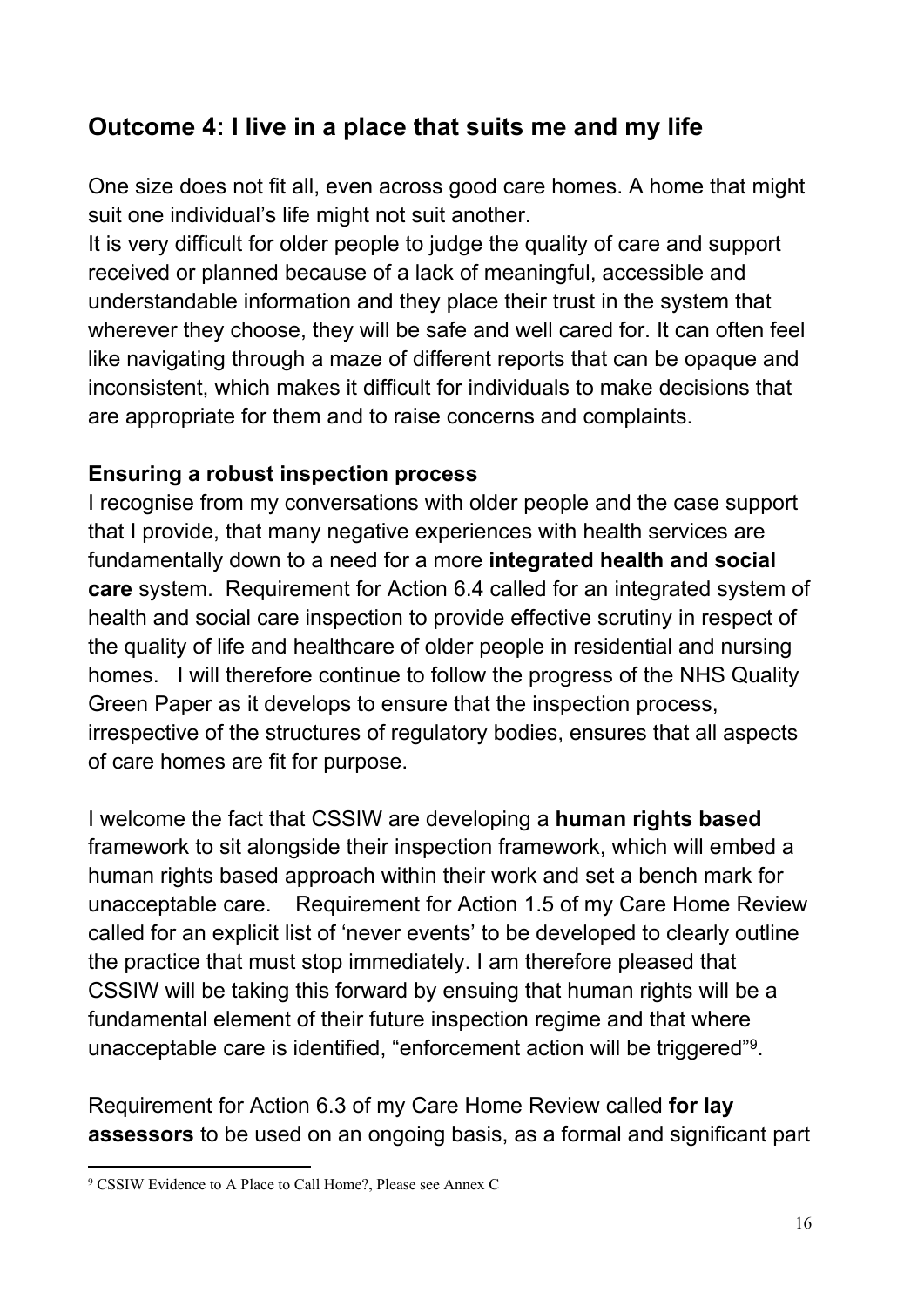of the inspection process. Whilst Section 41 of the Regulation and Inspection of Social Care Bill includes a general duty to engage the public in the inspection process, this does not sufficiently meet my expectation of a real and meaningful citizen role in the inspection process. Whilst I welcome the establishment of CSSIW's National and Regional Advisory Boards to provide scrutiny at a strategic level, this is in no way equitable to the information that could be captured from lay assessors about the real and lived experiences of care home residents in Wales.

Requirement for Action 6.9 listed a number of areas that I wanted to see reported on in the Chief Inspector's Annual Report. I welcome the fact that the **CSSIW Annual Report** must report against the well-being of people who use regulated services, as well as the duty to report against the UN Principles for Older Persons. Whilst Section 42 of the Regulation and Inspection of Social Care Bill makes provision for other information to be included within the report, as there are no regulations under this Section, I cannot be assured that my Requirement for Action will be implemented in full at this point. However, I am pleased that the regulations under Section 56 of the Bill, which will prescribe the content of the **Local Authority Annual Reports,** will now be subject to the affirmative procedure. Requirement for Action 6.7 of my Care Home Review sets out the information that I want to see reported on by Local Authorities and I look forward to working with the Welsh Government to take this matter forward.

Providers have been clear with me that too often they are unable to access the support they need to move them away from a position of unacceptable risk or care. Many commissioners invest significant resources in propping up 'failing' homes. It is therefore essential that practical support is in place that can be drawn upon to quickly turn around failing homes at an early stage. Requirement for Action 5.6 of my Care Home Review called for a **National Improvement Service** to provide expert support and guidance to providers and commissioners to drive up the standards of care homes in Wales, work that the Welsh Government has already initiated through the establishment of its Care Home Steering Group. I therefore welcome the Welsh Government's commitment to working with key stakeholders and myself to further explore a national approach in response to this Requirement.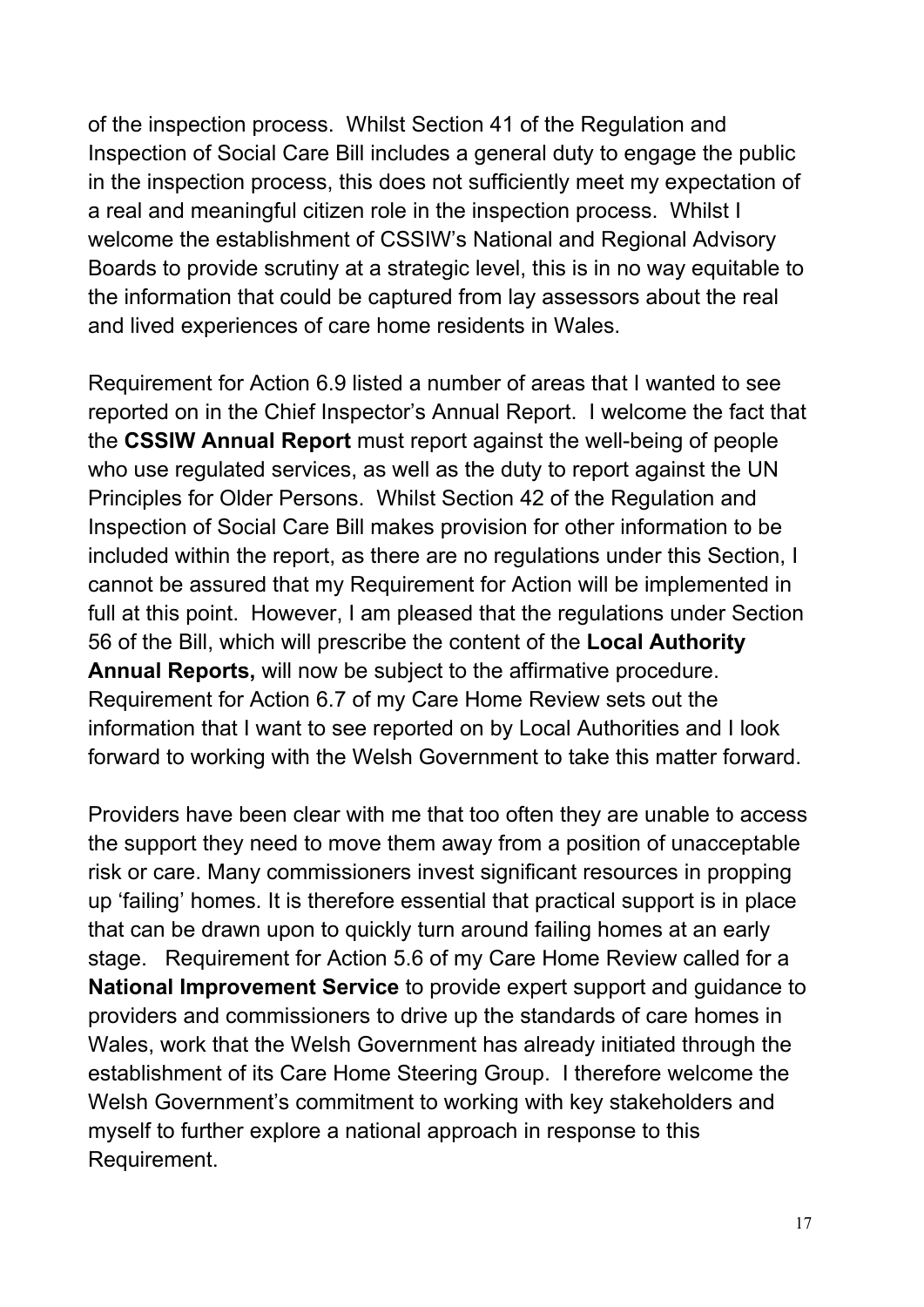In addition to a robust inspection process that embeds quality of life at its heart, it is important for care homes to communicate effectively about the service that they provide in addition to their inspection reports. I am therefore pleased that the regulations that will prescribe the content of the provider **Annual Returns** under Section 10 of the Regulation and Inspection of Social Care Bill will now be subject to the affirmative procedure. Requirement for Action 6.10 of my Care Home Review sets out the information that I want to see reported on by providers to ensure that these reports provide older people with the information that they need. I look forward to working with the Welsh Government to ensure that my Requirement for Action is reflected and to ensure that the regulator provides a view on the accuracy of the annual return. Without this, it will not be possible to challenge the new indictable offence of false descriptions or false statements. I am pleased that a technical group looking at this issue will be established early in the New Year and that I will be invited to be involved in this work.

#### **Commissioning to deliver quality of life**

I have repeatedly made the point about the crucial nature of commissioning. The quality of life and care of older people living in care homes in Wales should therefore be at the heart of the commissioning process and at the front of all commissioning decisions. Cost, particularly where price raises questions about the providers' ability to meet the individuals care and support needs, should never be the primary driver in the selection of an individual's new home. I do not yet believe that the changes required to commissioning are reflect sufficiently within or throughout the breadth of system change taking place.

Requirement for Action 6.1 of my Care Home Review called for a single outcomes framework to be used in the commissioning, regulation and inspection of services and I therefore welcome the requirement in the Regulation & Inspection of Social Care Bill for Local Authorities to report against the extent to which they have acted to deliver the wellbeing outcomes set out by the Social Services & Wellbeing (Wales) Act 2014. However, these are high level and do not provide the consistent framework that is required. This is a particular concern given that in parts of Wales quality of life is beginning to be embedded within commissioning.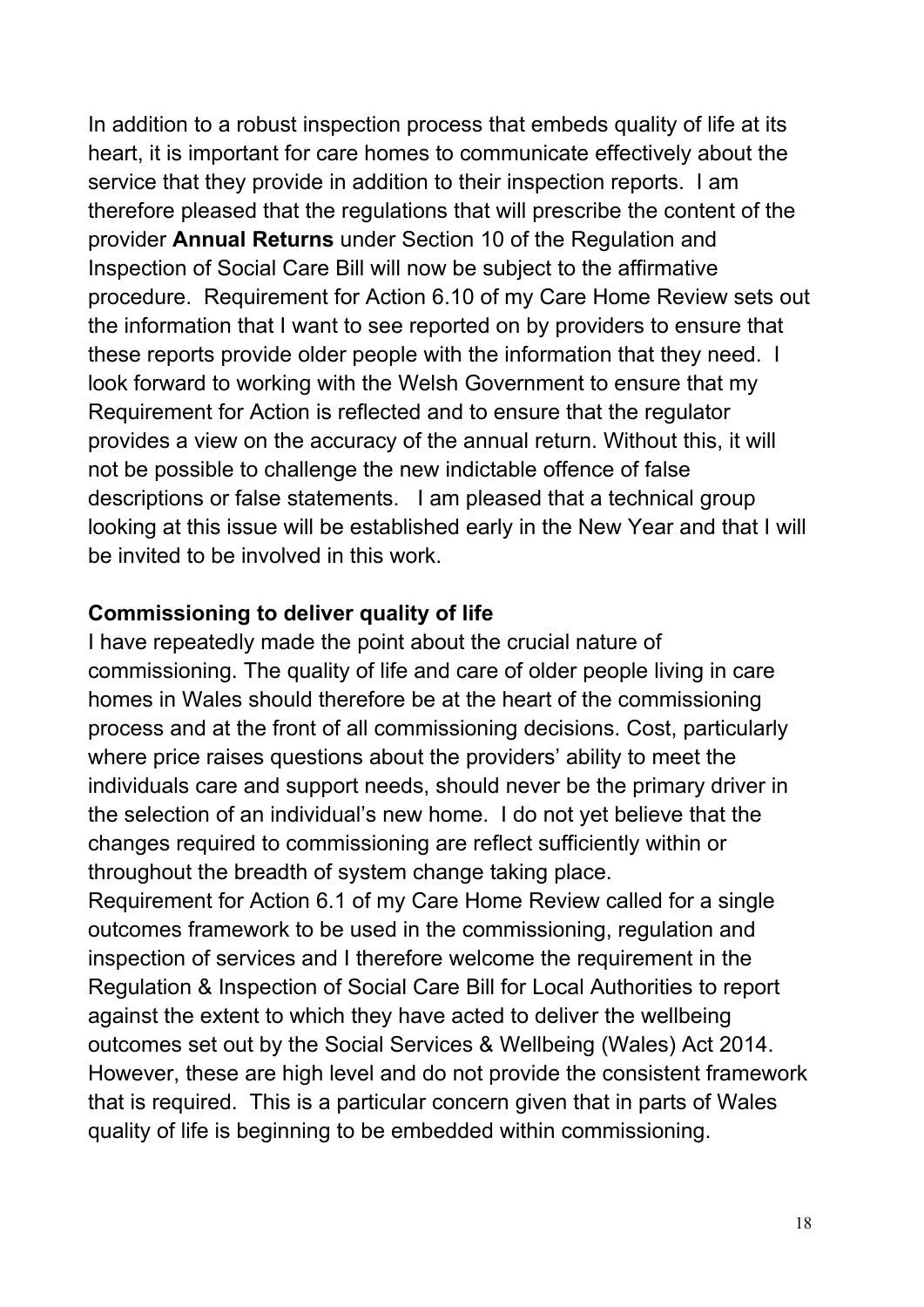For example, as a result of their quality of life commissioning framework, Flintshire County Council has developed an Action Plan, *"A Place to call Home – A programme for Change*", that sought to stimulate social interaction and communication in care homes, that promoted meaningful interactions between carers and residents that was based around the shared experiences that make people laugh and learn together. This initiative, which has a particular focus on understanding the needs of people living with dementia, will help to enable paid carers to see beyond the resident as someone to be cared for, seeing them instead as individuals with feelings, interests and an identity.,.

I expect Welsh Government to extrapolate learning from the commissioning framework that sits behind this to inform the new regulatory standards under Section 27 of the Regulation & Inspection of Social Care Bill to ensure that there is one defining standard of quality in Wales, in line with my Requirement for Action 6.1.

The introduction of a **National Living Wage** will place further financial challenges upon commissioners. Requirement for Action 5.8 of my Care Home Review called for a cost-benefit analysis of the terms and conditions of care staff in care homes. I therefore welcome the fact that the Welsh Government is currently developing an assessment of the impact that the National Living Wage will have on the sector, due to be published in 2016. My expectation is that this will provide evidence for the development of policy proposals to improve the recruitment and retention of the care home workforce, in line with the work that the Welsh Government has already commissioned to understand and improve the recruitment and retention of staff within the domiciliary care sector.

Effective **workforce planning** is also essential to delivering high quality care that gives older people living in care homes the best quality of life. The ability to recruit and retain specialist staff, especially Registered Mental Health Nurses and Care Home Managers, is a significant barrier within the sector. Requirement for Action 7.2 of my Care Home Review called for NHS workforce planning projections to include the need for nurses within care homes. Whilst I welcome the Welsh Government's commitment to use the Integrated Medium Term Plans as a means of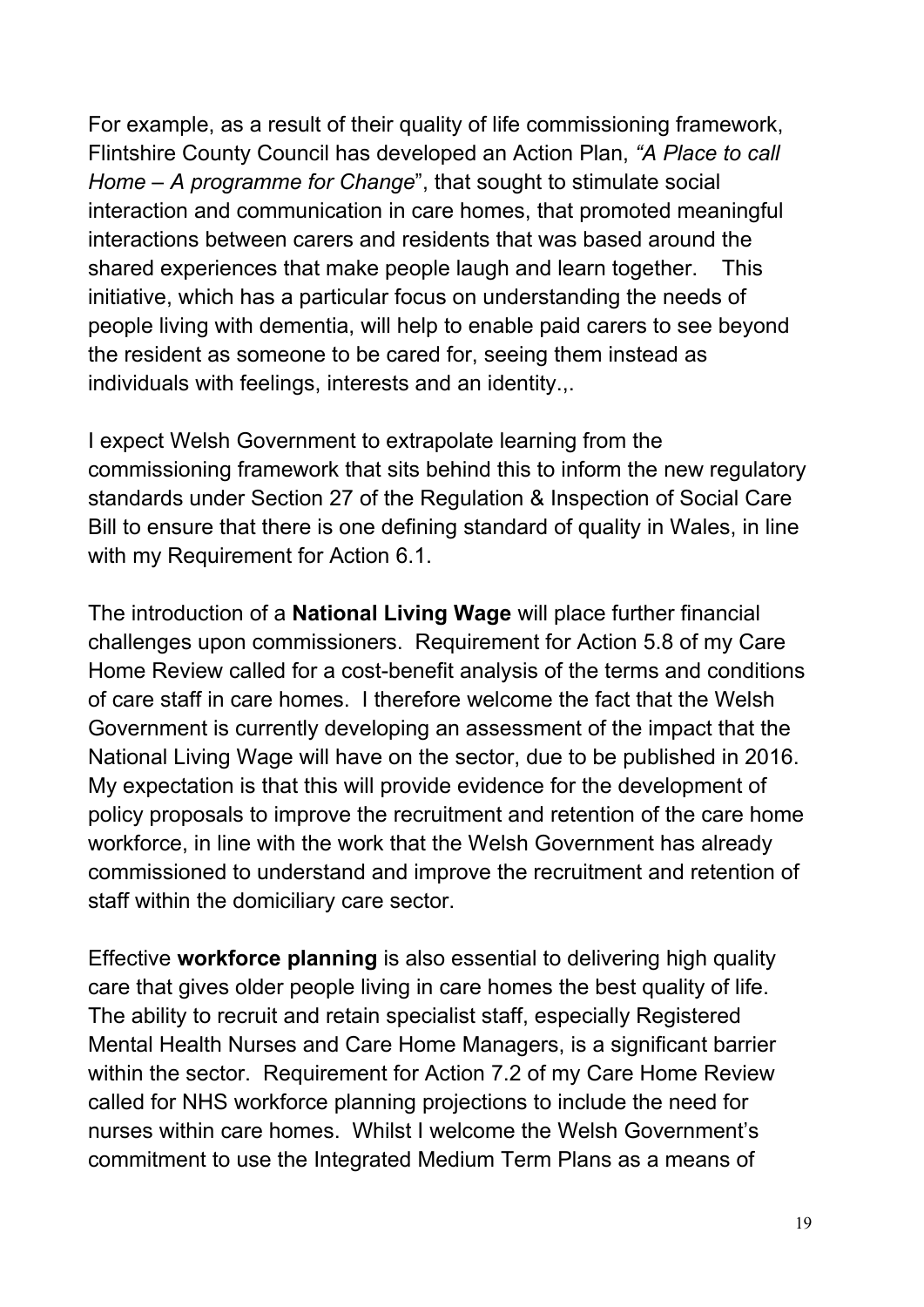planning for the future staffing needs of the NHS in Wales, as well as for the Independent Sector from October 2015, a focus on the whole sector will be needed to ensure that an integrated approach to the planning. recruitment and retention of staff in care homes is embedded across all Health Boards in the face of NHS staffing shortages. It is for this reason that I welcome the establishment of the Care Home Steering Group's Workforce Workstream, which will aim to deliver its work programme by November 2016.Without the correct workforce – the right number of staff, with the right skills, in the right places – care home provision will continue to be unstable and unable to meet the needs of older people, both now and in the future. I will continue to support this work but will also closely monitor its efficacy (see also market provider base below).

#### **The importance of the market/provider base**

My Care Home Review highlighted that the lack of a strategic overview to ensure appropriate care home places has a negative impact on the care received by older people living in residential care. At best, the lack of capacity within the sector restricts the choices available to people, resulting in people having to move away from their family or live in a care setting that is not entirely appropriate for their needs. At worst, the lack of care home provision results in instances where care homes that are delivering poor care remain in operation as there is simply nowhere else for the residents to live.

Provisions made within the Regulation and Inspection of Social Care Bill, together with the Market Analysis Workstream led by the Welsh Government, provide some assurance that the need to ensure an appropriate provider base will be addressed. It is essential that these two areas of work reflect the detail in Requirement for Action 7.1 of my Care Home Review and that there is an action plan to ensure demand is met, both now and in the future. The Requirement sets out the information that needs to be included in any future plans to ensure the supply of high quality care homes. I therefore welcomed the inclusion of the requirement for Welsh Ministers to consult before drafting regulations under Section 63 of the Regulation and Inspection of Social Care Bill and I looking forward to working with officials on this matter. In addition to this, however, and for change to be delivered, Welsh Ministers must also make a statement on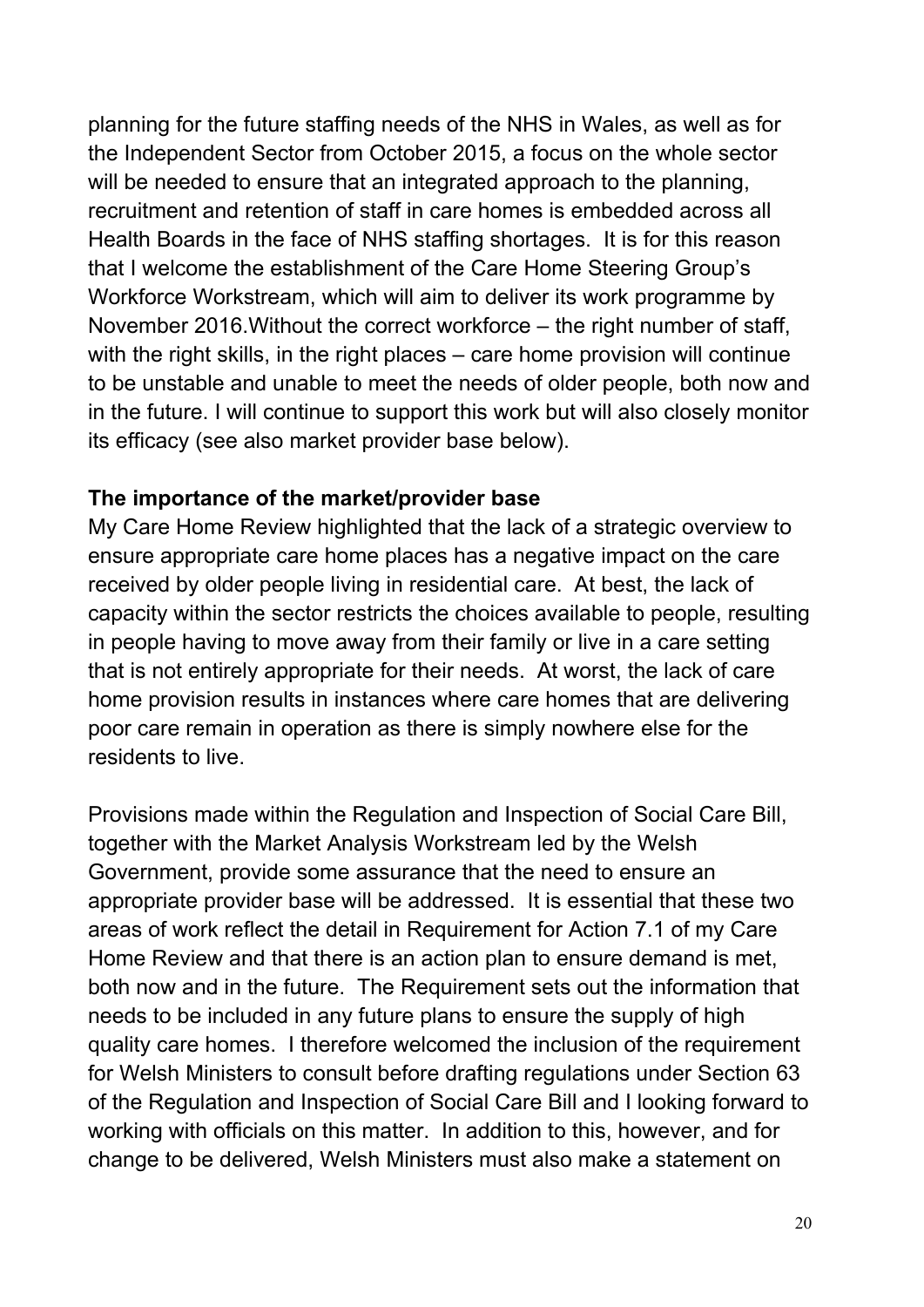when and how they will meet any recommendations contained within the **National Market Stability Report**.

# **Conclusion**

It is clear that there are significant changes underway and action being taken within Wales that are aimed at creating a focused and more joined up care home system. Much of the detail that will make real for older people the opportunities afforded by these new approaches and structural devices has yet to be developed. It is important that these continue to be scrutinised so that their potential is delivered.

It will take time, perhaps even a decade, for the work that is underway to deliver the change required and have the impact I expect upon the lives of older people living in care homes in Wales. In the interim, we must not lose focus on the people who today live in our care homes and experience an unacceptable quality of life. I am encouraged by the growing good practice I have seen and early work in anticipation of the new legislative and system frameworks, but I am concerned that we are not yet doing enough to roll out and support commissioners and service providers to make this good practice standard practice.

It is, ultimately, all about impact. It is about ensuring older people are safe, listened to, feel valued and respected, can do the things that matter to them, live in a place that suits them and their needs and can get the help they need, when they need it in a way that they want it.

That is why will undertake a follow-up Review in 18 months' time to look at the progress that has been made in specific areas. This will include looking for evidence of the impact upon older people's lives of the action taken as a result of my Review and Requirements for Action.

# **Ends**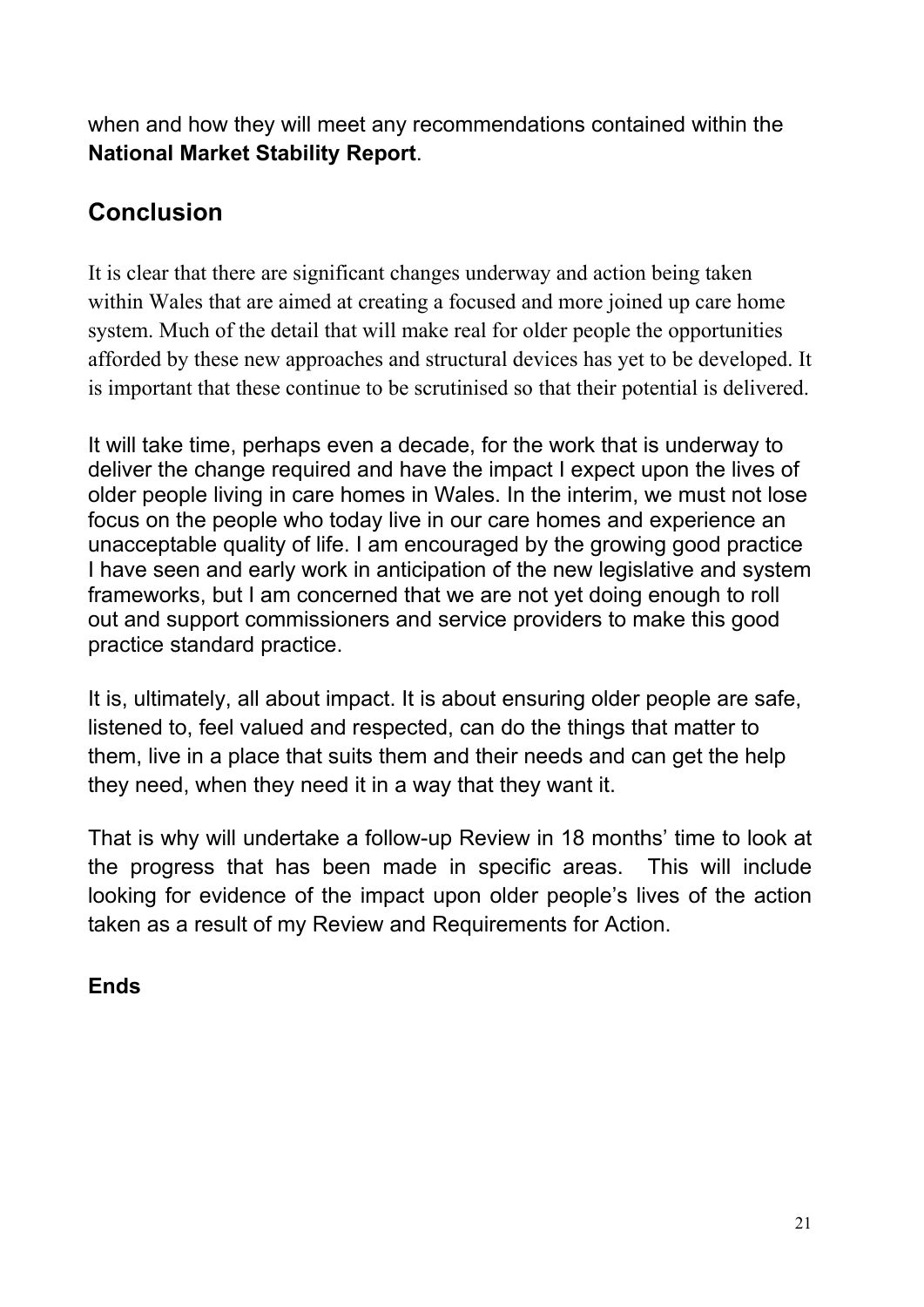# **Annex A – Commissioner's Statement on Care Home Review (Published 11 August 2015)**

In November 2014, I published 'A Place to Call Home?' the findings of my year-long Review into the quality of life and care of older people living in care homes in Wales.

Whilst I found examples of great care and support being provided across Wales, and older people living in homes that truly lived up to the meaning of the word home, I also found that for too many older people their quality of life was unacceptable.

Alongside the publication of my Review report, I therefore wrote to all Local Authorities, Health Boards, CSSIW, Welsh Government, Care Council for Wales and care home providers outlining the action I expect to see taken to ensure that the best care and support I found becomes the standard for Wales. All of these bodies responded to me, detailing the action they would take to deliver the outcomes my Review focused on.

Through this statement I am today publishing my analysis, based on the evidence provided to me, and my assessment on whether the bodies who are subject to my Review will deliver the action allocated to them.

I am currently analysing the responses received from care home providers and I will make a statement in November that provides an overview of these responses, one year on from the publication of my Review Report.

Across Wales there was recognition that my Review report painted an accurate picture of life in care homes in Wales today. Despite my report making for hard reading, it was welcomed by all of the bodies subject to it and they gave a commitment to ensure that the outcomes and the changes that I called for were delivered.

#### **Responses**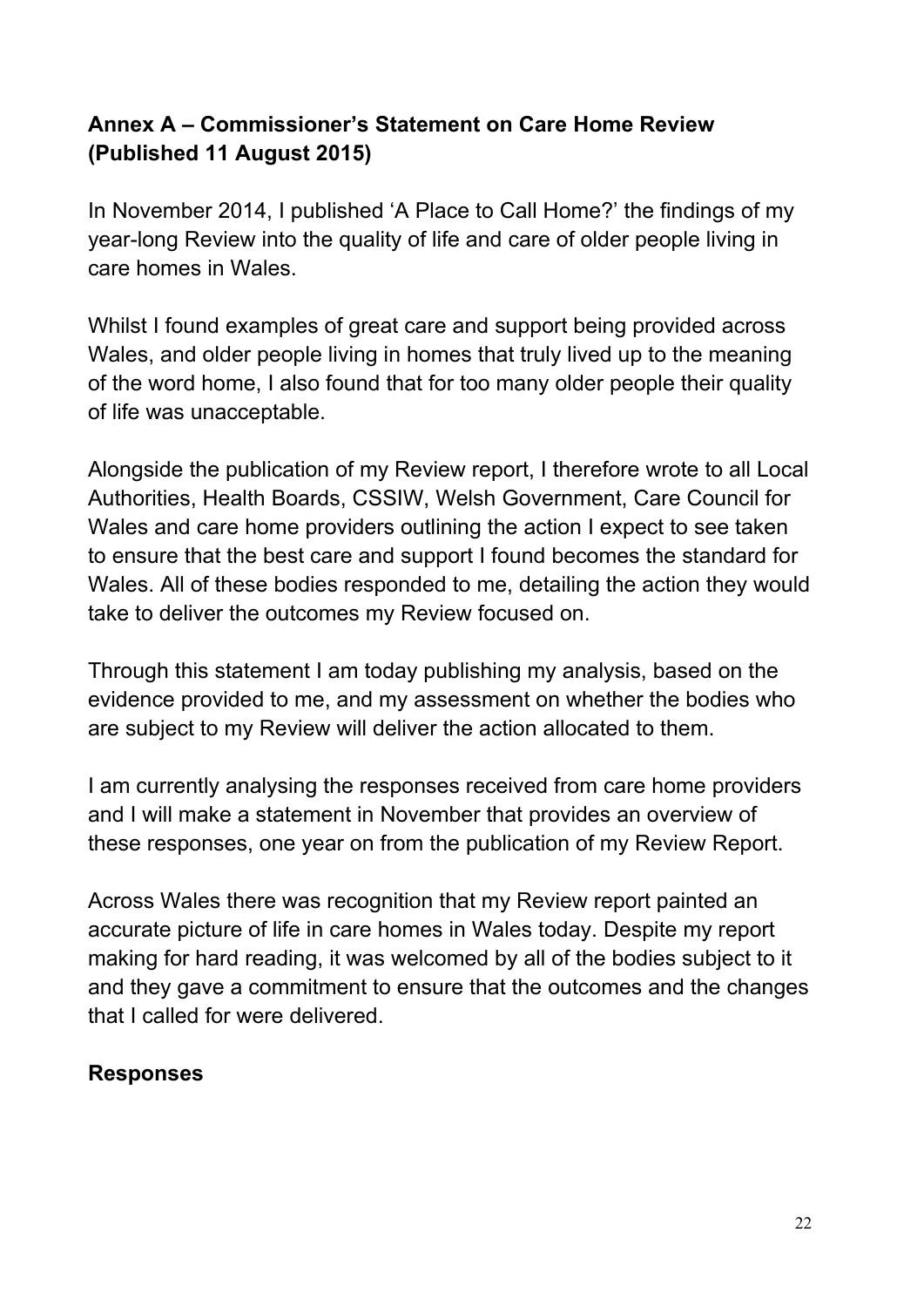Each body subject to my Review responded to specific Requirements for Action. In analysing their responses, my team looked for evidence that the outcomes included in those Requirements for Action would be delivered.

# **Local Authorities**

Local Authorities submitted clear information that has provided me with sufficient assurance that they are committed to meeting my Requirements for Action and delivering the intended outcomes by the deadlines stated. The majority of the responses to each Requirement for Action have been rated as acceptable, with no responses being rated as unacceptable. It is also positive to note that a number of Local Authorities submitted joint responses outlining how they will work in partnership with other Local Authorities and Health Boards to deliver the intended outcomes.

Responses to a number of my Requirements for Action (RfA) were particularly positive:

**RfA 1.6 - Independent Advocacy** – older people living in care homes that are closing as well as older people who are at risk of or are experiencing abuse will have access to independent or non-instructed advocacy.

**RfA 3.3 - Befriending** - older people will be supported to retain their existing friendships and have meaningful social and/or cultural contact, both within and outside the care home.

**RfA 6.7 - Annual Quality Statements** – older people will have access to relevant and meaningful information about the quality of life and care provided by or within individual care homes, essential to create a more open and transparent system.

In a small number of cases, responses have been rated as partial, specifically in relation to dementia training (RfA 3.2) and using feedback from older people to drive continuous improvement (RfA 6.2). Feedback has therefore been provided that offers further guidance on how the Local Authorities can deliver the intended outcomes.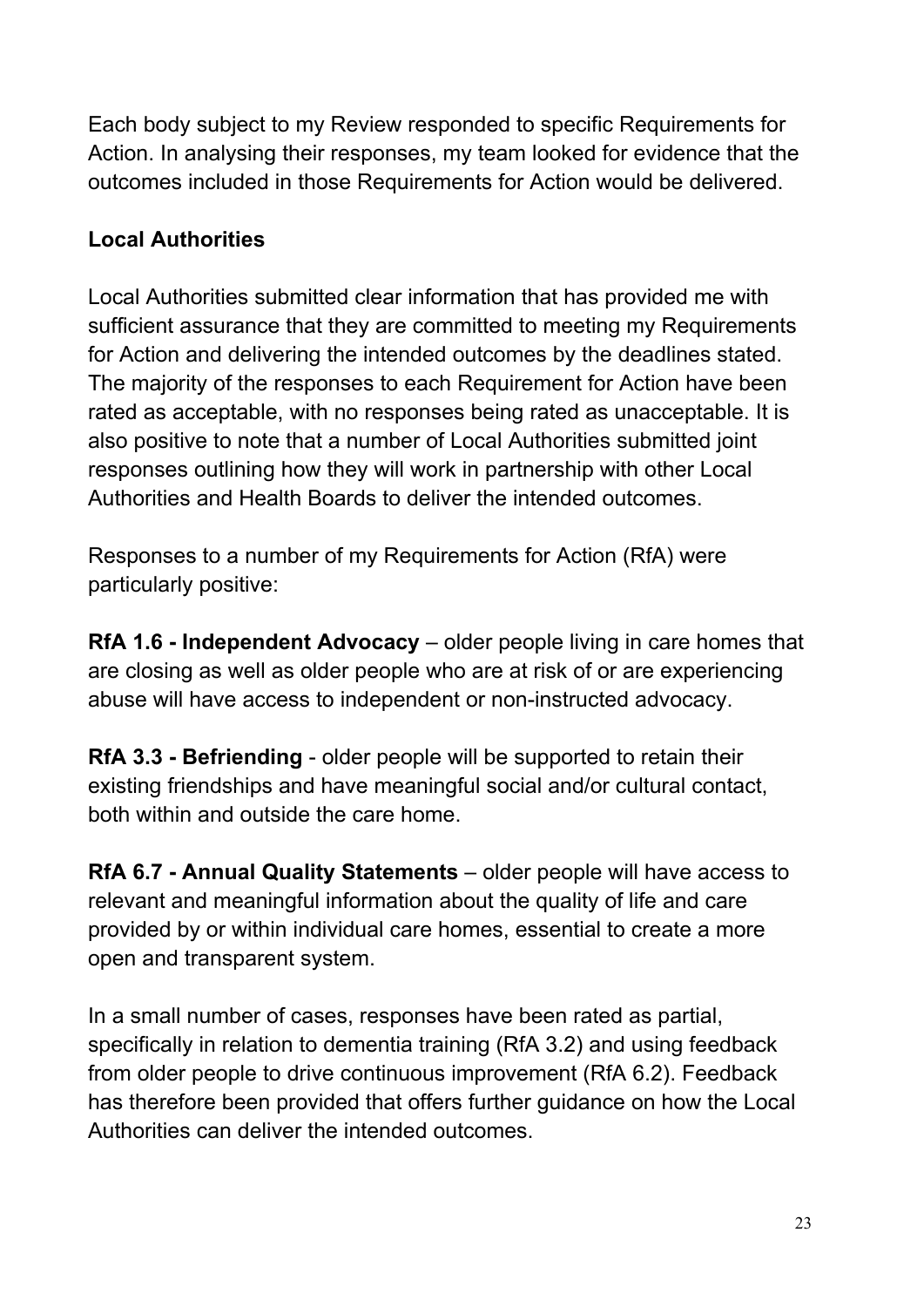#### **Health Boards**

Health Boards have shown a genuine commitment to improving the provision of services, creating plans for change that provide me with sufficient assurance that they will meet my Requirements for Action and deliver the intended outcomes.

The majority of responses to each Requirement for Action have been rated as acceptable, with no responses being rated as unacceptable. It is also positive to note that a number of Health Boards submitted joint responses outlining how they will work in partnership with the Local Authorities in their area to deliver the intended outcomes.

Responses to a number of my Requirements for Action were particularly positive:

**RfA 1.3 - Specialist Care Home Continence Support** – older people will be better supported to maintain their continence and independent use of the toilet and have their privacy, dignity and respect accorded to them at all times.

**RfA 3.5 - Information on the Use of Anti-psychotics** – information will be published annually about the use of anti-psychotics in care homes, which can be used to ensure that people are not being prescribed antipsychotic drugs inappropriately.

**RfA 4.3 - Understanding Health Needs** - care staff will understand the health needs of older people and when and how to access primary care and specialist services.

In a number of cases, responses have been rated as partial, specifically in relation to medication reviews (RfA 4.4), using feedback from older people to drive continuous improvement (RfA 6.2) and developing a nursing career pathway within care homes (RfA 7.3). Feedback has therefore been provided that offers further guidance on how the Health Boards can deliver the intended outcomes.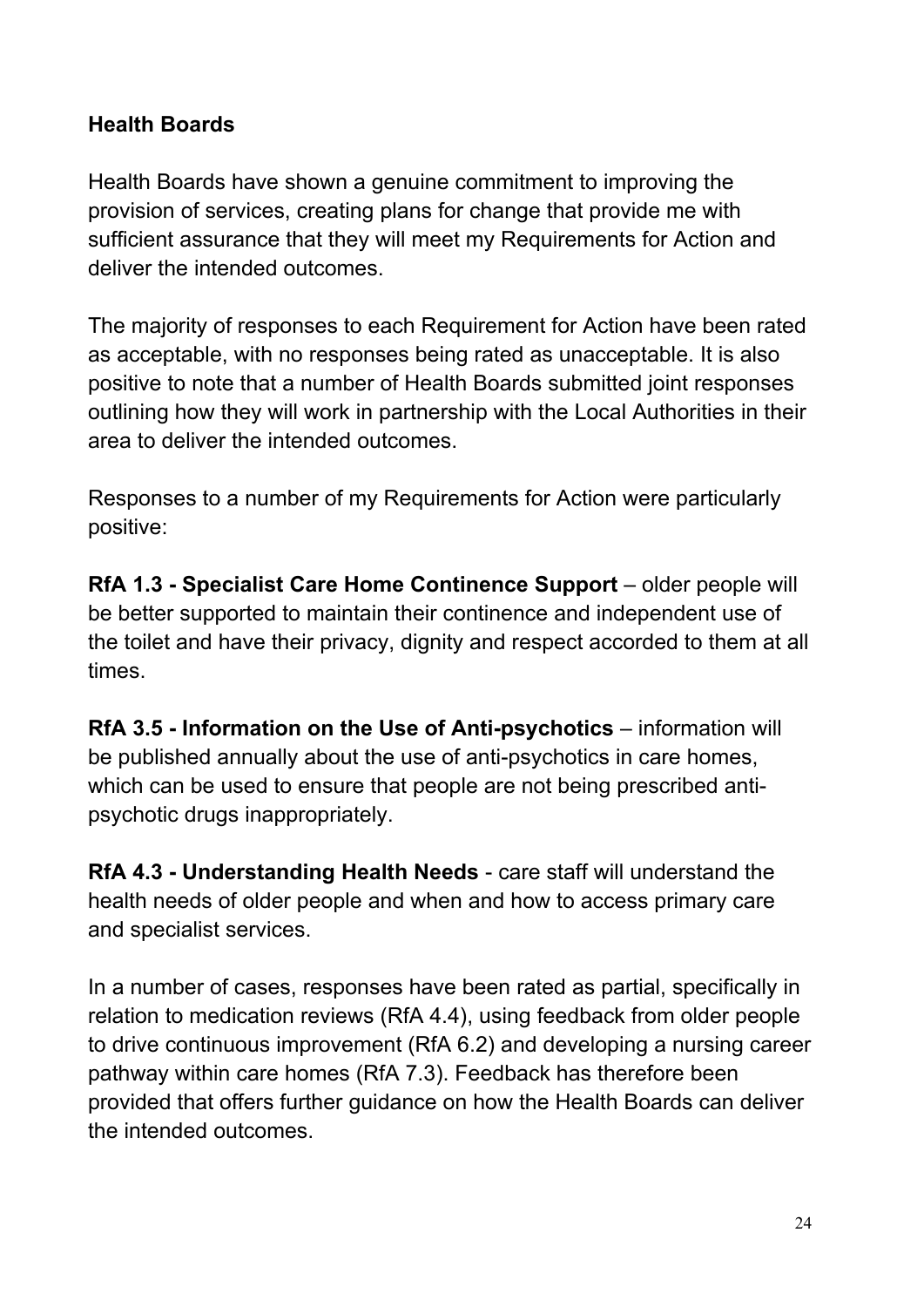# **Care Council for Wales**

Care Council for Wales has provided me with partial assurance that they will meet my Requirements for Action and deliver the intended outcomes by the deadlines stated as their responses were rated as either acceptable or partial. No response was rated as unacceptable.

Of the four Requirements for Action that the Care Council was subject to, two were rated as acceptable:

**RfA 5.4 - mandatory induction and on-going training programme for care staff** – improved induction and training will ensure that older people receive compassionate and dignified care that responds to them as an individual.

**RfA 6.11 - national, competency based training programme for commissioners** – older people will be placed in care homes that can meet their needs by commissioners who understand the complexities of delivering care and are able to challenge providers about unacceptable care of older people.

Two of the responses were rated as partial, specifically in relation to developing and implementing a programme to recruit and train future care home managers (RfA 5.1) and developing and implementing a standard set of mandatory skills and values based competencies for the recruitment of care staff (RfA 5.3). Feedback has therefore been provided that offers further guidance on how the Care Council can deliver the intended outcomes.

#### **CSSIW**

The response from CSSIW provided me with only limited assurance that they will meet my Requirements for Action and deliver the intended outcomes as their responses were rated as either partial or unacceptable.

Of the four Requirements for Action that CSSIW was subject to, three were rated as partial (RfA 1.5 - development of an explicit list of never events,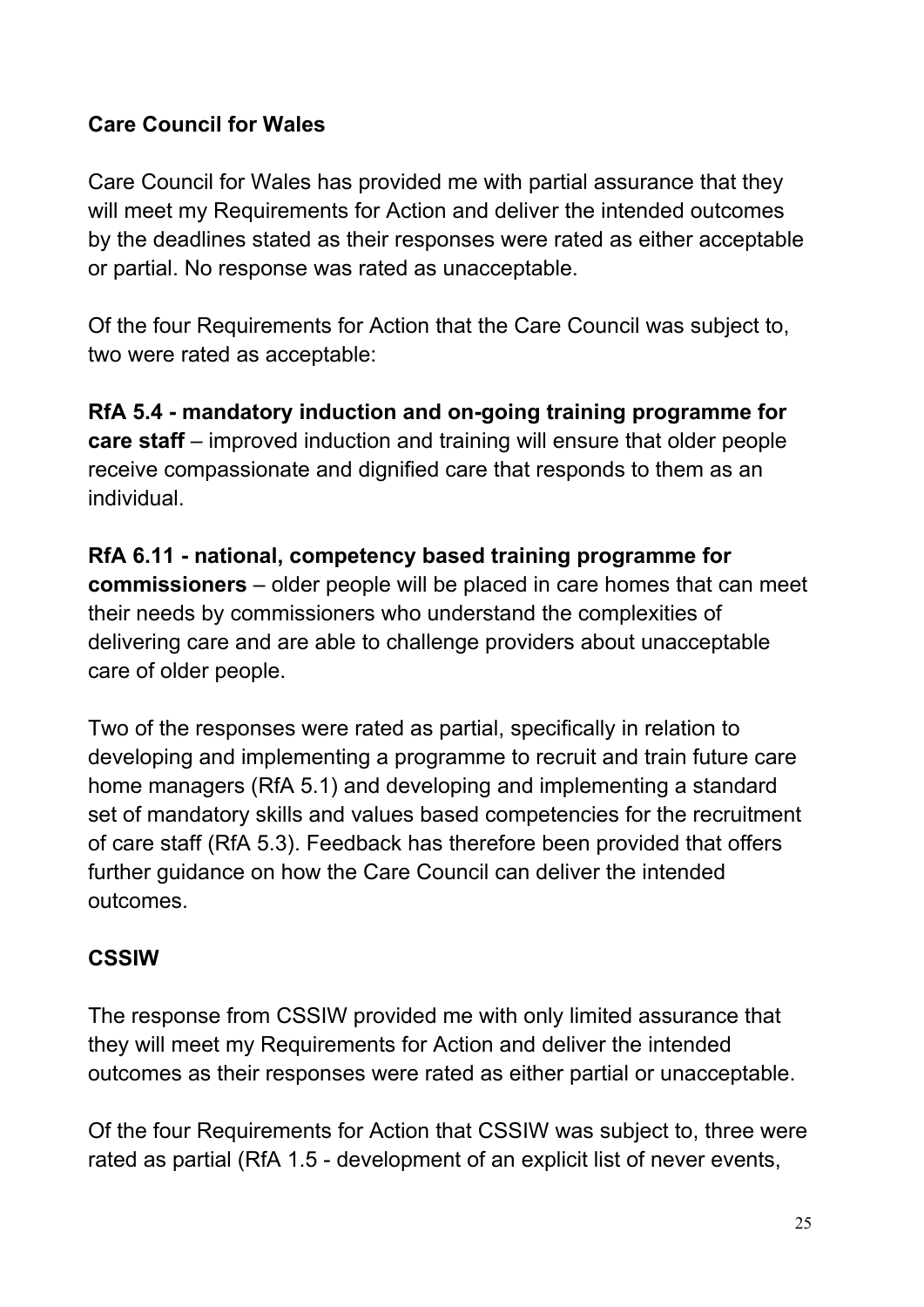RfA 6.2 - using feedback from older people to drive continuous improvement and RfA 6.9 – information about quality of life in the annual report) and one was rated as unacceptable (RfA 6.3 - using lay assessors as part of the inspection process.

Feedback has therefore been provided that offers further guidance on how CSSIW can deliver the intended outcomes.

# **Welsh Government**

The majority of responses by the Welsh Government to each of my Requirements for Action failed to provide adequate detail to assure me that the intended outcomes will be delivered.

The Welsh Government did demonstrate a commitment to developing a national approach to care planning (RfA 1.1), improving continence support in care homes (RfA 1.3), developing good practice guidance related to mealtimes and the dining experience (RfA 1.4) and developing new safeguarding arrangements that explicitly recognise emotional neglect as a form of abuse (RfA 3.6). However, it is extremely disappointing that of the 21 Requirements for Action that the Welsh Government was subject to, only these four responses were rated acceptable, with six rated partial and 11 rated as unacceptable.

Feedback has therefore been provided that offers further guidance on how the Welsh Government can deliver the intended outcomes.

# **Conclusion**

The majority of the statutory bodies subject to my Review have provided me with the level of assurance I need that change will be delivered to meet the intended outcomes, clearly outlining the action they will take to improve the quality of life of older people living in care homes in Wales.

However, CSSIW and the Welsh Government have not provided me with the overall level of assurance I need and older people have a right to expect.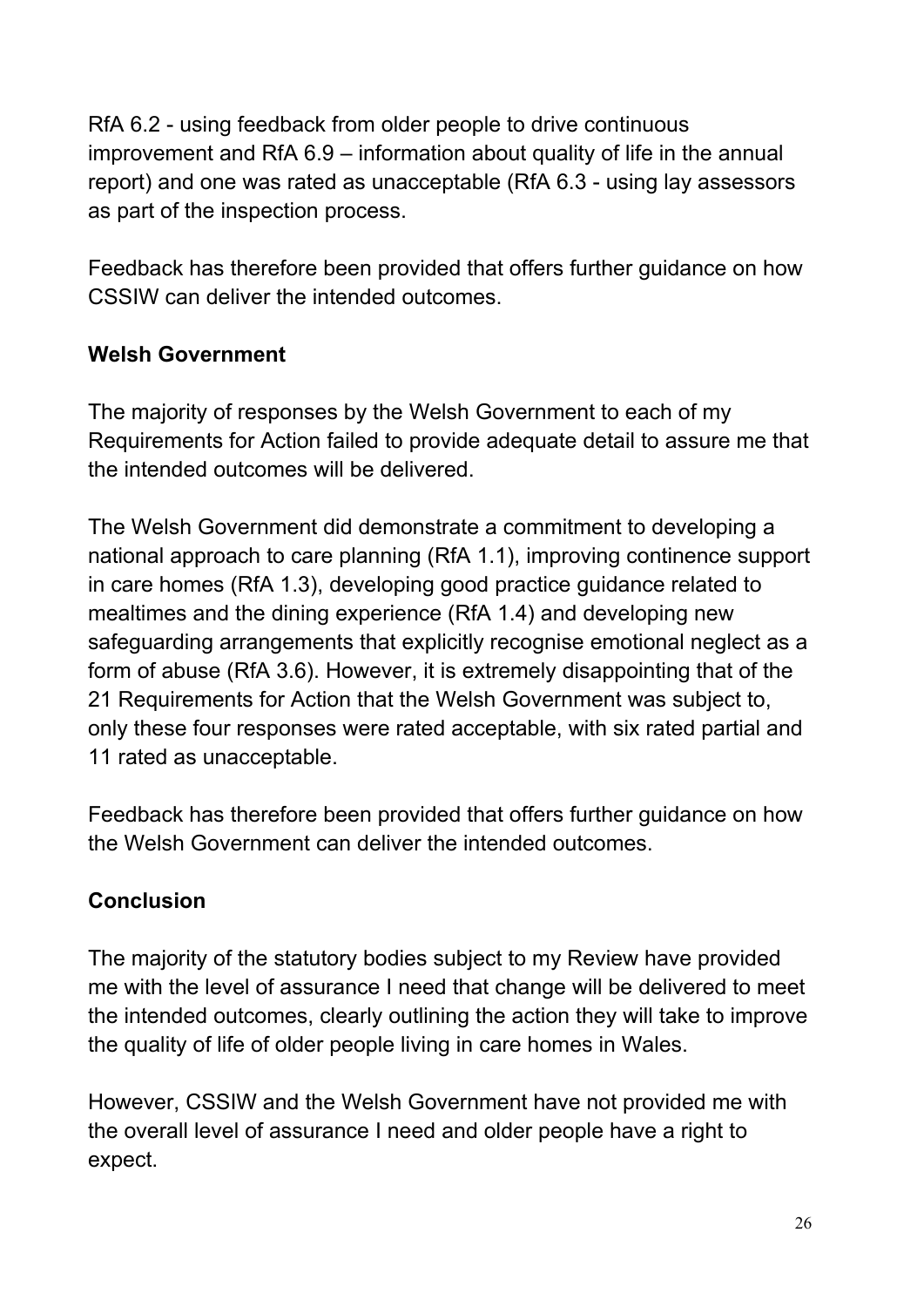# **Annex B – Commissioner's 'One Year On' Statement on Care Home Review (Published 10 November 2015)**

When I published my Care Home Review in November 2014, I set out six Requirements for Action for Care Home Providers to improve the quality of life and care of older people living in care homes in Wales.

In analysing responses from Providers, I was looking for evidence that would provide me with assurance that the change that older people living in care homes want and need to see will be delivered.

Overall I have been pleased with the level of engagement from many providers, who have clearly taken time and put thought into their responses to me.

Many care home providers have assured me that they will take the action needed to improve the quality of life and care of older people living in care homes.

Responses to a number of my Requirements for Action (RfA) from these providers were particularly positive:

RfA 1.2 – Welcome Pack – all older people receive a standard 'Welcome Pack' upon arrival in a care home that states how the care home manager and owner will ensure that their needs are met, their rights are upheld and they have the best possible quality of life.

RfA 3.2 – Dementia Training – all care home employees undertake basic dementia training as part of their induction and all care staff and care home managers undertake further dementia training on an on-going basis as part of their skills and competency development.

RfA 3.3 - Befriending – older people will be supported to retain their existing friendships and have meaningful social and/or cultural contact, both within and outside the care home.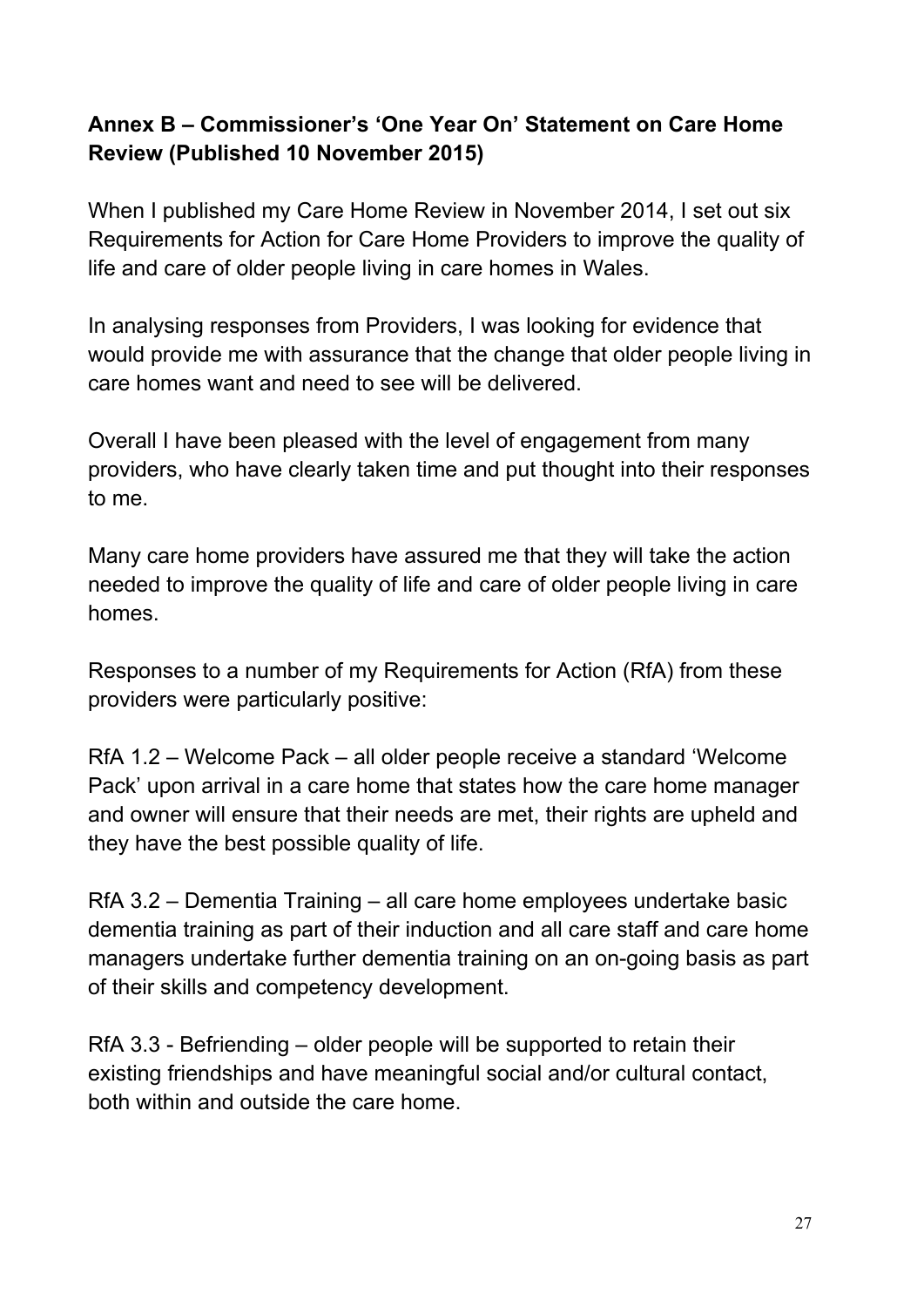RfA 5.5 – Dementia Champions – all care homes must have at least one member of staff who is a dementia champion.

These providers have a shown a real commitment to delivering the change needed, not only providing detailed information through their responses, but also by attending the good practice seminars I have held in partnership with other key organisations working within the care home sector.

However, I am disappointed that a number of Providers did not fully engage with the Review process: some providers did not respond, while others did not provide further information when requested. I therefore cannot be assured that these providers will deliver the change that older people living in care homes want and need to see. It is important to note that this is not a reflection on the standards of care provided. My Review did not look at the standards of care provided against the National Minimum Standards as this is the role of the regulator and inspector of social care in Wales (CSSIW).

Despite the good practice I saw, my analysis shows that there are clearly areas where further work and support is needed if the outcomes of my Review are to be delivered. This does not take away from the commitment amongst many Providers to continually improve, but demonstrates the scale of the challenge ahead.

To support Care Home Providers to deliver the change required, I have delivered good practice and learning seminars throughout Wales, in partnership with key organisations such as My Home Life Cymru and Care Council for Wales.

The seminars, which included presentations from experts working in the care home sector and a number of workshop sessions, allowed Providers to learn more about key themes including dementia, listening to residents and staffing.

The seminars were attended by hundreds of Care Home Providers who are clearly committed to making a difference to older people's lives. This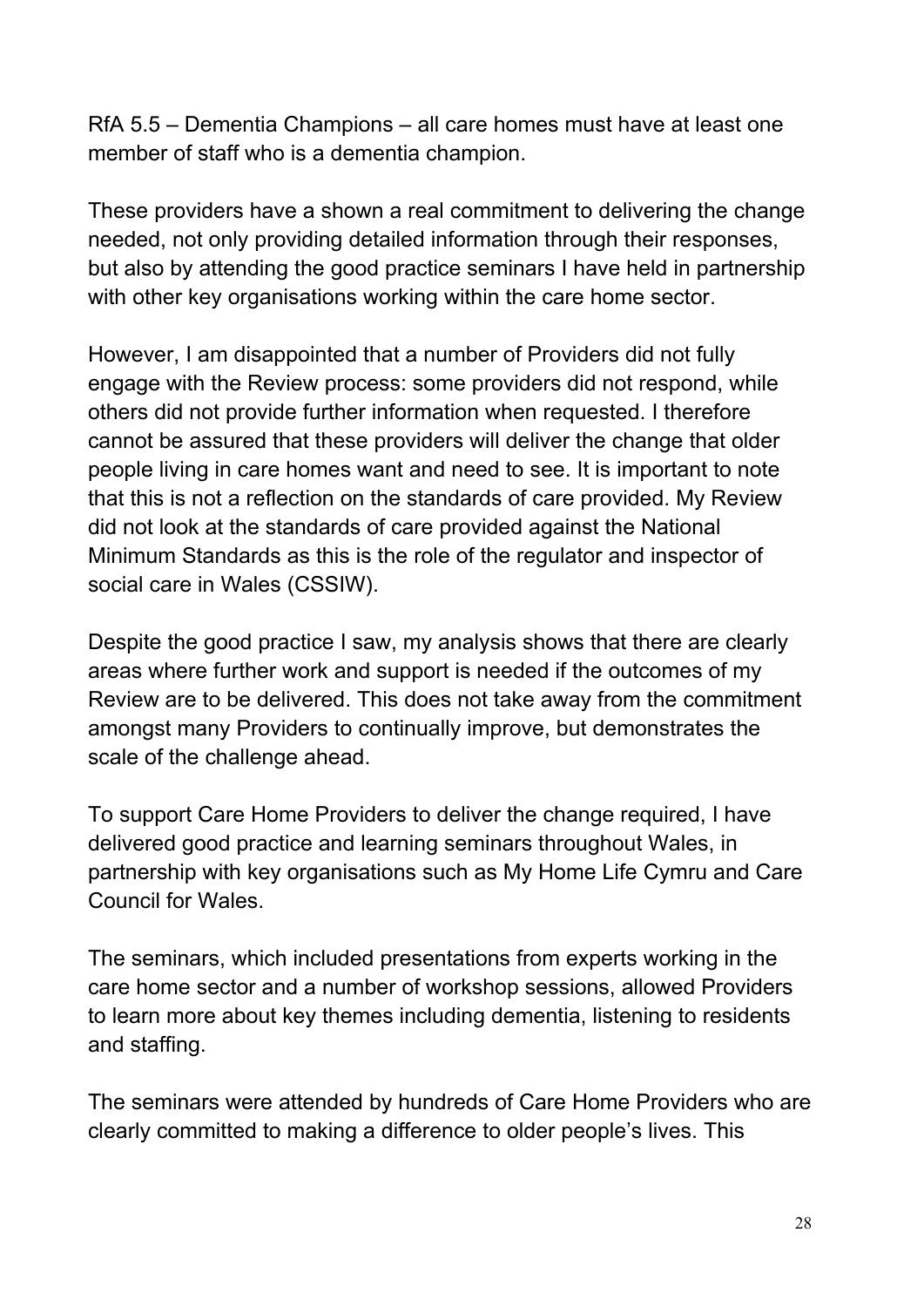commitment was demonstrated by the pledges made during the seminars, which included promises such as:

"To recognise, publicise and encourage the 'little things' that matter in Care Home settings for staff, residents & families i.e. simple/kind gestures, acts of kindness."

"To develop life, love and laughter becoming the care in creating our organisation and staff to care about people each and every day."

"To provide the framework and support to allow our residents to lead a full and rewarding life that they are in control of."

"To make at least 5 people smile each day."

I will continue to work with a wide range of organisations, such as the RCN, Royal Pharmaceutical Society and Care Forum Wales, as well as with care home providers directly, to continue to grow our thinking, knowledge and good practice. In addition, I will continue to share the learning from my Review and associated work with statutory organisations and professional bodies to support them in playing their role in delivering the outcomes I expect to see.

#### **Public Bodies Delivering Improvements for Older People**

My statement today is also an opportunity for me to reflect upon the improvements delivered by public bodies across Wales since the publication of my Care Home Review Report one year ago today.

I am pleased to note that Local Authorities and Health Boards have already provided me with examples of good practice that will underpin their delivery of my Requirements for Action.

For example, Blaenau Gwent County Borough Council has developed a questionnaire that will be distributed to care home employees in the Local Authority to assess current and future dementia training needs so that training can be organised to improve staff skills and competencies to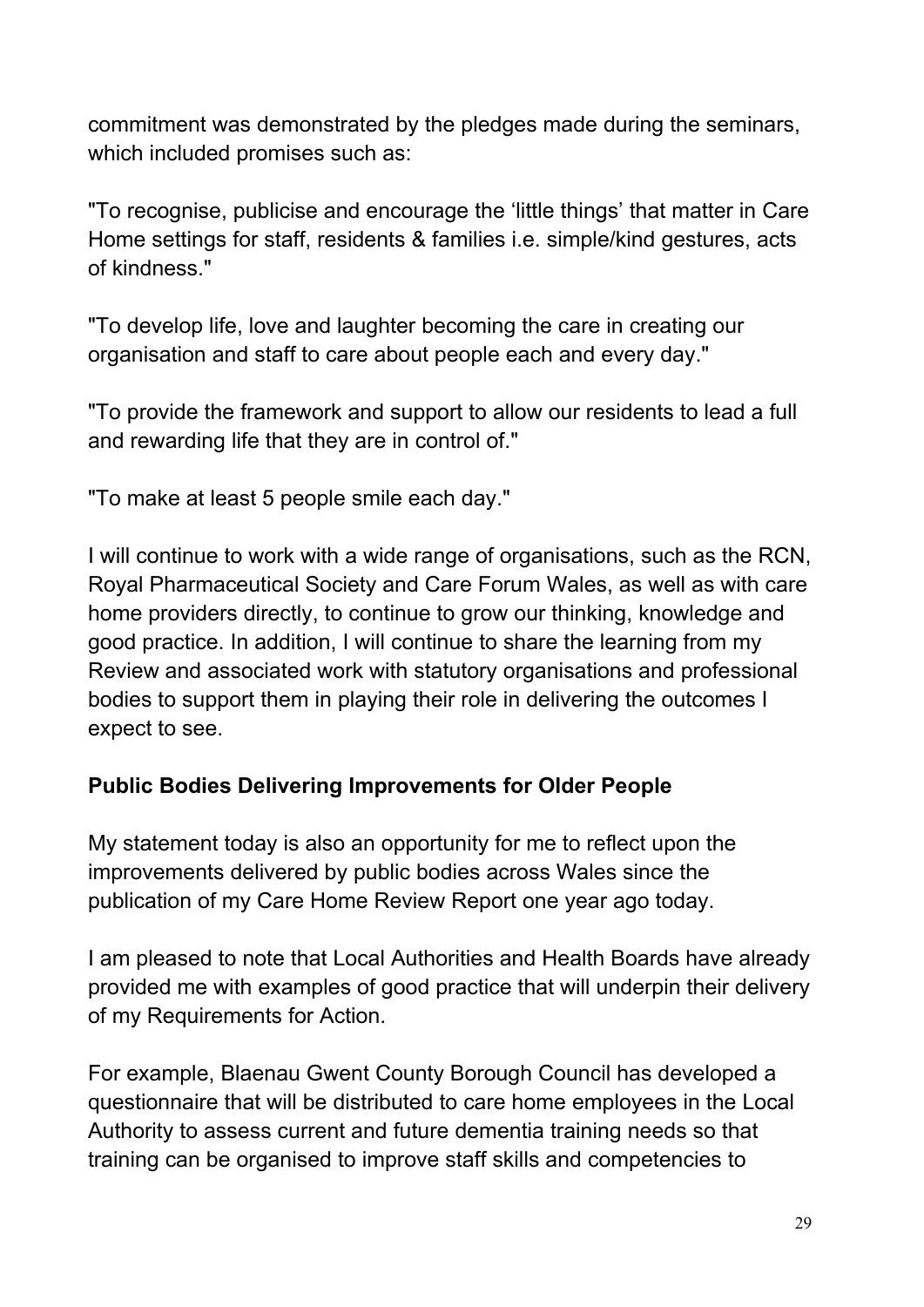ensure that the needs of residents living with dementia are fully understood and the care provided meets their needs.

Aneurin Bevan Health Board is looking to develop an innovative volunteer befriending scheme, working with the Soldiers, Sailors, Airmen and Families Association (SSAFA) and the Police Coordinator for Police Cadet Volunteering to provide befrienders to older veterans and retired police officers living in care homes. Whilst still in its early stages, this initiative has real potential not only to tackle loneliness and isolation – which is a significant issue within many care homes – but also to create stronger links between different generations.

Hywel Dda University Health Board has recently commenced the delivery of comprehensive Oral Health Training to staff working within care home settings, with Oral Health Champions being identified in all care homes who will have extra training and resources so they can train new members of staff. Each home will be provided with a Resource Box that includes oral hygiene resources along with documentation to meet national requirements and the Health Board will undertake 2 annual Quality Assurance Visits, reporting outcomes to Dental Quality and Safety Group. There will also be the facility for a visit from the Dental Clinical Team to provide treatment where possible and sign post to other Dental Services, with Clinical Sessions being allocated to Dentists and DCPs within the Community Dental Service.

#### **Welsh Government Response**

I am unable to provide a further update in respect of my assurance around the Requirements for Action allocated to the Welsh Government as they have not provided further information in respect of the action they have underway or planned to deliver the change required.

I have written to the Minister expressing my disappointment and indicating my continued willingness to provide both advice and support, where appropriate, in the taking forward of the required action.

# **Going Forward**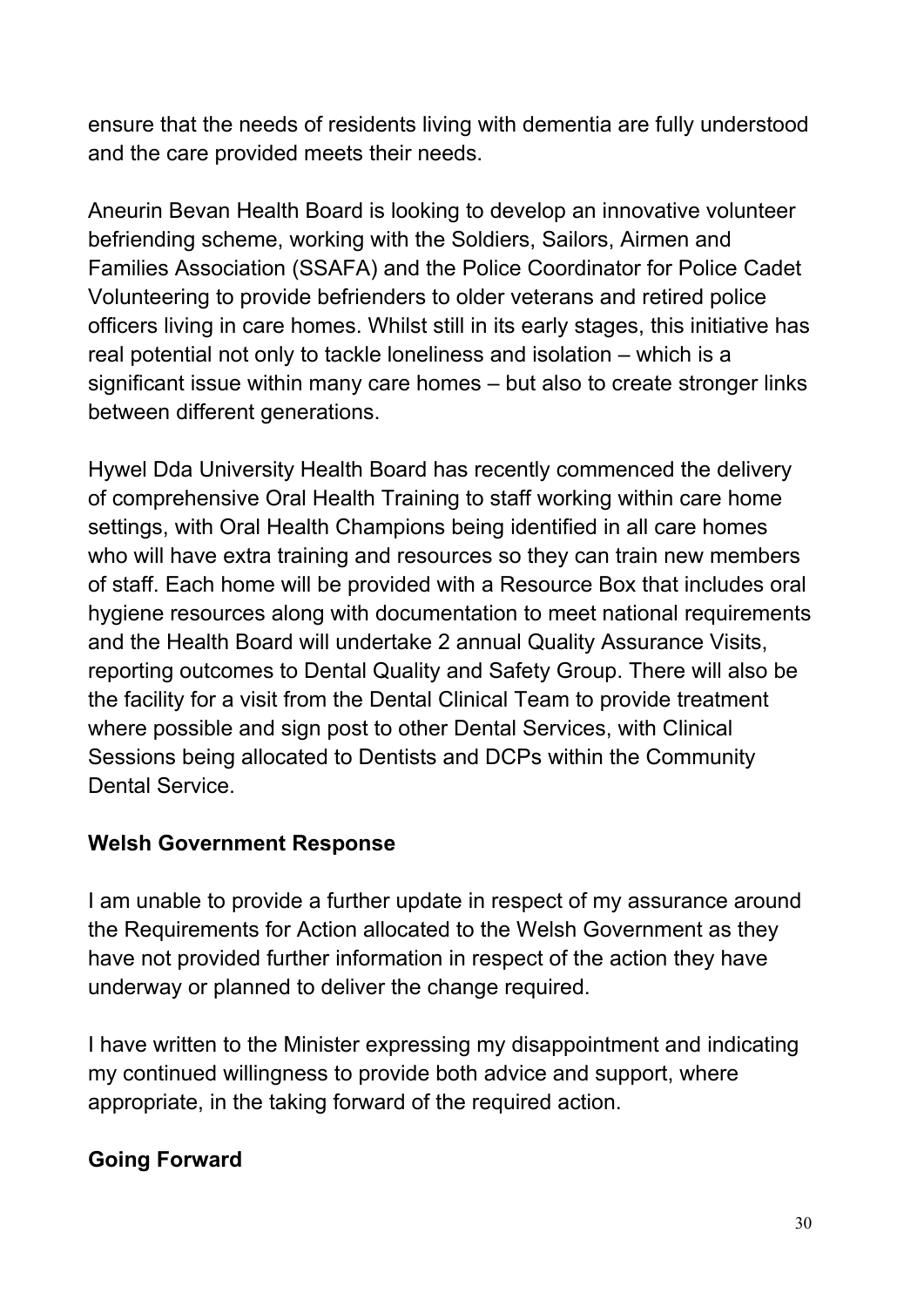In August, I made clear my intention to undertake a follow-up review in 18 months' time to ensure that the action promised by public bodies and Care Home Providers is underway – essential to deliver the outcomes for older people that were set out in my Review report.

The follow-up review will be structured around the quality of life model included in my Framework for Action 2013-17 and will be looking for evidence that the action underway across Wales is ensuring that older people living in care homes:

- Can do the things that matter to them
- Feel safe and listened to, valued and respected
- Live in a place that suits them and their lives
- Can get the help that they need

As part of this Review, I will also be looking for evidence that a national plan is in place to ensure the future supply of high quality care homes and that Wales has the right care home staff, with the right skills, to deliver the best care possible to older people.

In the interim, alongside my work to share knowledge and good practice, I will be meeting with the statutory bodies subject to my Review so they can provide me with updates on the action they are taking to deliver the outcomes set out in my Review.

As Commissioner, I have been clear that my Review is fundamentally about the lives that people lead in the place that they should be able to call home. Whilst accountability to improve practice and support people's right to a good quality of life sits with the bodies subject to my Review, I will continue to support them to improve our care home system, growing their knowledge and understanding, and highlighting good practice that can be rolled out more widely to ensure that older people living in care homes in Wales can have the best possible quality of life.

In my Review I made very clear the impact upon older people and the price paid by them if the required action is not implemented and the intended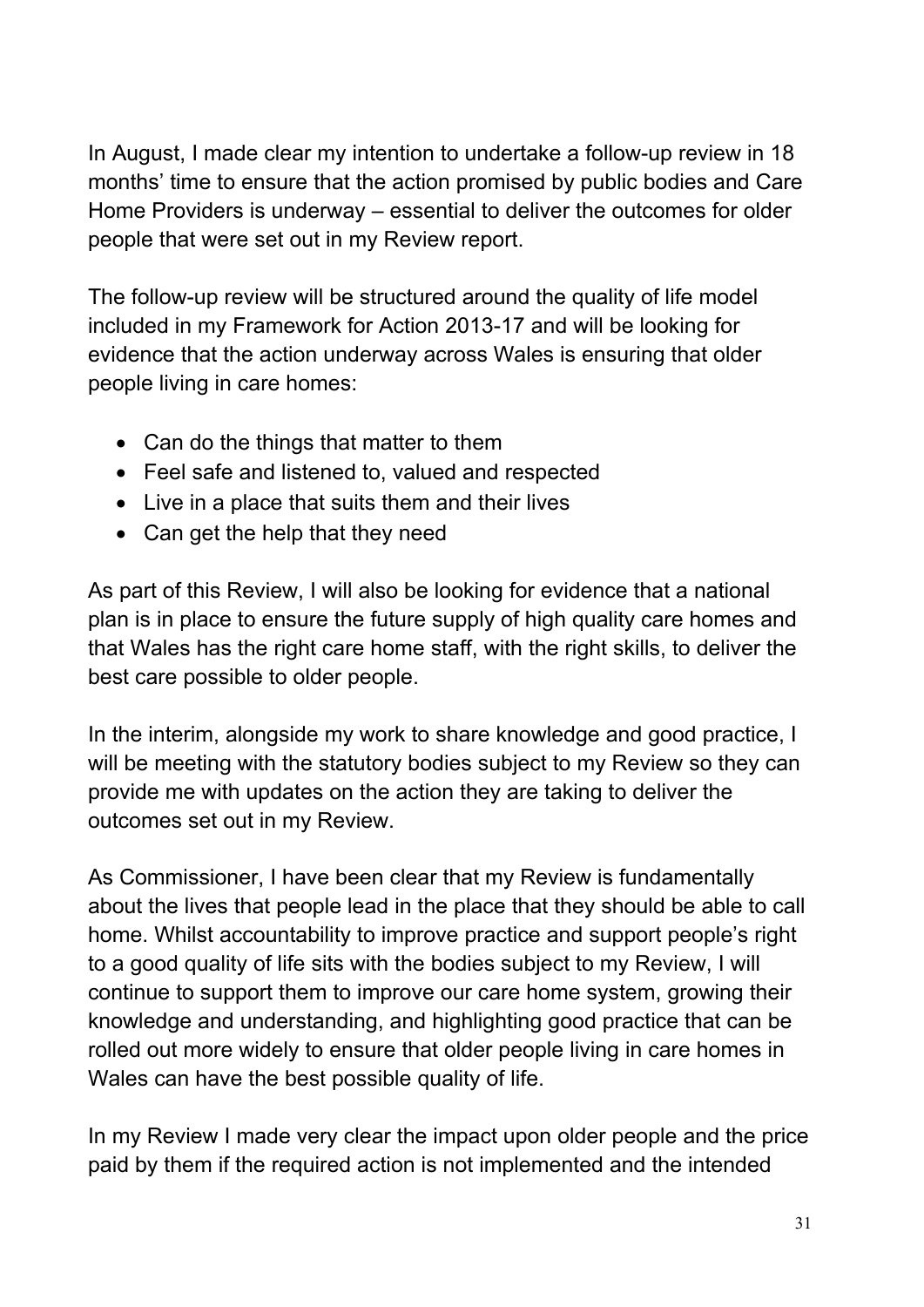outcomes are not delivered. I am not prepared to see that price continue to be paid, nor should any of us in public service or our wider society.

I will stay focussed, for as long as required, on the delivery of this action and outcomes. Over the coming year, I will work in partnership with a range of professional bodies, key stakeholders and older people to continue to grow knowledge and share good practice across those areas where further improvements need to be made.

I will also undertake a further review in 18 months, which will be focussed on the outcomes I made explicit in my Review report. I will outline the scope and remit of my follow-up review in November, but it will again have the voices of older people at its heart. Through this follow-up scrutiny, I will be looking for evidence that the commitments given to me, reflected in this statement, have been translated into tangible and impactful improvements in the quality of people's lives.

My Review was about people and the lives they lead, the value we place on those lives and the value we place as a nation on older people. My Review makes very clear the impact of failing to deliver systemic change and the price which is paid when failures occur. Those public bodies subject to my Review are accountable for the change that is required and through my on-going work I will hold them accountable to older people.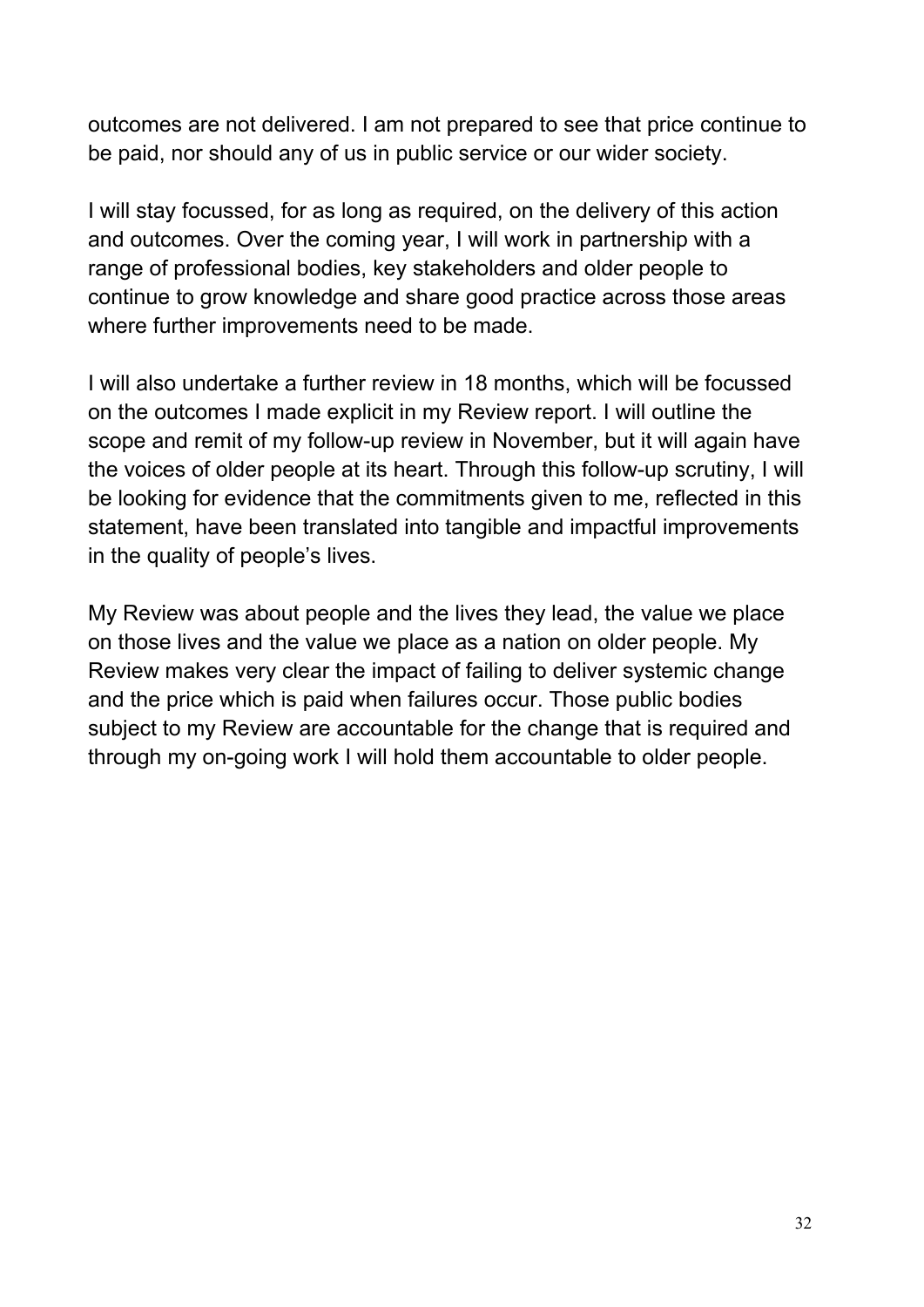# **Annex C – Supplementary information to Commissioner's Care Home Review provided by CSSIW (Received 27 November 2015)**

Further to our meeting on Wednesday, 25 November, I am writing to provide you with an update on the actions being taken by CSSIW following our first response dated 2 February. It also responds to your letter dated 9 November 2015 where you requested an update on our work of embedding Human Rights within the new inspection framework. You advised us that the information will assist you with providing evidence to the National Assembly for Wales Health and Social Care Committee.

As we discussed on the 17 September, we are keen to work positively with you and to support the action you are taking to drive improvement in the care home sector. However, as a regulator, we also have to operate in the context of a legal framework. As we explained, in addition to responding to your review, we must also take account of the expectations of the Regulation & Inspection of Social Care Bill (Wales) and the recommendations of the "In Search of Accountability", the report published following the review conducted by Margaret Flynn.

Having said this, when we met on 17 September we updated you on the positive developments outlined in our response to your review, in particular:

# **Progress with the Quality Judgement Framework**

The initial pilot study of 14 inspections has been completed and evaluated, and your representative was present at the stakeholder group discussion for this project. A number of the themes in your review have been replicated within the inspection framework. The outcome of our pilot study was extremely positive. The framework clearly helps providers to understand how their services need to improve and, importantly, fosters aspiration and motivation to improve. We will be introducing the new inspection framework in 2016.

 **Embedding Human rights and setting a bench mark for unacceptable care**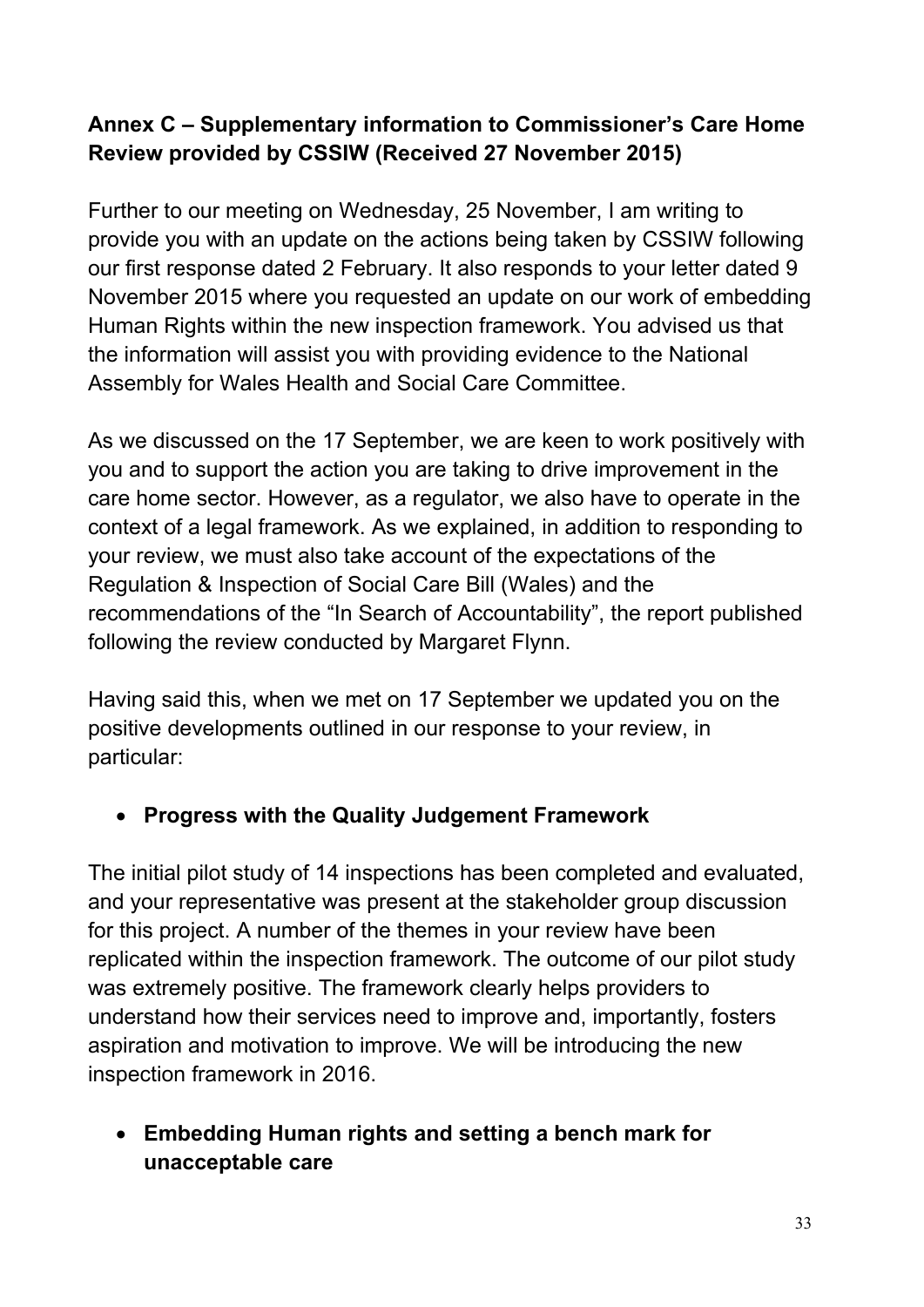We have developed a Human Rights based framework to sit alongside our inspection framework. This has been co-produced and shared with a number of stakeholders including our National Advisory Board. It is still subject to revision on the basis of recent feedback. The framework promotes good care but also highlights unacceptable care akin to the "never events" you describe in your required actions. A positive aspect of this approach is that where unacceptable care is identified enforcement action will be triggered. Therefore, Human Rights will be mainstreamed within the new framework. We will publish the framework in the provider and inspector's handbooks which we will implement in 2016. CSSIW has also become a member of the recently established advisory group for the Equality and Human Rights Commissioner which is developing practical guidance for private social care providers. Our framework has been shared with them.

#### **Use of Lay assessors**

We explained when we met on 17 September that whilst we are keen to engage people in our work, we do not believe lay assessors are the best approach to strengthening regulatory practice and engaging citizens in our work. We have had experience of using lay assessors in the past and found them to be problematic. We note your recommendation and would welcome any evidence based evaluation you can provide to justify the requirement you have made. We are in discussion with the Community Health Council to explore what contribution their volunteers may be able to make to the inspection and evaluation of care homes.

In relation to broader citizen engagement, our National Advisory Board, 50% of whom are citizens, has remained active with members being directly involved in a number of the project groups within CSSIW, and contributing directly to the development of the Bill, and giving evidence to the Health and Social Service Committee. Recruitment to our three Regional Advisory Panels has been completed and we held an induction event in November. The regional panels go live in January 2016 and will bring the voice of the citizens even more centrally into the work of CSSIW. We have recruited 14 citizens, six registered care managers and four commissioners of services to the three panels. Members of the panels will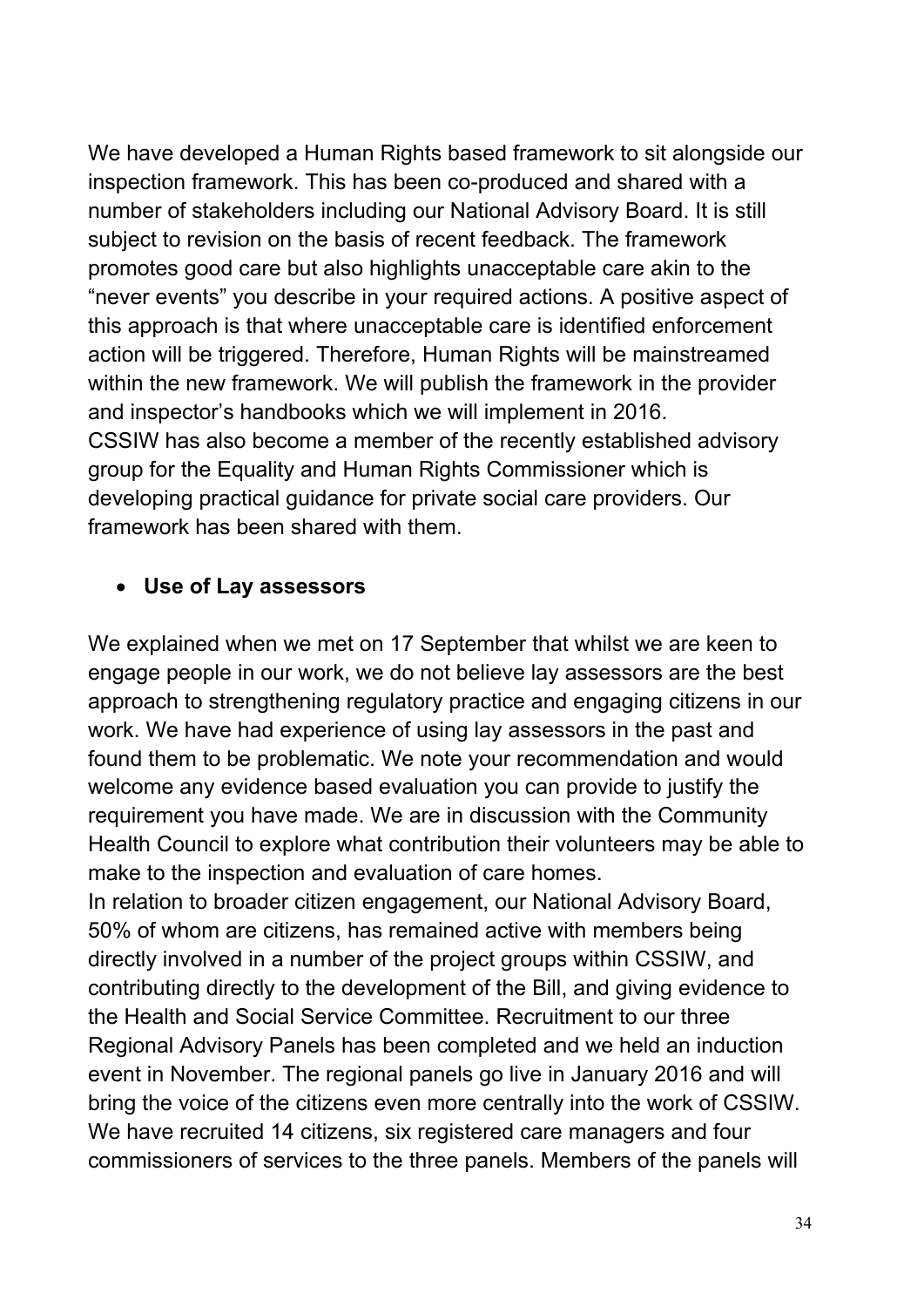work with regional inspection teams to check the quality of CSSIW's work and will support the greater involvement of citizens in CSSIW's work across Wales. The panels will discuss challenges facing care, social services being delivered across their region and how those challenges can be met.

# **Quality Forum**

The Quality Forum has been developed by CSSIW and is a collaboration of leaders in the social care community, including health and social care commissioners, domiciliary care and care home providers. Together with CSSIW, HIW and CCW as regulators of care, we have developed a unified framework of practical support to drive improvement for quality integrated care around the person.

The forum aims to bring a common understanding of what constitutes quality and the expectation of each partner through an active deal to ensure consistent interpretation of "quality" in their respective roles and as a forum. The central aim of the forum is to identify, analyse the evidence base and endorse best practice which can be tested to see what impact and influence it has made on the quality of delivery in health and social care services. This collaborative work can both endorse and promote key products, thereby improving quality of care and well-being.

Domiciliary care and care homes are priority areas. The forum has identified a list of "wicked issues" for action starting with falls prevention in care homes and in the community. Using best practice endorsement, collaborative promotion, wide dissemination and publication of key products, the forum aims to see a standardised approach for falls prevention and responses to falls; likewise for hydration, nutrition, ulcers/pressure sores and safe medication. The collective action and application of a standard for each of these matters will mean that commissioners contract to these standards, providers deliver these standards and regulators include these standards in their inspections and reports.

# **Chief Inspector's Report**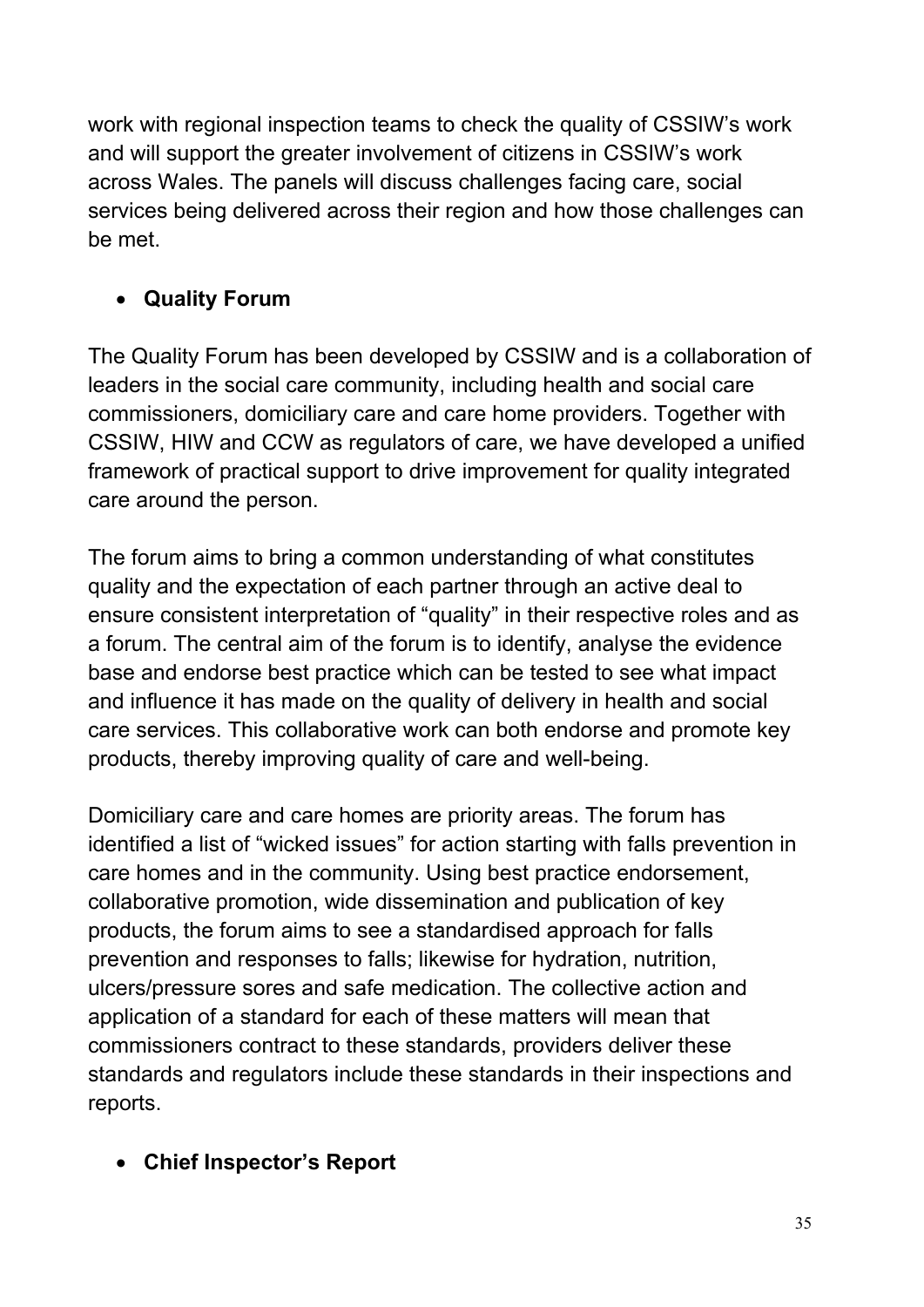The development of a revised on-line version of self-assessment has progressed and we hope to introduce this in 2016. This will, for the first time, give CSSIW a sound evidence base to use in the Chief Inspector's report which will enable us to report on a number of the aspects of care you reference in your required actions. Importantly, it will, in time, reduce duplication in data collection with other agencies (health and social care commissioners and the Care Council for Wales). We have now successfully completed a small trial of a shortened "on-line" version of the new self-assessment with providers. The significance of moving to on-line completion is that it will enable us to collate information to create a database for a proper evidence based analysis.

I hope this response assures you that CSSIW is continuing to make positive progress in driving improvement in the care home sector.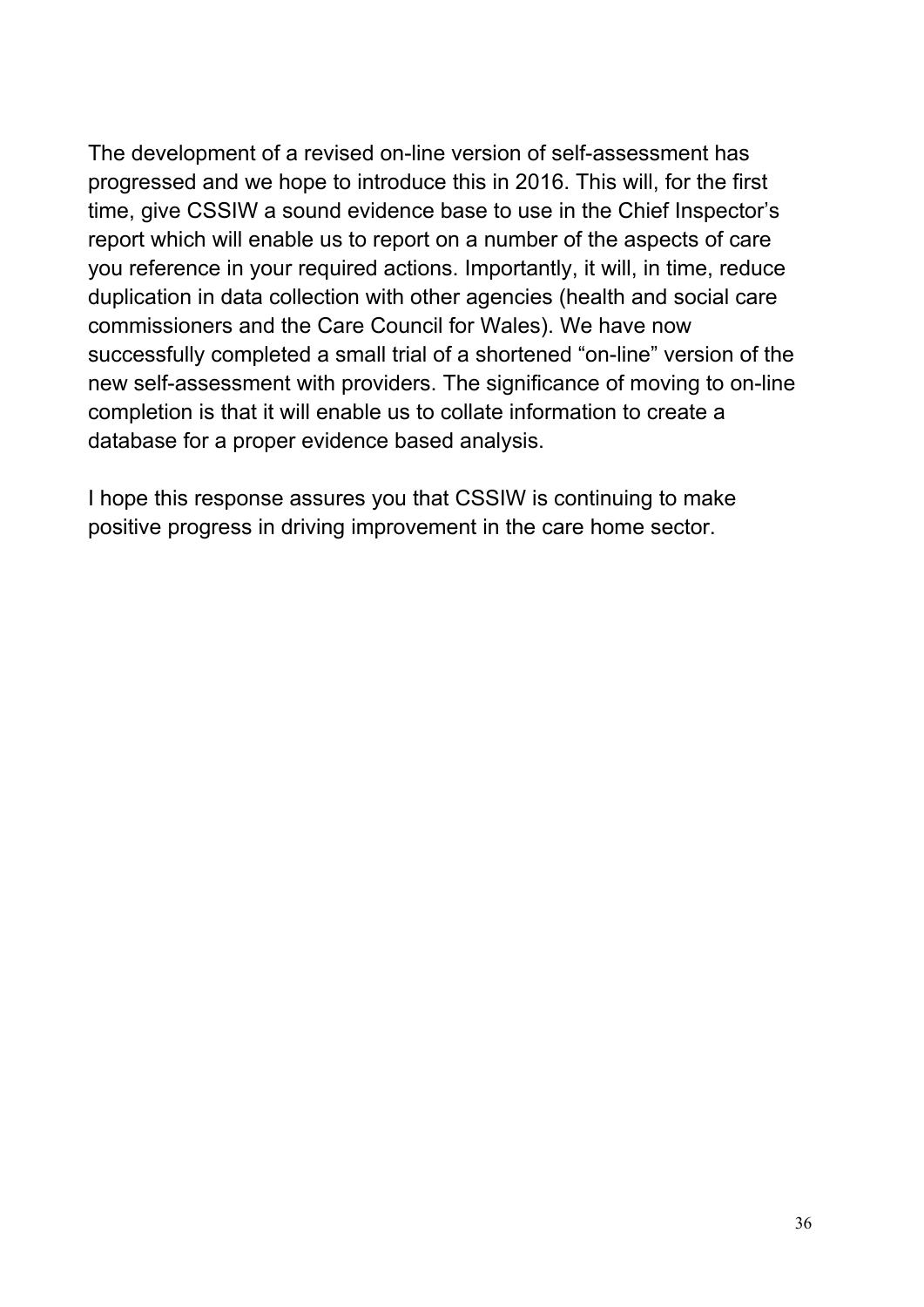# **Annex D – Final response / supplementary information to Commissioner's Care Home Review provided by Welsh Government (Received 08 December 2015)**

# **A review into the quality of life and care of older people living in care homes in Wales: Update on progress**

# **Introduction**

The Welsh Government is committed to improving the outcomes, wellbeing and quality of life for older people in care homes. Our legislative framework has a clear focus on improving the quality of life of all people living in Wales, this includes the framework for the transformation of social service provision in Wales through the Social Services and Well-being (Wales) Act 2014, the Well-being of Future Generations (Wales) Act 2015 and the Regulation and Inspection of Social Care (Wales) Act 2015.

The Care Home Steering Group has been established to provide leadership and ensure action is taken to address issues in relation to the care home sector, including the specific recommendations from the Commissioner's review. This group has multi-agency representation and involves all stakeholders who have a key role to play in relation to the care home sector.

There are a number of workstreams which support the work of the steering group. These include:

- Vision and New Models Led by Welsh Government (WG) this workstream has focused on creating a vision for care homes in Wales.
- Market Analysis Led by the National Commissioning Board (NCB), this workstream is designing a methodology to undertake a detailed market analysis of the sector which can be regularly updated and that can report at local authority, regional/local health board and at an all-Wales level.
- $\bullet$  Integrated Planning and Commissioning  $-$  Led by the NCB, this workstream encompasses the planning and commissioning of long term placements in nursing homes and residential care homes, transition or interim placements to facilitate hospital discharge and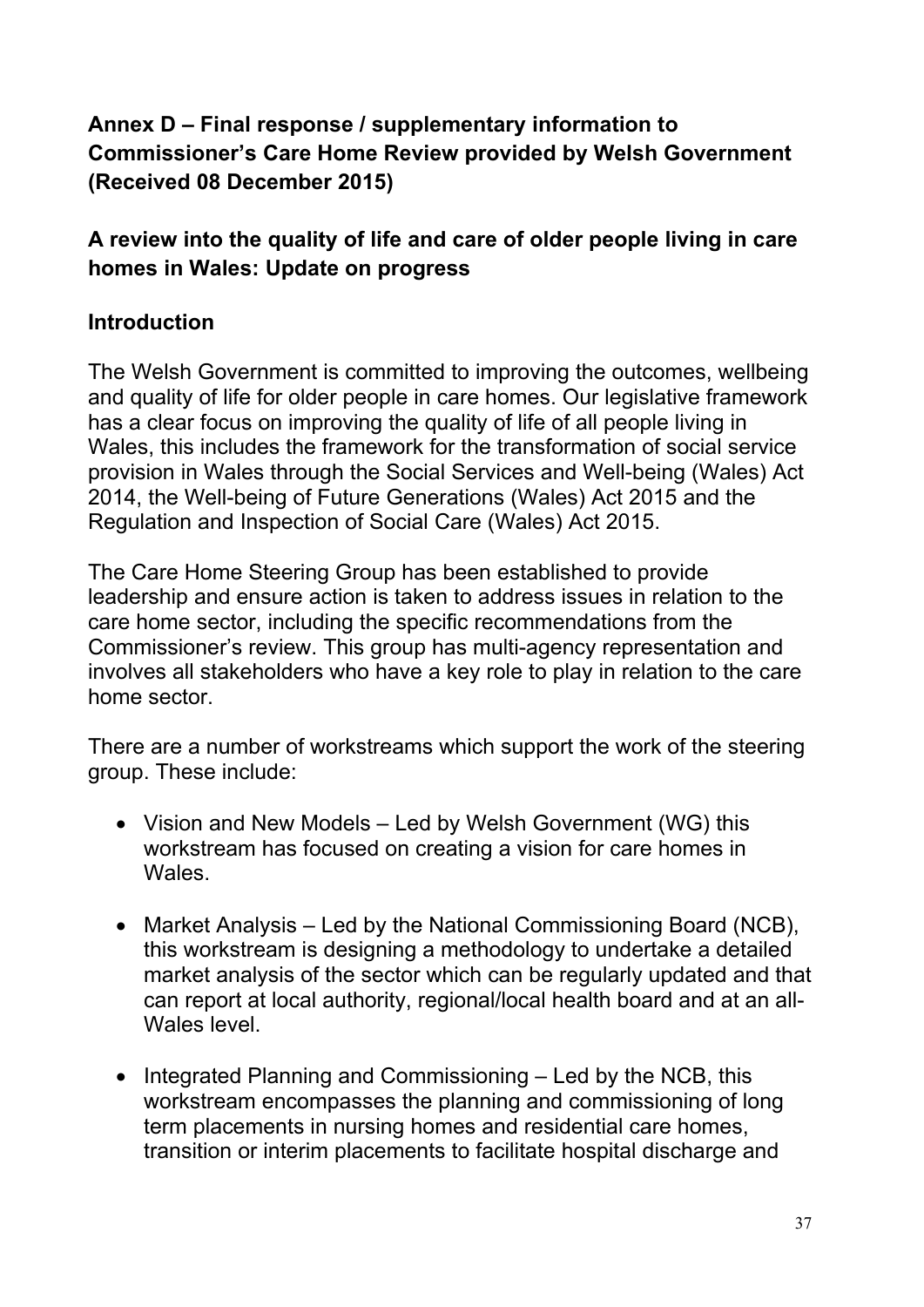choice of accommodation. This will include work on model contracts, guidance and standards.

- Workforce Led by WG this workstream is focusing on actions in relation to recruitment, retention, training and development. It will also be used to inform workforce planning.
- Good Practice and Quality Led by WG this workstream is focusing on identifying and sharing of good practice. It will also look at how we can raise awareness and improve information to the public.
- Fee Setting will look to establish an agreed approach in relation to costs of care/fees (to be formally established in December).

There is also a regular meeting of lead policy officials within Welsh Government, who have responsibility for specific policy areas identified within the Commissioner's review. Formal quarterly updates will be provided to the Care Home Steering Group. Officials are also considering establishing a quality assurance group and are exploring the best way to involve older people, residents and their families in the work of the good practice workstream.

The following section provides a detailed update on progress in relation to specific recommendations within the Commissioner's review.

# **Action 1.2 [Welcome Pack]**

- The Social Services and Well-being (Wales) Act includes a statutory requirement for the provision of information, advice and assistance – and for this to be in a form that is accessible for the individual. There is currently a requirement for information to be made available to all individuals moving into residential care in Wales, this is for all people and would therefore include self-funders. This requirement will be strengthened on a legal basis through the Regulation and Inspection of Social Care (Wales) Act. It is also the intention for an information pack to be produced and issued as part of the development of the regulations and codes of practice that will underpin this Act. This will be taken forward in the timescales set out for the respective legislation.
- Work to address recommendations within the Commissioner's review will be undertaken through the good practice workstream of the Care Home Steering Group. This will include working with people and their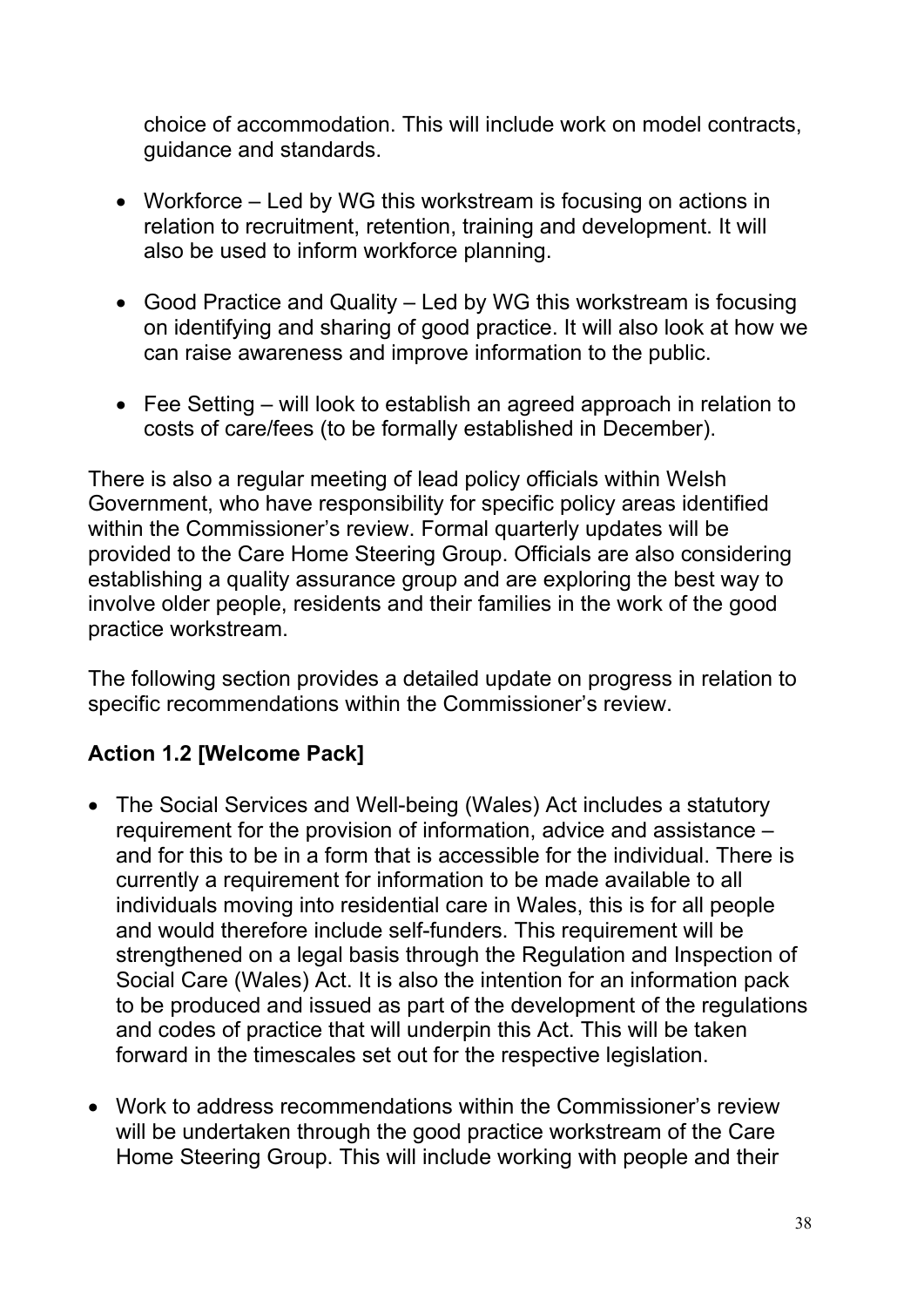families, to test and ensure the welcome information pack meets their needs. This will be taken forward in the short term by the good practice work stream (anticipated date for delivery May 2016) and will be used to inform the development of work being taken forward under the Regulation and Inspection of Social Care (Wales) Act.

- We will work with key stakeholders such as Care Forum Wales and the Care Council for Wales to develop a framework setting out the core content that should be included in the information provided to all new residents in care homes and their families. This will be considered alongside the requirement in the Regulation and Inspection of Social Care (Wales) Act in terms of what should be in statutory regulations and codes of practice and what should be good practice guidance.
- It is our intention through this work to ensure people will be aware of the care and support they will receive whilst at the care home and what they should do and who they can talk to if they have any concerns.

#### **Action 2.1 [National Plan for physical health and mental wellbeing promotion and improvement in care homes]**

- The Social Services and Well-being (Wales) Act focuses on the care and support needs of people with the aim of improving wellbeing, with a clear emphasis on prevention and early intervention. There is a requirement for local authorities and local health boards to undertake a joint assessment of the needs of their population and to ensure care and support is in place to meet these needs. The National Outcomes Framework will be used to measure progress in relation to the Act and this is in relation to all people who need care and support, including people in care homes.
- The Regulation and Inspection of Social Care (Wales) Act will establish the framework within which care homes must operate. This will include standards of care for integrated and co-ordinated physical care including sensory deficits, oral health, dietary wellbeing, physical exercise, mental health and social interaction and preventative care. We will be working with Public Health Wales on this.
- There is a range of work being taken forward through the national plan for primary care. This includes identifying and meeting the needs of all people, including those who live in care homes to sustain and improve their health and wellbeing. Delivery against the national plan will be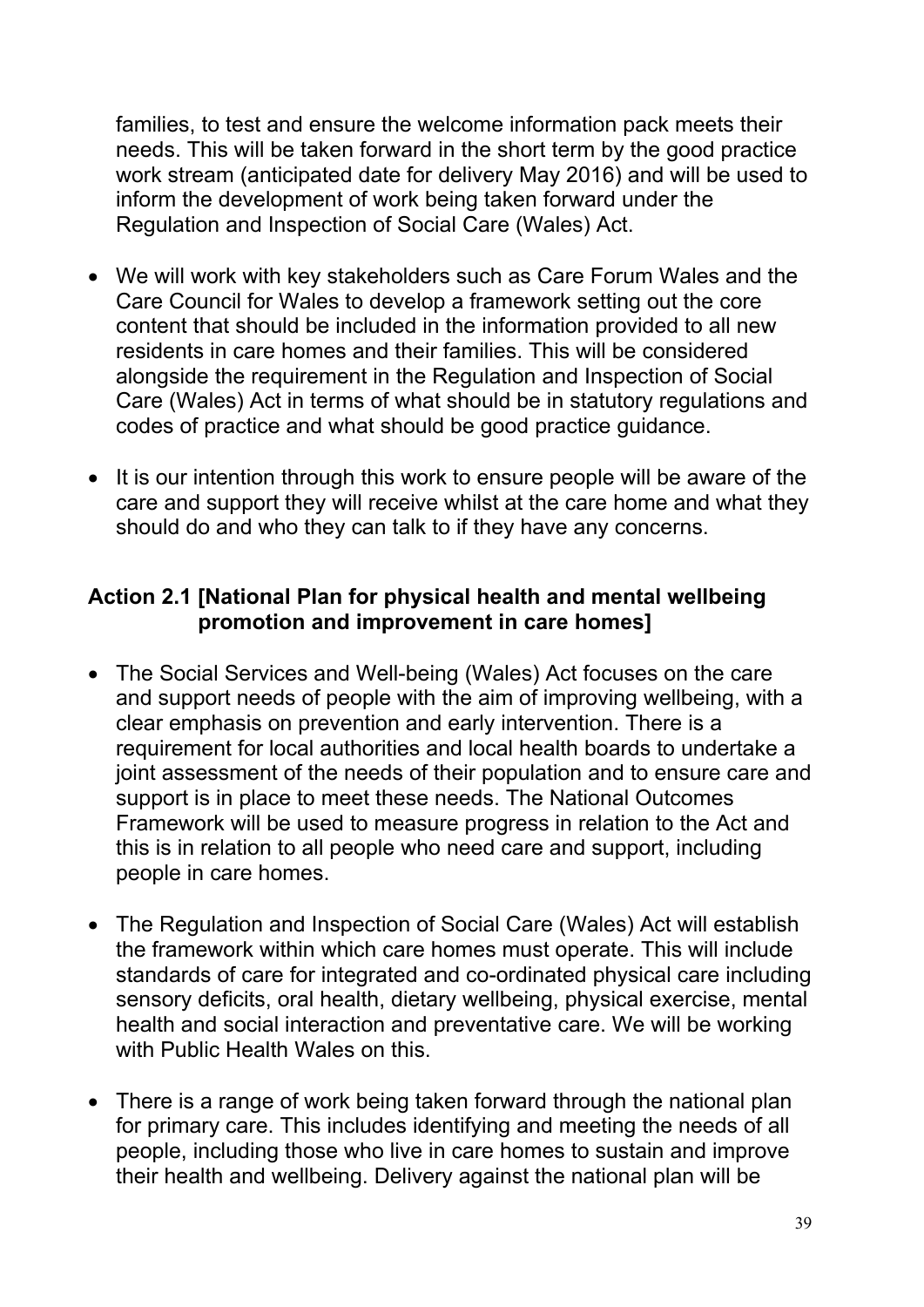monitored and made publicly available so people can see the progress being made. The timescale for this work is still being developed. We will ensure that the updates are available to the internal policy leads team responsible for taking the recommendations of the Commissioners report forward, and the Care Home Steering Group for consideration; we would encourage the Commissioner to publish this information on her own website.

 The intention is to ensure there is a sustained focus and improvement in relation to the physical health and mental well-being of older people in care homes.

# **Action 2.3 [National Falls Prevention Programme]**

- The care home good practice workstream will undertake a mapping of existing work and good practice and ensure that this is shared and implemented. The aim is to ensure that good practice becomes standardised practice. The work stream will link to the Expert Advice Group on falls, as part of the Ageing Well in Wales Programme. This work will be taken forward by the good practice workstream (anticipated date for delivery May 2016).
- The Welsh Government is working with partners to develop an approach to falls prevention interventions in a number of settings, including care homes. This includes osteoporosis risk assessments as part of the GP enhanced services for care homes specification (it is envisaged falls management will be considered as part of this process), and initiatives through the 1,000 lives programme. This indicates the significant role for public health and primary care in relation to falls prevention.
- The focus will be to reduce immobility and loss of muscle strength/balance to minimise the risk of a fall. As well as assessment of an individual's cognitive ability, physical ability, level of independence, and falls history, the care plan for an individual in a care home must include a robust assessment of the environment. Individual and organisational plans must also be tailored to the needs of specific individuals and promote increased strength and balance activities as part of daily living.

#### **Action 2.4 [National best practice guidance about the care home environment]**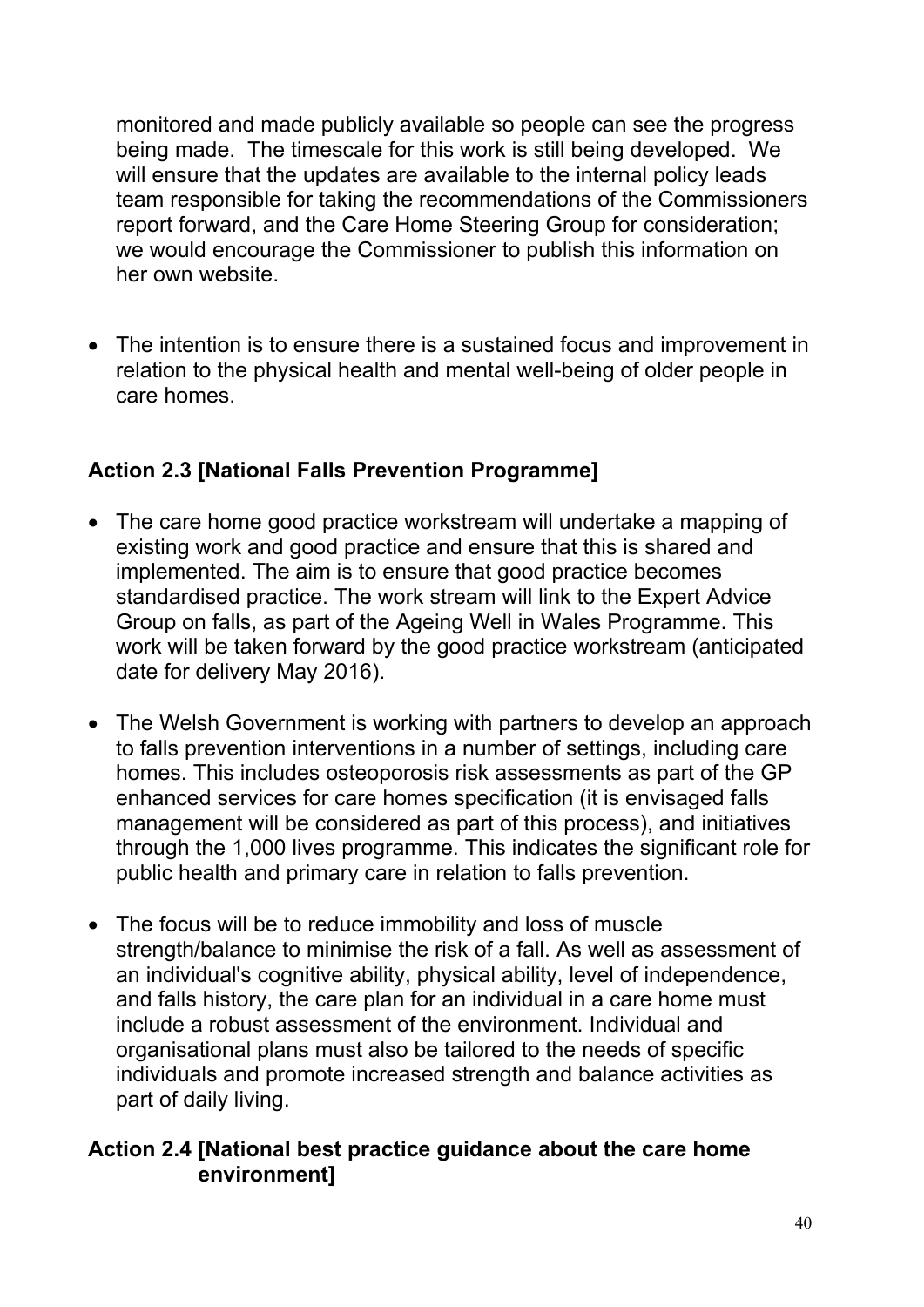- As stated in response to action 1.2, work will be undertaken in relation to good practice guidance. This will be undertaken to ensure it is appropriate for the needs of all people, including those with dementia and sensory loss. Good practice guidance will be developed and issued to ensure good practice becomes standardised practice.
- In relation to the care home environment (including aids to daily living), further work will be undertaken by the good practice work stream to identify existing good practice (anticipated date for delivery May 2016). This can then be incorporated in to the work being taken forward on model contracts, guidance and standards as part of the work on commissioning by the National Commissioning Board. This will consider how to ensure the requirements in relation to sensory impairment and dementia are best incorporated in the commissioning framework and to ensure providers meet the requirements specified. This work on model contracts, guidance and standards will be taken forward in the next 6-12 months (anticipated date for delivery October 2016).
- There is a requirement in the Regulation and Inspection of Social Care (Wales) Act to produce standards for care homes. The work of the good practice work stream and the National Commissioning Board will help inform this work. Once these standards have been developed, we will examine the most effective means of implementation which will include the provision of equipment, staff development requirements, and support from professionals with appropriate expertise. In relation to the design of the physical environment, we will draw on the knowledge and expertise of organisations, such as the RNIB and Action on Hearing Loss, at the planning stage, to maximise the opportunities to improve the quality of life for people with dementia or sensory loss.

#### **Action 3.1 [National, standardised values and evidence based dementia training programme]**

- The workforce workstream will be considering issues in relation to the workforce, including training and development across the NHS and other sectors.
- Rather than developing new training provision, Welsh Government will map what already exists and also consider existing research. The intent behind this work is to address variations in quality of and access to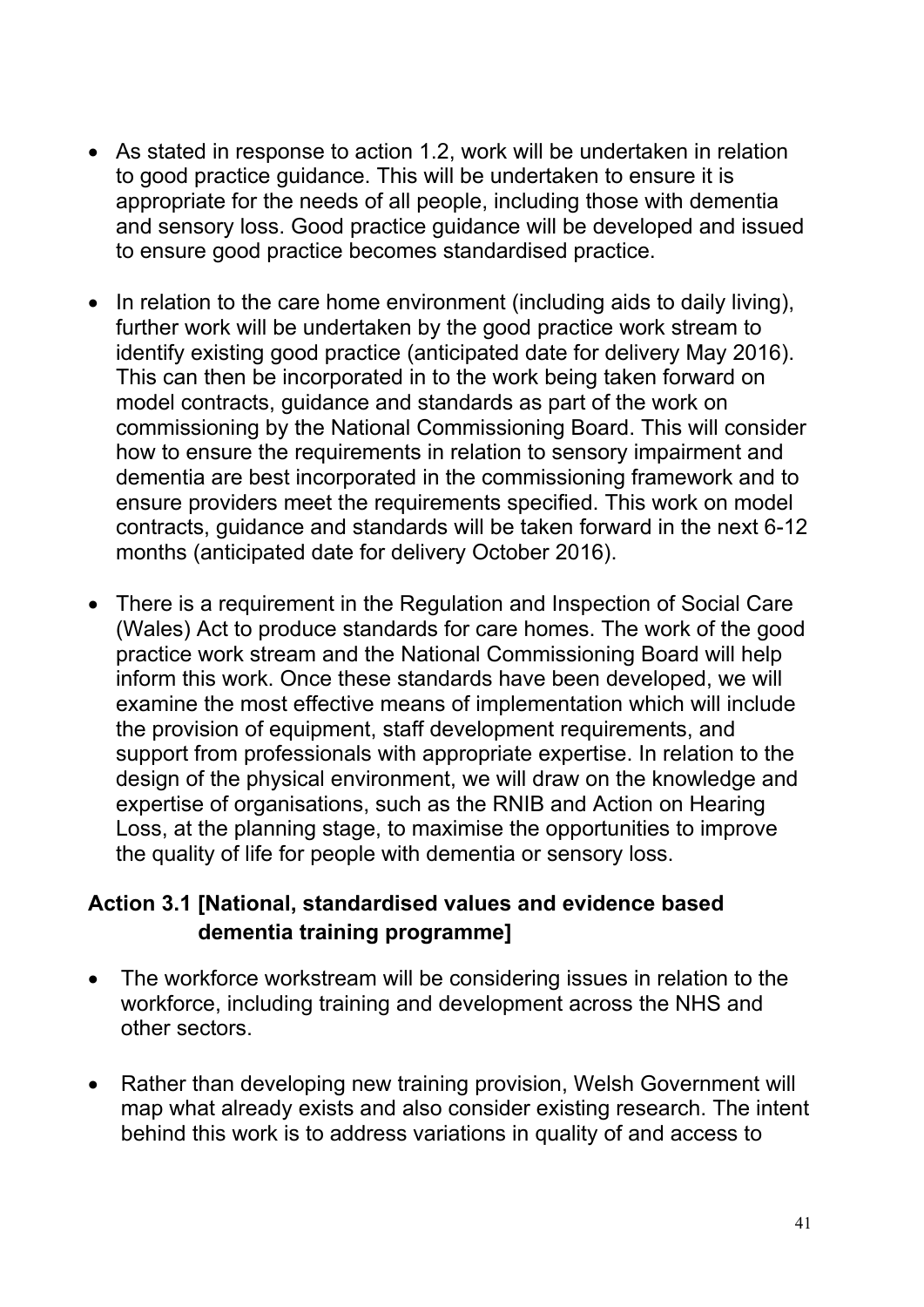training by setting out a framework using evidence based approaches and enables signposting to the appropriate training provision.

- The Care Council for Wales has undertaken an in-depth survey to find out more about the characteristics, motivation and views of a workforce that makes up the largest proportion of care workers in Wales. They have also commissioned a learning framework and resource for social care workers working with those affected by dementia. Welsh Government will work with the Care Council and Care Forum Wales to determine whether there could be agreed outcomes for training the workforce that would standardise qualifications from the most suited perspective, i.e. what competencies people leave the course with rather than how they get to those competencies.
- The Minister has announced that the Government intends to register all domiciliary and adult residential care workers by 2020 and 2022 respectively. This registration will be supported by a significant development programme for those workers prior to those dates.

#### **Action 4.1 [National Statement of Entitlement]**

- We will develop a 'National Statement of Entitlement'. Importantly this will include what care is available to a resident. They will be entitled to the same care as anyone who is a patient in a GP practice, including access to public health screening services; the care available to a resident through the enhanced service for care homes; and the access to the range of wider primary care and community services (such as dental services, eye testing services, social services). The care available to people living in care homes will be communicated clearly and included as an information insert in the welcome information pack.
- The review of the GMS enhanced service with GPC Wales and NHS Wales will include our response to the detailed recommendations of the Commissioner's review. It is anticipated the revised enhanced service provision for care homes will be applied from April 2016. The outcomes of the enhanced service will be reviewed and reported on annually. We will also consider how the Quality Operating Framework could be used for this purpose.
- The GMS service will, it is proposed, offer new holistic admissions assessment of residents' mental and physical health to be provided within 28 days of admission. The health board, through primary care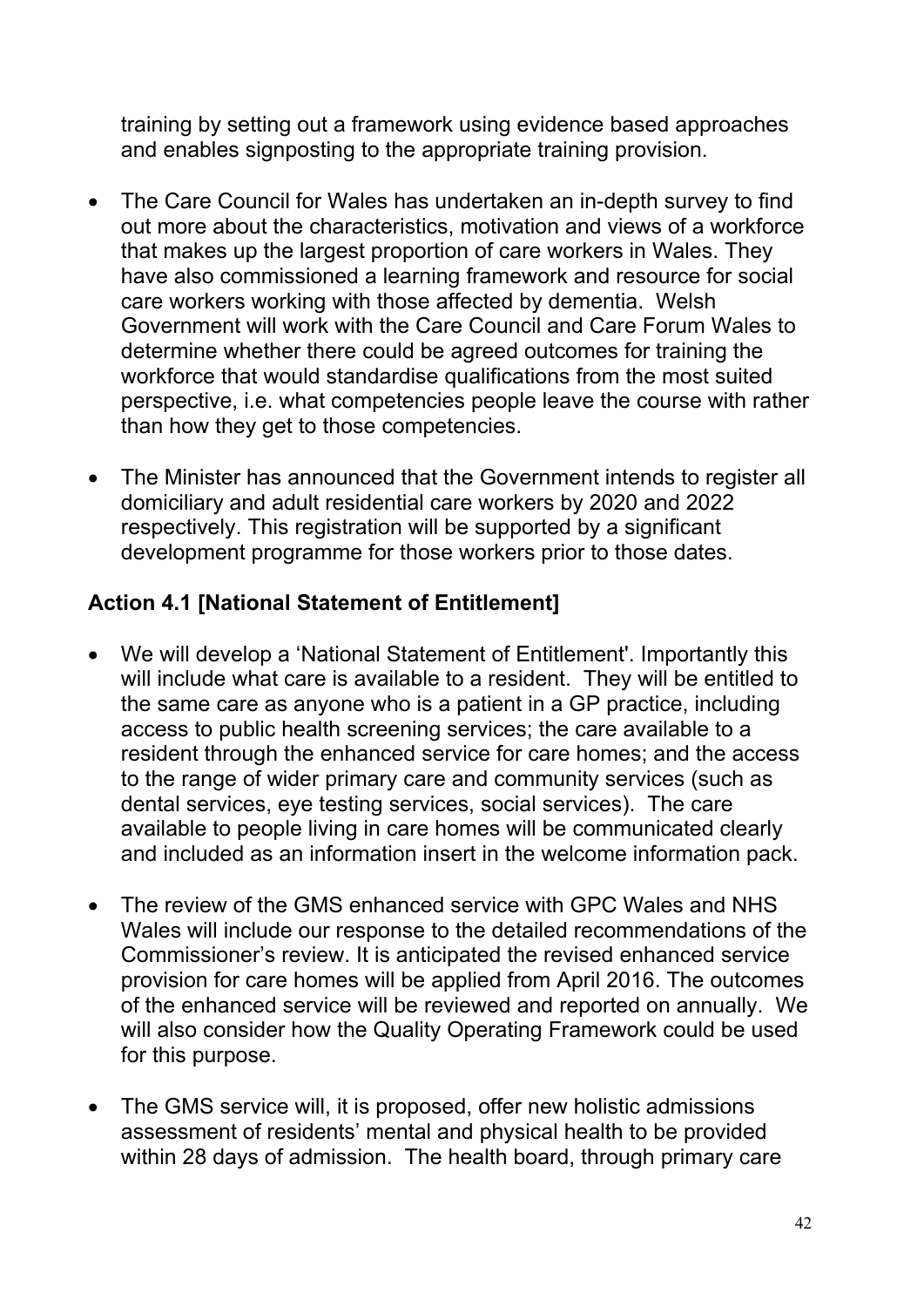clusters and primary care teams, will ensure the needs of people in residential care are provided for. For example, dental services, eye testing services, community nursing, outreach services and specialist nursing (for example, tissue viability nursing). The health board and the GP contractor will also consider how they can support staff training and improve the skill mix in care homes.

- As part of this holistic admissions assessment, it is envisaged that falls management, the provision of palliative care, mental health support, together with speech and language therapy and physiotherapy will be considered. The enhanced service review also includes proposals for a comprehensive annual review, together with at least one medication review. Regular communication between the GP practice and the care home will be integral to the quality and continuity of care.
- Fnd of life care will be a feature of the review. It is intended GPs will have a register of patients who are considered to be in their final 12 months of life. This will enable a plan to be prepared to set out the care, treatment and support to enable the individual to end their life in their preferred place. Care homes will have access to specialist palliative care teams.

#### **Action 4.5 [CHC spot checks on compliance with National Statement of Entitlement]**

- The Regulation and Inspection of Social Care (Wales) Act was amended during stage 2 to ensure that the Care and Social Services Inspectorate Wales must set out how they will engage the public in inspections in their work. This amendment was brought forward to respond directly to stakeholder comments including the Older People's Commissioner and also a recommendation from the Health and Social Care Committee. An additional amendment was made to add Community Health Councils to the list of relevant authorities who must co-operate with each other in the exercise of their functions.
- The Minister for Health and Social Services published a Green Paper on 6 July for consultation until 20 November 2015. We have received over 100 responses and officials are reviewing these. A consultation response will be published to address the responses received. One of the issues under discussion is the future role of Community Health Councils and whether the existing model is fit for purpose within a more integrated system. The Green Paper provides an opportunity to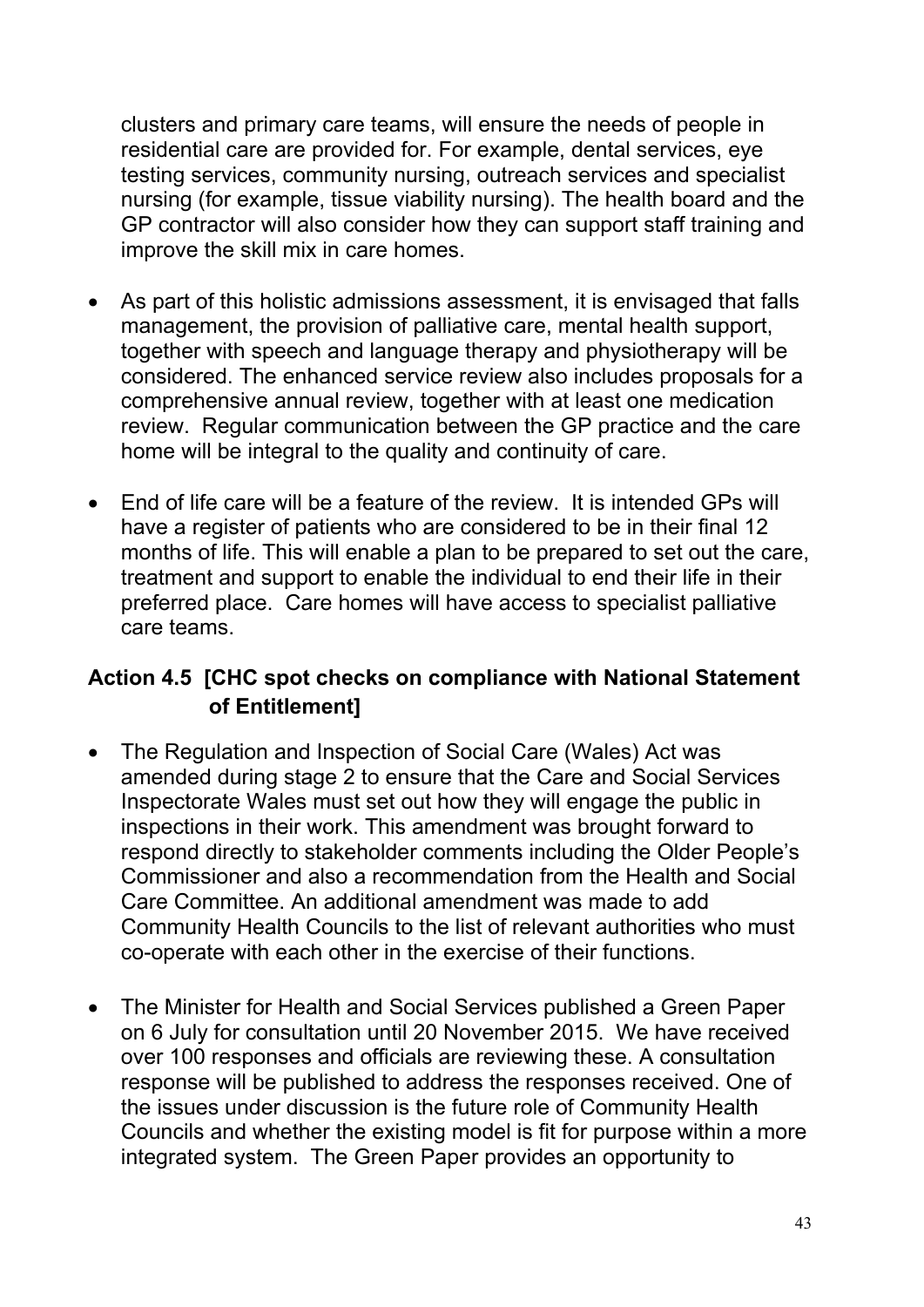address the perceived deficits in the current system, and to achieve a better, more joined up approach. This provides a further opportunity to debate the role of CHCs in relation to the quality of care provision.

 Welsh Government is in discussion with Community Health Councils to explore what contribution their volunteers could make to bring a lay perspective to the inspection of care homes.

# **Action 5.2 [national standard acuity tool]**

- The Commissioner's review makes reference to the level of staff needed to provide good quality and safe care. This is a complex issue as it is not just about the level of support needed by the individual but is also dependent on the skills and values of care staff. There are clear lessons to be learned from the "Delivering Safe Care, Compassionate Care" report.
- The workforce work stream is considering issues in relation to staffing. This will be used to inform the work of the National Commissioning Board and ensure the commissioning standards/guidance developed encompass the need to have the right level and quality of staff to deliver high quality care and support.
- Cwm Taf University Health Board is working on a national dependency workload tool for the care home sector which is being supported by the University of South Wales on behalf of Welsh Government. This work is particularly focussed on how the acuity tool that is in current use will apply to the care sector.
- Having the appropriate level and quality of staff is essential to safeguarding and ensuring the rights of older people are met. There are new care and support standards within the Regulation and Inspection of Social Care (Wales) Act. These will make explicit reference to the appropriate levels of staffing to provide the physical and emotional needs of older people.The work undertaken by the workforce work stream, the National Commissioning Board and Cwm Taf UHB will all be used to inform the standards within this Act.

# **Action 5.6 [A National Improvement Service]**

 With regard to the Commissioner's recommendation to ensure there is a national approach to improving care homes where there are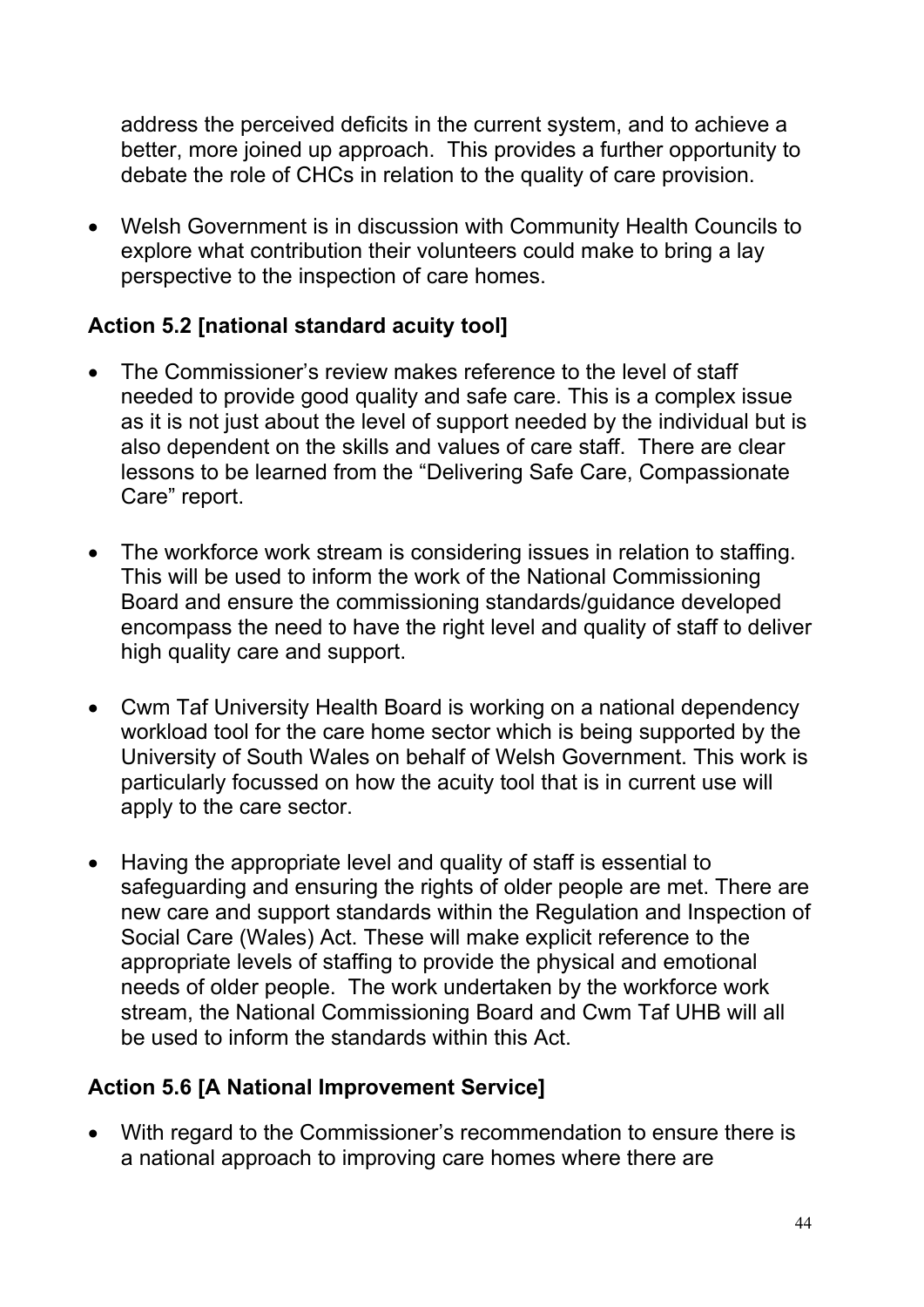significant issues or risks, initial discussions have been held. Welsh Government is committed to working with the Commissioner and other key stakeholders to consider the best way to take this recommendation forward. This work will take place during the next  $3 - 6$  months (anticipated delivery date May 2016). The good practice workstream will also consider whether there are specific areas of improvement that need to be addressed.

# **Action 5.7 [Workforce Registration]**

 The Regulation and Inspection of Social Care (Wales) Act provides for the further development of regulation of the workforce. In November 2015 a timetable was set out for the development and registration of domiciliary and adult residential workers by 2020 and 2022 respectively. This registration will help ensure that staff have the right skills and experience to provide good quality care and support and that older people will be safeguarded from harm or neglect.

### **Action 5.8 [cost-benefit analysis is undertaken into the terms and conditions of care staff]**

- The Commissioner's review highlights evidence that indicates the terms and conditions of staff in the care sector have an impact on the quality of care and support they provide and the outcome of this.
- The Welsh Government has already begun work that will enable us to better understand the issues around the terms and conditions of the workforce. There will be a Written Statement in January 2016, published alongside the consultation document. The research will be published in February 2016 and will provide evidence for the development of policy proposals to improve the recruitment and retention of home care workers.
- Following the UK government's announcement of the "national living" wage" policy, Welsh Government is also developing an assessment of the impact that the policy will have on the sector in Wales, this will be made available during 2016.
- The workforce workstream of the care home steering group is focusing on action to improve recruitment retention, training and qualifications for registered managers, nurses and direct care staff. A guide to good/exemplar terms and conditions for staff will be developed within 6-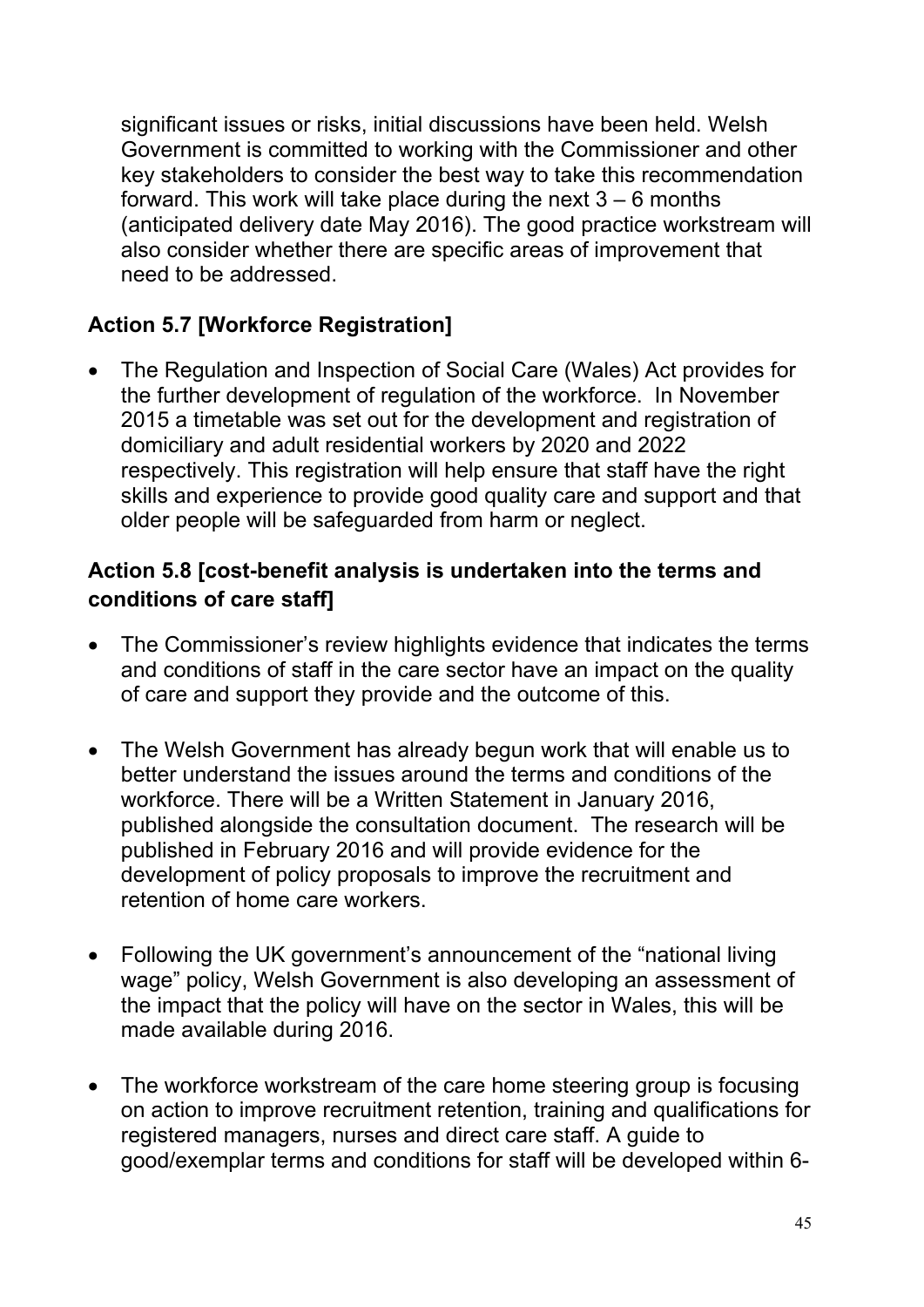12 months (anticipated delivery date November 2016). The output of this work will be used to inform the work being taken forward by the National Commissioning Board and ensure the commissioning guidance reflects the need for good staffing and employment practice.

• These measures will bring greater understanding of the effect of terms and conditions in the sector and ensure workforce planning and commissioning guidance reflect the need for the appropriate level and skills of staff to deliver good quality care.

#### **Action 6.1 [A single outcomes framework]**

- A well-being statement and National Outcomes Framework have been developed under the Social Services and Well-being (Wales) Act. This provides a framework with a clear focus on outcomes and improving wellbeing of all people.
- We need to ensure that there is a consistent approach across the entire social care sector, and consider how we could use best standardised annual reporting arrangements for service providers. These annual reports are likely to include an element of reporting against the quality standards and outcomes for service users.
- Given the aims of introducing standardised annual reporting include increasing transparency and accessibility of this information to citizens, it is expected that this would also lead to a wider public awareness of the quality of services that should be expected. This expectation will be reinforced by the National Statement of Entitlement (Action 4.1)
- Technical groups looking at these issues will be established early in the New Year. The Older People's Commissioner will be invited to be involved in this work and invitations will be extended to other stakeholders with an interest.
- Recommendation 28 of the Health and Social Care Committee Stage 1 report refers to placing a duty on the Care and Social Services Inspectorate Wales to review local authority and health board commissioning of social care services against quality of life outcomes. As a result of this recommendation, an amendment was brought forward at stage 2 linking commissioning of social services functions to the inspection process, however we are unable to extend this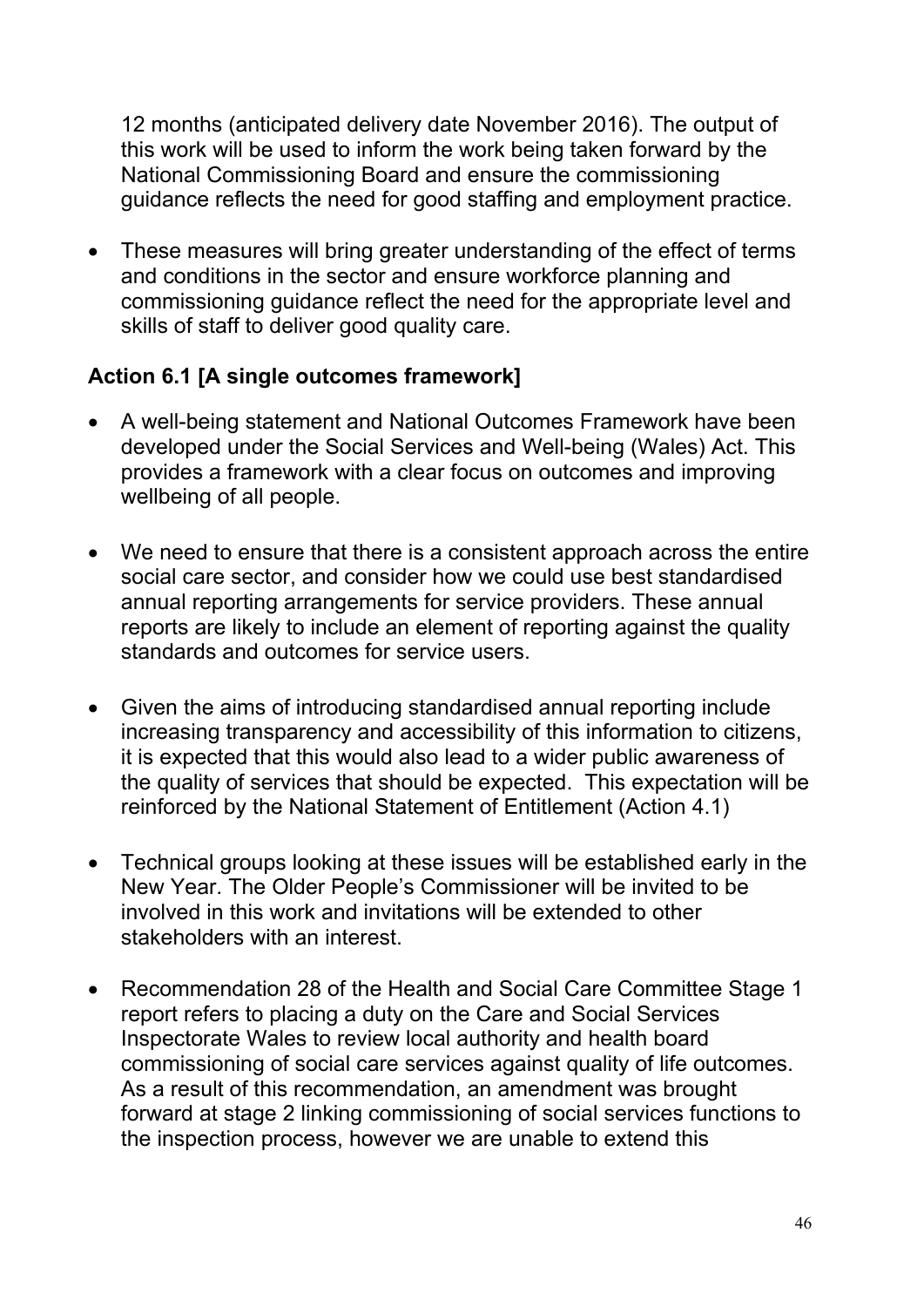amendment to include local health boards (LHBs) as CSSIW's powers under this Act do not extend to LHBs.

# **Action 6.4 and 6.5 [An integrated system of health and social care inspection] [Annual integrated reports]**

- The inspectorate landscape is complex. This was acknowledged in the review of Healthcare Inspectorate Wales (HIW) that was commissioned and published in January 2015 and reinforced the issues raised in the Commissioners' review.
- An integrated system of health and social care inspection is being considered as part of the consultation on the Green Paper which closed on 20 November 2015. Officials are considering the responses received. The legislative time table meant it would not have been possible to include such a proposal within the Regulation and Inspection of Social Care (Wales) Act without compromising the time that needs to be spent consulting on this proposal as part of the Green Paper.
- This could be taken forward in a future Health Quality Bill which could set out a clear rationale for the way forward. This is however a long term strategy. In the short term CSSIW and HIW will continue to share intelligence and take action together where there are serious concerns in relation to nursing home care which is commissioned by NHS Wales
- The National Commissioning Board will develop guidance to ensure a consistent approach to integrated commissioning by health and social care. This will be used to inform any work taken forward under the Regulation and Inspection of Social Care (Wales) Act and any future Health Quality Bill.

# **Action 6.6 [An annual report on the quality of clinical care of older people in nursing homes]**

- There is a requirement in the Regulation and Inspection of Social Care (Wales) Act for an annual report to be prepared and annual reports from all providers. The format of the report is to be laid out in regulations.
- The Fundamentals of Care Standards were developed and published in 2003 and the Fundamentals of Care Audit has been completed in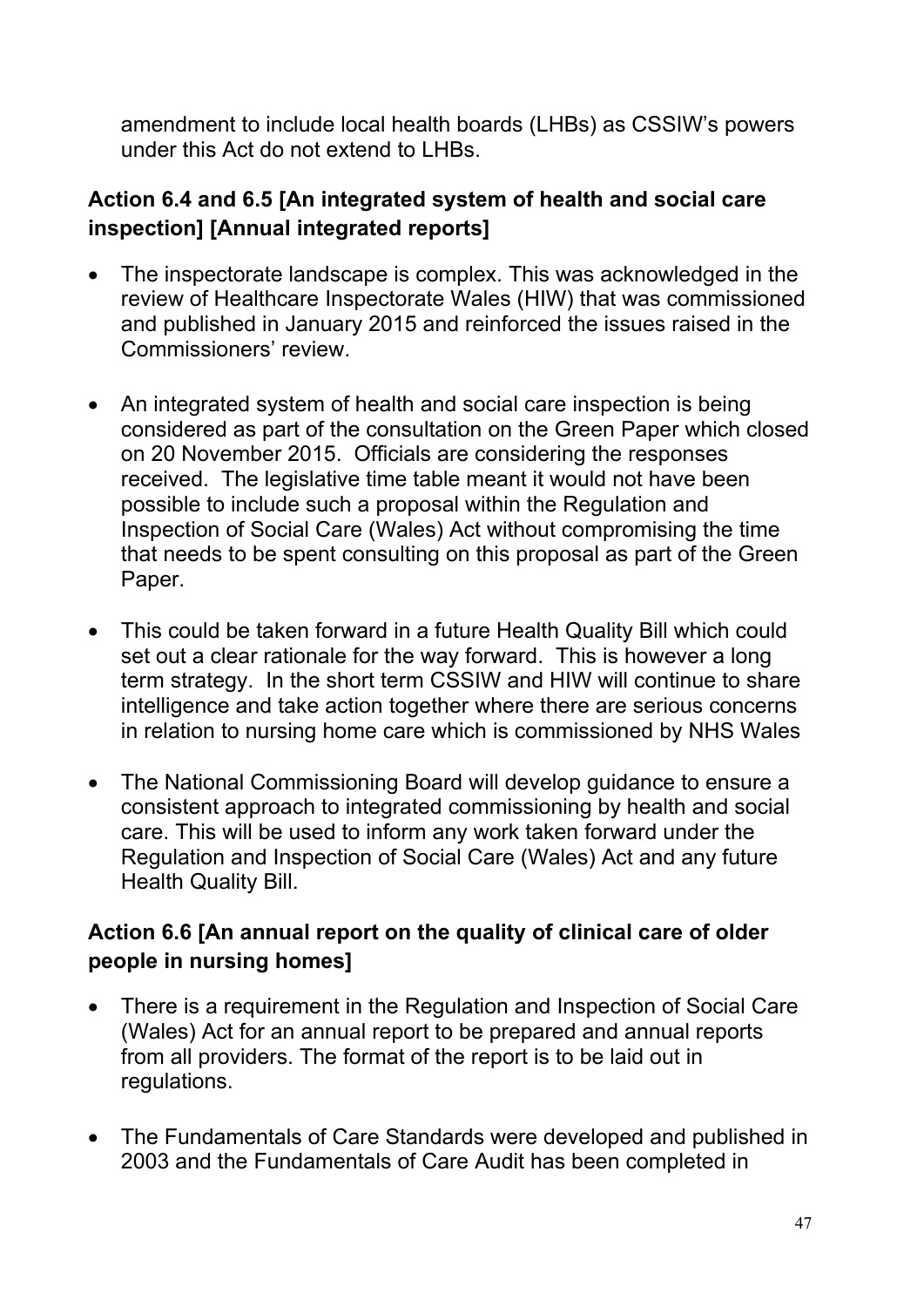Wales each year since 2009. For the first time in 2014 an audit was piloted in community settings whereas previously the audit was conducted in hospital. The intention was that the community settings would include residents in care homes and the intention is to build on this in the future as the new monitoring framework is developed.

- The NHS standards for health care were reviewed in 2014/15 and the new Health and Care Standards were launched on 1 April 2015. These new standards incorporate the 2003 Fundamentals of Care standards. A new monitoring regime for the revised Health and Care Standards is being devised that will form part of the performance monitoring of NHS Wales alongside the NHS Wales Outcomes Framework.
- As 2015 is an interim year in the move towards the new monitoring framework, the Fundamentals of Care audit tool has been used this year to gather patients' views on their experience of receiving care, and this element of the national audit will be reported to Welsh Government. The data will be collected during October and November as in previous years and reported in 2016.
- In the future, the outcome of specific care metrics, such as falls, pressure ulcer prevention, etc. will be reported through the NHS Outcome Framework and new Health and Care Standards monitoring arrangements. These data will be gathered at frequent and regular intervals through the year so will give trend data through the year rather than one point in time. This would replace the staff self-reported data in the annual Fundamentals of Care audit.

# **Action 7.1 [A national plan to ensure the future supply of high quality care homes]**

- There is a requirement in the Regulation and Inspection of Social Care (Wales) Act for local authorities to prepare an annual market stability report which will look at the future supply and demand. There will also be a national approach and report on the market prepared by regulators.
- The National Commissioning Board is currently undertaking a market analysis exercise with regard to residential and nursing home provision across Wales. The market analysis will provide a detailed picture of current provision as well as identifying any significant gaps. This work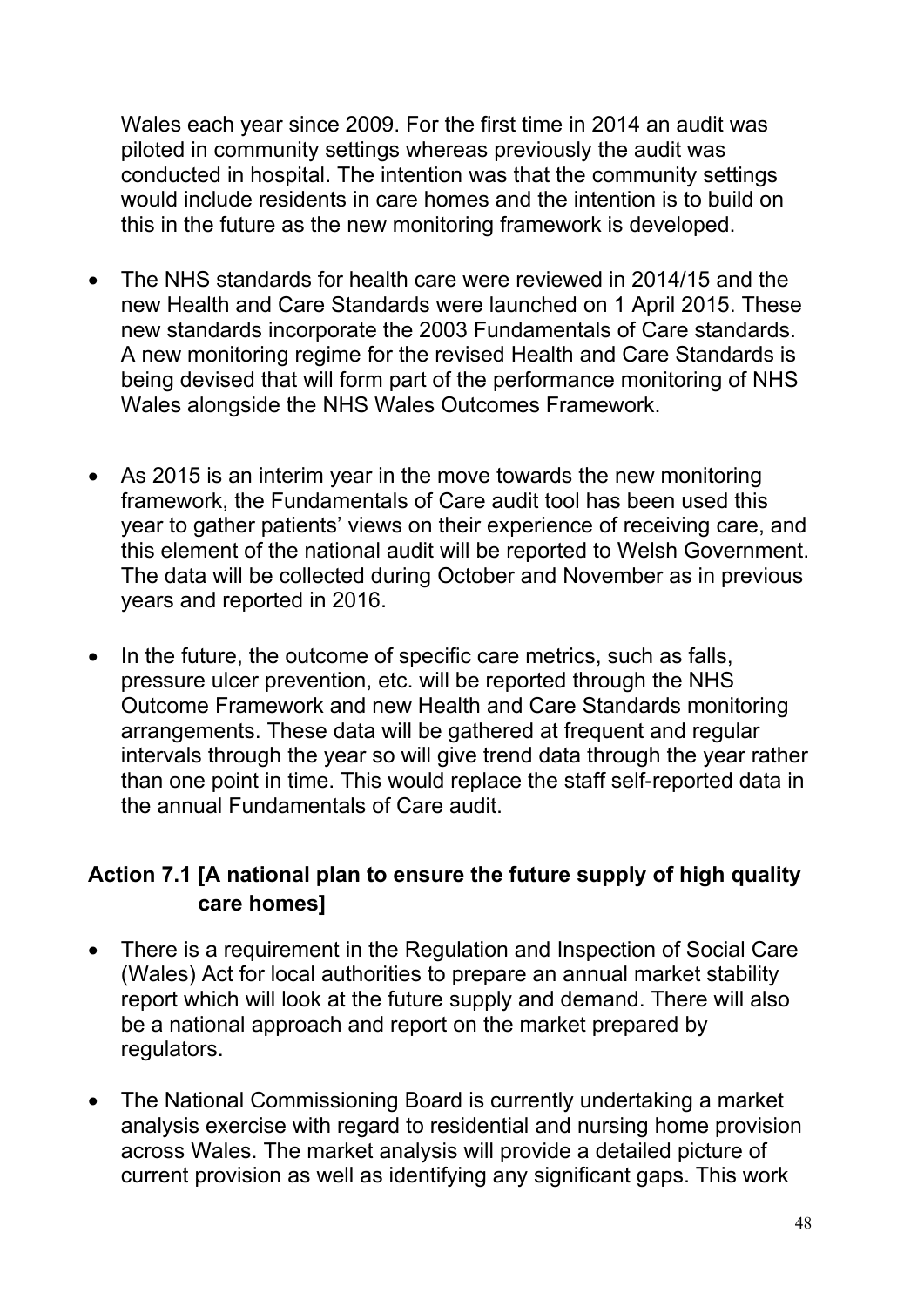will be taken forward in the next 3-6 months (anticipated delivery date May 2016). This will enable local authorities and local health boards to work alongside national and local providers to determine the type of provision needed in the medium term and to identify areas where alternative models of service delivery may be appropriate.

 Welsh Government is committed to working with the Commissioner and other key stakeholders to consider the best way to take this recommendation forward. This work will take place during the next 6 – 12 months (anticipated delivery date November 2016).

#### **Action 7.2 [NHS Workforce planning projections]**

- This requirement for action will be built into work already in hand through the Integrated Medium Term Planning (IMTP) process. These plans were most recently commissioned in October 2015, prior to which the education section was updated to make clear the requirement for health boards/trusts to liaise with independent, private sector and local authority organisations when compiling education commissioning numbers.
- As part of this process the Workforce and Education Development Service (WEDS) have regular discussions with all health boards and trusts to consider the basis for numbers provided and they also consider national programmes which may have an impact on the overall numbers.
- All health boards and trusts will be required to provide a refresh of their plans for 2016/17 and the Welsh Government will take this opportunity to further update guidance in relation to workforce planning for the residential and nursing care sector.
- The workforce workstream will also be considering issues in relation to workforce planning, recruitment, training and development. This work will be undertaken during the next 6-12 months (anticipated delivery date November 2016).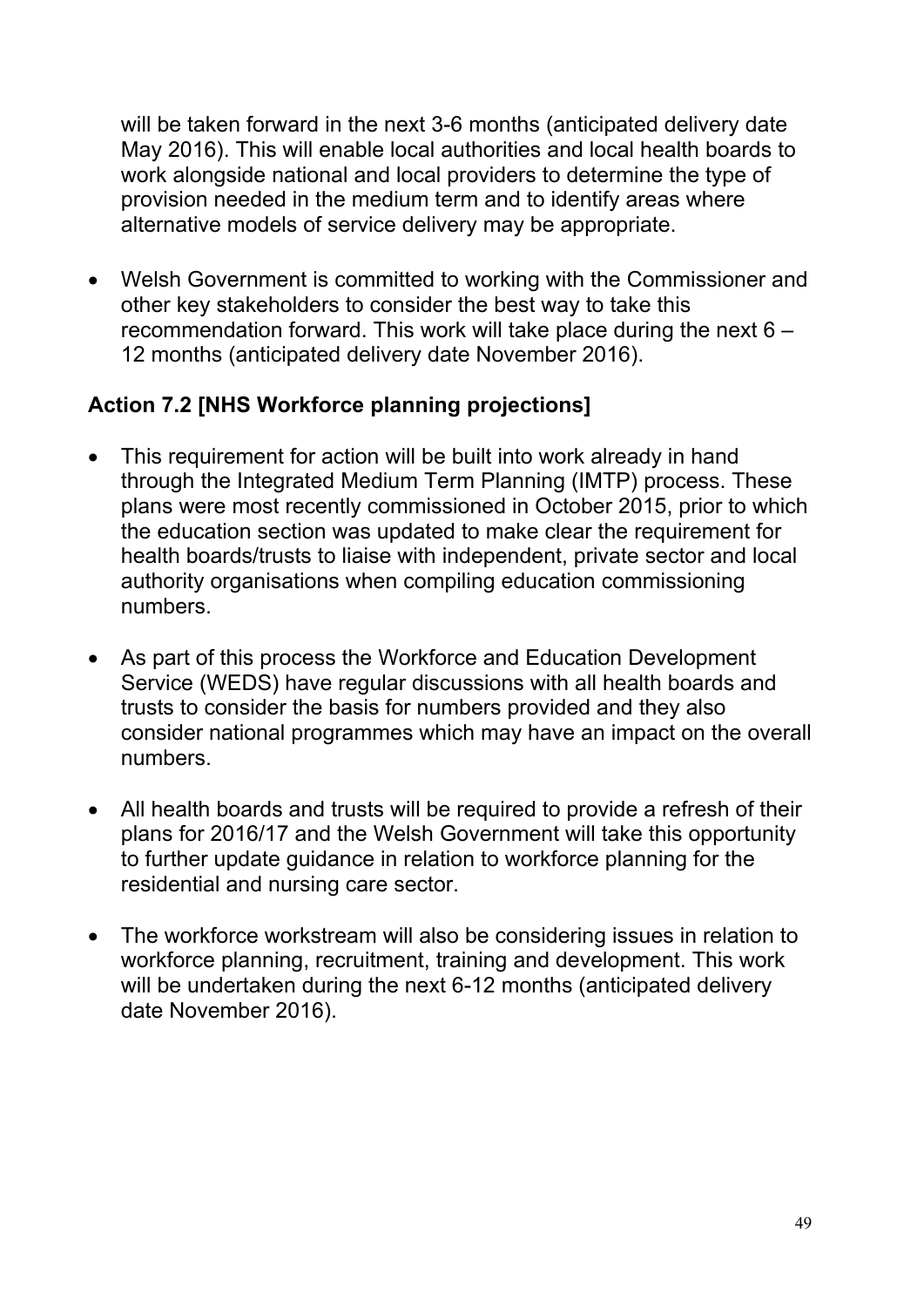# **Annex E – Copy of letter from Commissioner to Health and Social Care Committee following updates from CSSIW and the Welsh Government**

David Rees AM Health & Social Care Committee National Assembly for Wales Tŷ Hywel Cardiff Bay, CF99 1NA

23 December 2015

Dear David

#### **Evidence submission**

Further to my submitted written evidence, please find attached copies of letters that I have sent to the Chief Inspector of CSSIW and the Health Minister. I thought it would be helpful for you to be sighted on these in advance of my attendance at Committee.

You will note from these letters that I now have sufficient assurance that both these bodies are committed to meeting the majority of my Requirements for Action and delivering the intended outcomes.

The Committee's Inquiry into Residential Care of Older People and my Review 'A Place to Call Home?' have been important contributors to ensure that the quality of life of older people in care homes has become a priority in Wales. I have already announced my intention to undertake a follow up Review, which will focus very strongly on outcomes. I would be happy to discuss this, as well as the action that I will be taking in the interim, when I attend the Committee session.

I look forward to attending the Committee meeting in January.

Yours sincerely

Sarah Rochai

**Sarah Rochira Older People's Commissioner for Wales**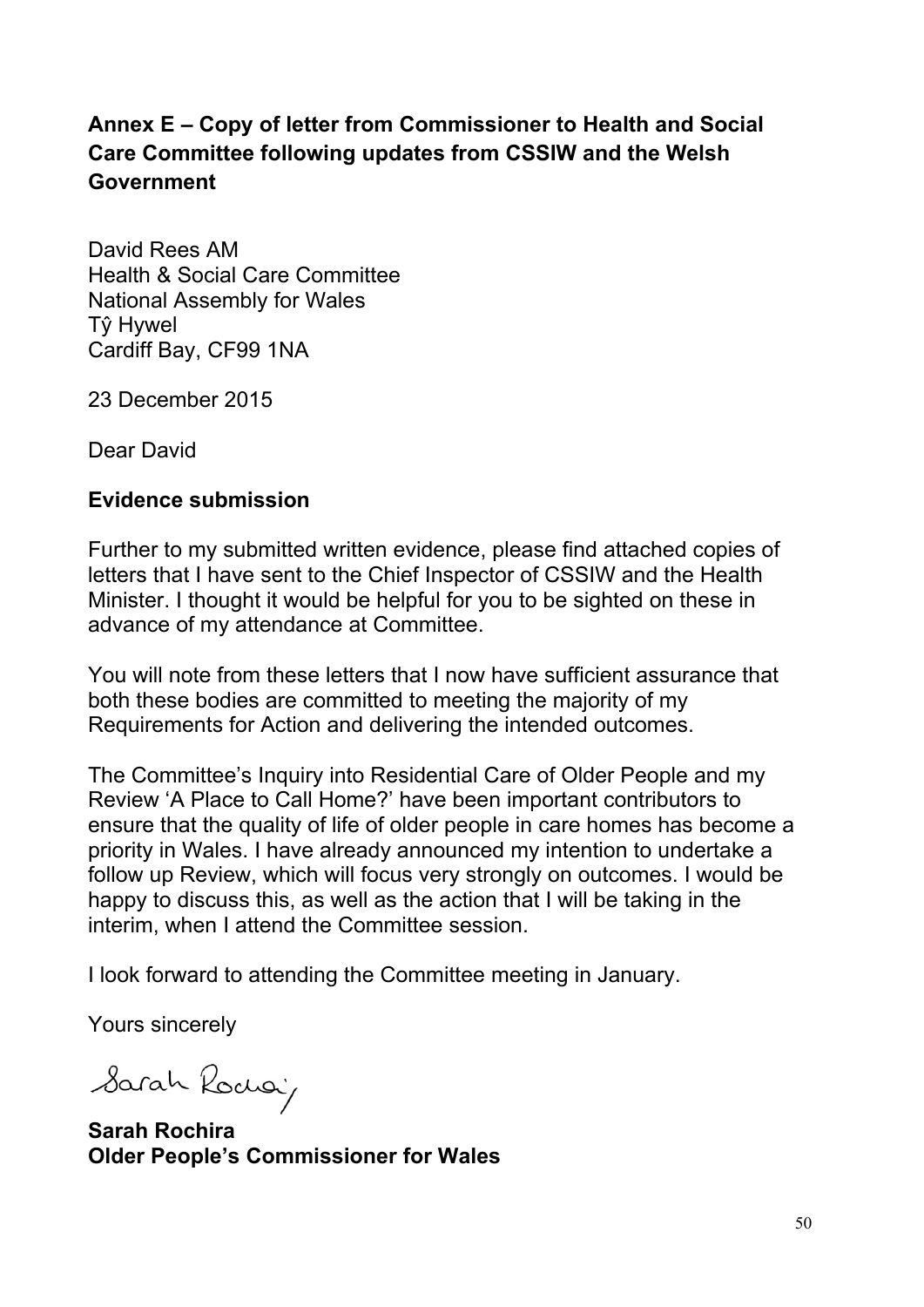#### **Annex F – Copy of letter from Commissioner to Chief Inspector following analysis supplementary information provided by CSSIW**

Imelda Richardson Chief Inspector CSSIW Cathays Park Cardiff, CF10 3NQ

23 December 2015

Dear Imelda

Thank you for your letter dated 27 November following our constructive meeting on 25 November in which you provided information on a range of actions that you are taking to embed quality of life and rights within your work.

The information you submitted has provided me with sufficient assurance that you are committed to meeting my Requirements for Action and delivering the intended outcomes.

I particularly welcome the work you have underway in respect of a human rights framework and your intent to mainstream this in 2016 within the new Quality Judgement Framework and Provider and Inspector's handbooks.

I also welcome the development and work of the Quality Forum, in particular the framework of practical, evidence based support to drive improvement through a more standardised and consistent approach (thorough commissioning, provision and inspection) in key areas such as falls prevention, hydration, nutrition and safe medication.

Whilst we hold different views in respect of lay assessors, I welcome your commitment to broader citizen engagement and that you are in discussion with the Community Health Council to explore what contribution their volunteers may be able to make with the inspection and evaluation of care homes.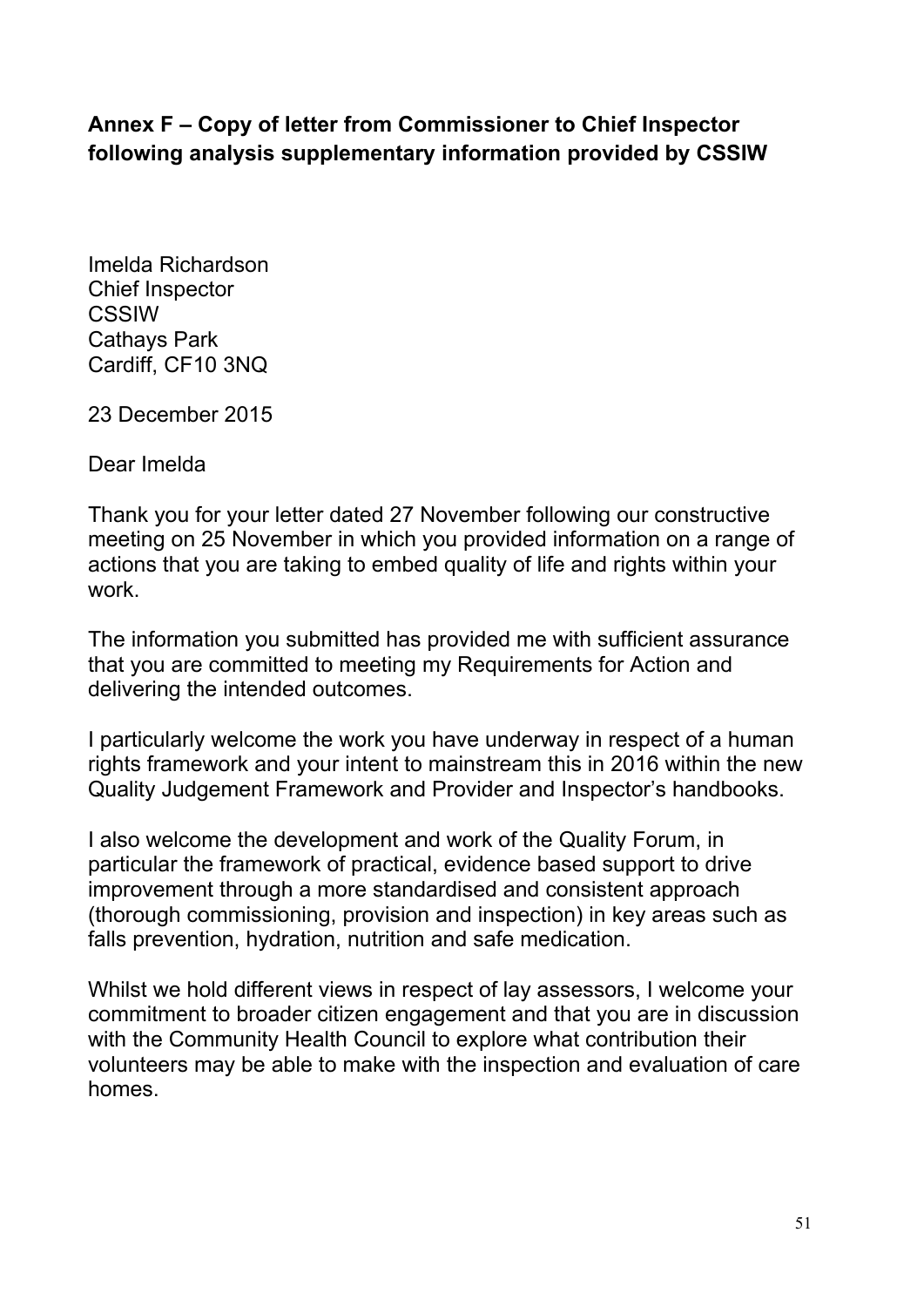I thank you for your ongoing commitment to improving the quality of life for older people in care homes, as well as ensuring positive outcomes for older people are achieved

Yours sincerely

Sarah Rodoù

**Sarah Rochira Older People's Commissioner for Wales**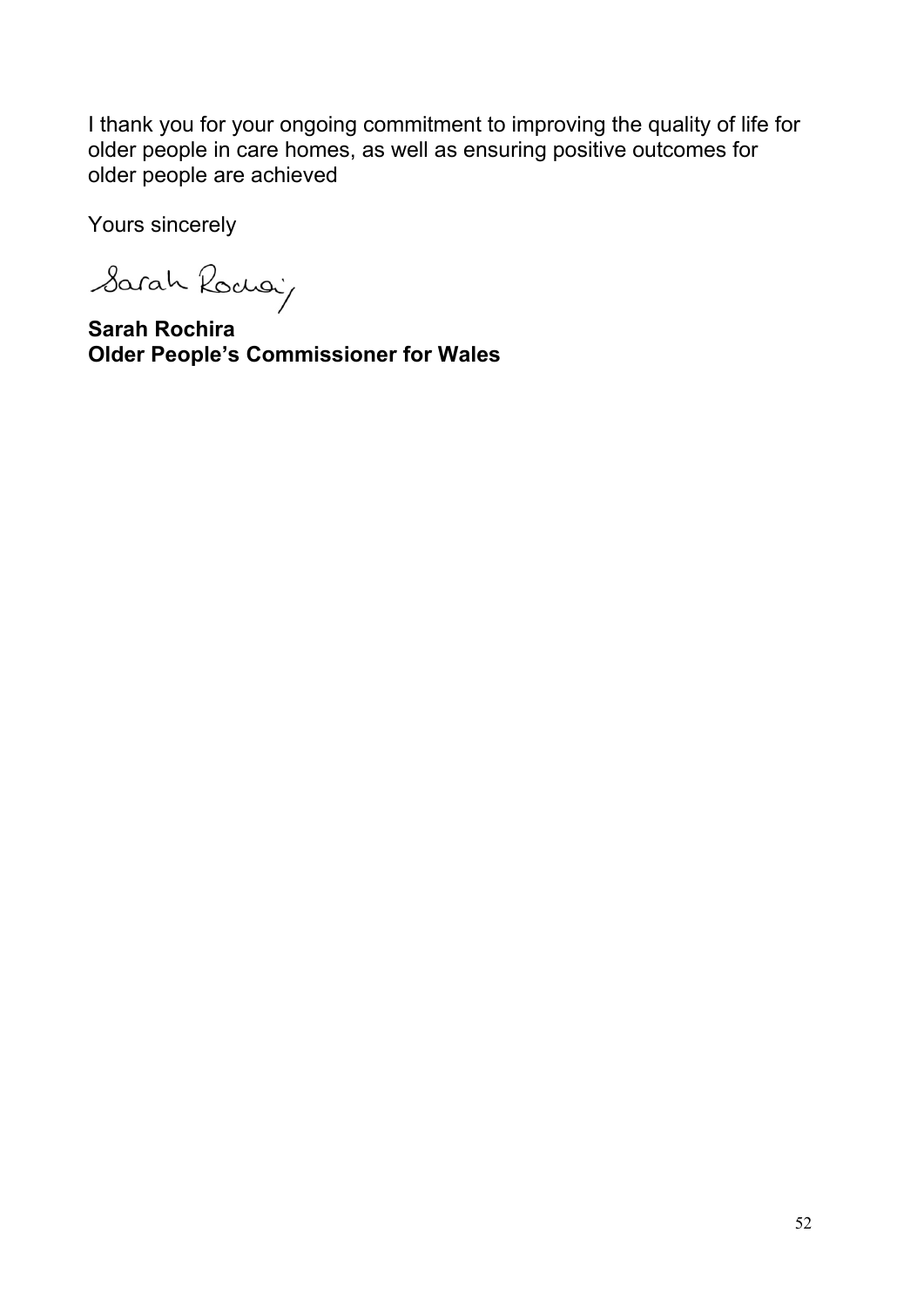# **Annex G – Copy of letter from Commissioner to Minister for Health and Social Services following analysis of final response / supplementary information provided by Welsh Government**

Mark Drakeford AM Minister for Health and Social Services Welsh Government Tŷ Hywel Cardiff Bay, CF99 1NA

23 December 2015

Dear Minister

I write following a number of constructive meetings with your officials and the receipt of your letter dated 2 December, and the subsequent information provided by your office in relation to the actions arising from my Care Home Review, 'A Place to Call Home?', which were relevant to the Welsh Government

The information submitted has provided me with sufficient assurance that you are committed to meeting the majority of my Requirements for Action and delivering the intended outcomes.

There are a small number of Requirements for Action (5.2, 6.2, 6.4, 6.5, 7.1, 7.2), out of the 20 applicable to the Welsh Government, that I cannot yet form a view on as these are still to be progressed through regulations or other legislation. I will continue to work with the Care Home Steering Group as well as directly with your officials as the regulations and other relevant legislation are developed.

I do, however, still have concerns in respect of one Requirement for Action, that being 'reporting on fundamentals of care in nursing homes', and I have already agreed to discuss this further with your officials.

As you are aware, I will be undertaking a follow up Review in 2017, the details of which I will publish in the new year. In the interim, in order to maximise the impact of some of the early work underway, your officials and I have agreed a series of scheduled meetings alongside quarterly updates from the Care Home Steering Group.